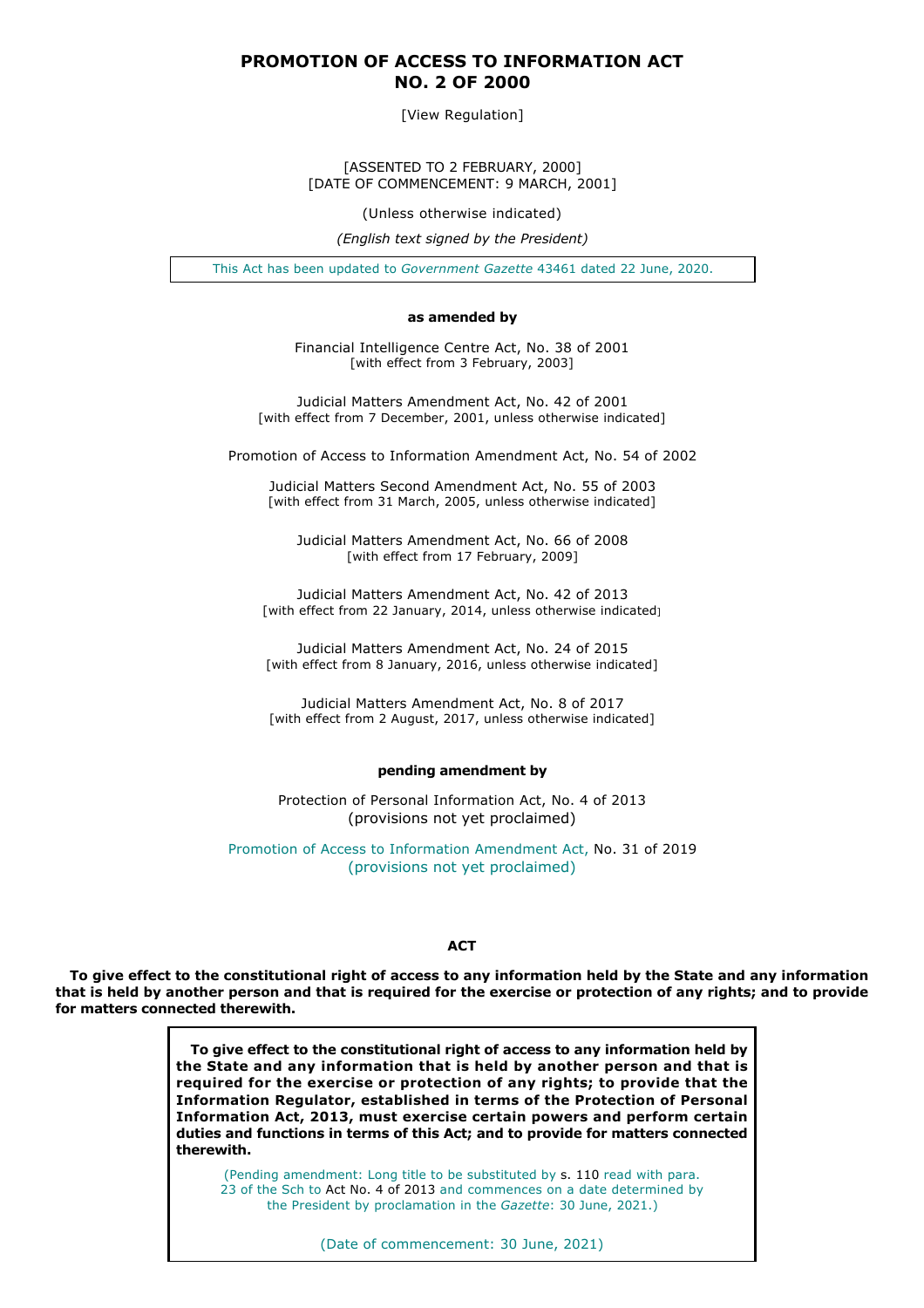#### **Preamble.**—RECOGNISING THAT—

- the system of government in South Africa before 27 April 1994, amongst others, resulted in a secretive and unresponsive culture in public and private bodies which often led to an abuse of power and human rights violations;
- \* section 8 of the Constitution provides for the horizontal application of the rights in the Bill of Rights to juristic persons to the extent required by the nature of the rights and the nature of those juristic persons;
- section 32 (1) (a) of the Constitution provides that everyone has the right of access to any information held by the State;
- \* section 32 (1) (b) of the Constitution provides for the horizontal application of the right of access to information held by another person to everyone when that information is required for the exercise or protection of any rights;
- \* and national legislation must be enacted to give effect to this right in section 32 of the Constitution;

AND BEARING IN MIND THAT—

- \* the State must respect, protect, promote and fulfil, at least, all the rights in the Bill of Rights which is the cornerstone of democracy in South Africa;
- \* the right of access to any information held by a public or private body may be limited to the extent that the limitations are reasonable and justifiable in an open and democratic society based on human dignity, equality and freedom as contemplated in section 36 of the Constitution;
- reasonable legislative measures may, in terms of section 32 (2) of the Constitution, be provided to alleviate the administrative and financial burden on the State in giving effect to its obligation to promote and fulfil the right of access to information;

AND IN ORDER TO—

- \* foster a culture of transparency and accountability in public and private bodies by giving effect to the right of access to information;
- actively promote a society in which the people of South Africa have effective access to information to enable them to more fully exercise and protect all of their rights,

BE IT ENACTED by the Parliament of the Republic of South Africa, as follows: -

## **CONTENTS OF ACT**

(Pending amendment: Contents of Act to be amended by s. 3 of Act No. 31 of 2019 and commences on a date determined by the President by proclamation in the *Gazette* – date not determined.)

(Date of commencement to be proclaimed)

## PART 1 INTRODUCTORY PROVISIONS

## CHAPTER 1

## DEFINITIONS AND INTERPRETATION

- 1. Definitions
- 2. Interpretation of Act

#### CHAPTER 2

#### GENERAL APPLICATION PROVISIONS

- 3. Act applies to record whenever it came into existence
- 4. Records held by official or independent contractor of public or private body
- 5. Application of other legislation prohibiting or restricting disclosure
- 6. Application of other legislation providing for access
- 7. Act not applying to records requested for criminal or civil proceedings after commencement of proceedings
- 8. Part applicable when performing functions as public or private body

#### CHAPTER 3

#### GENERAL INTRODUCTORY PROVISIONS

- 9. Objects of Act
- 10. Guide on how to use Act

#### PART 2 ACCESS TO RECORDS OF PUBLIC BODIES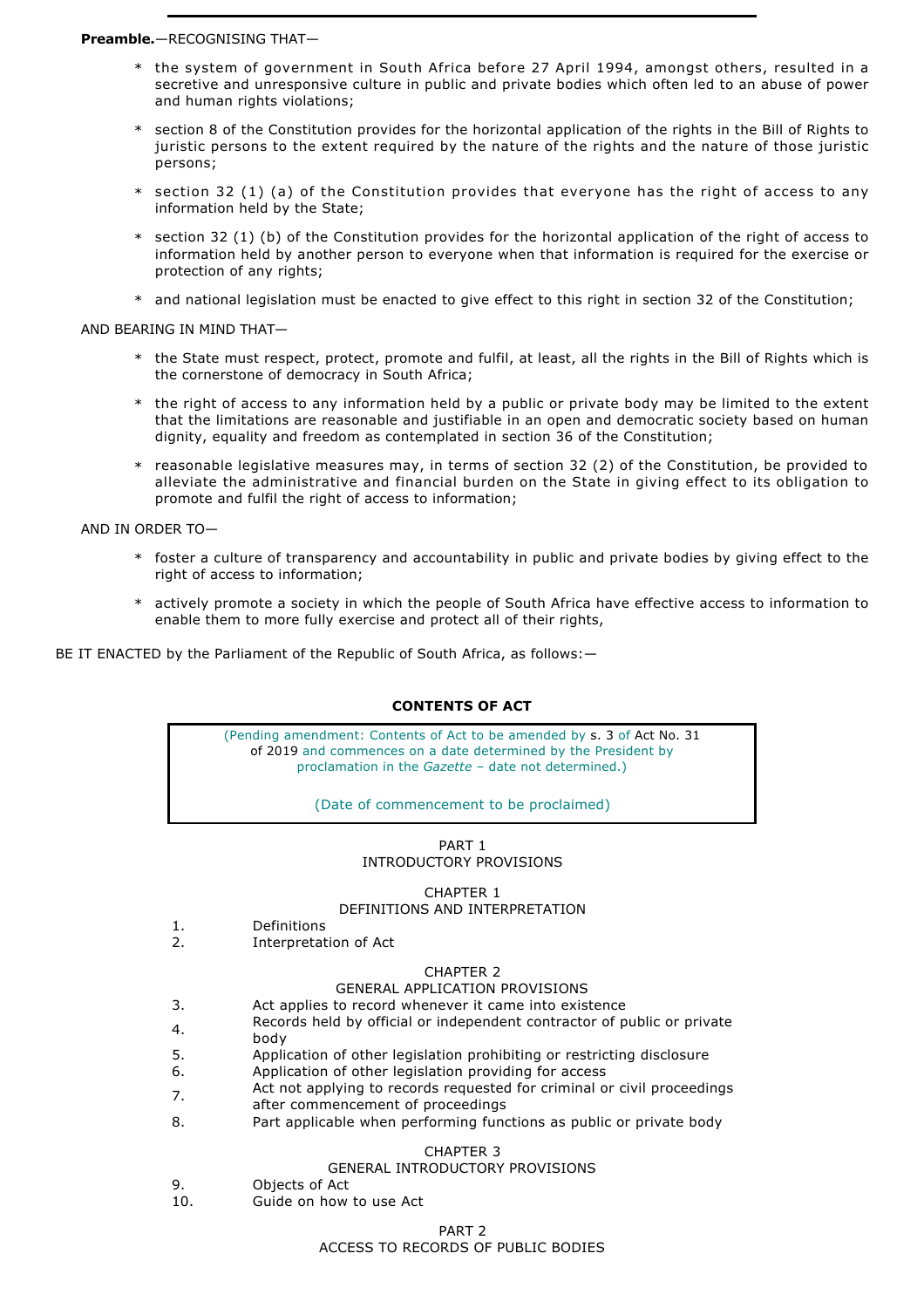#### CHAPTER 1

#### RIGHT OF ACCESS, AND SPECIFIC APPLICATION PROVISIONS

- 11. Right of access to records of public bodies
- 12. Act not applying to certain public bodies or officials thereof
- 13. Body determined to be part of another public body

#### CHAPTER 2

#### PUBLICATION AND AVAILABILITY OF CERTAIN RECORDS

- 14. Manual on functions of, and index of records held by, public body
- 15. Voluntary disclosure and automatic availability of certain records
- 16. Information in telephone directory

#### CHAPTER 3

#### MANNER OF ACCESS

- 17. Designation of deputy information officers, and delegation
- 18. Form of requests
- 19. Duty to assist requesters
- 20. Transfer of requests
- 21. Preservation of records until final decision on request
- 22. Fees
- 23. Records that cannot be found or do not exist
- 24. Deferral of access
- 25. Decision on request and notice thereof
- 26. Extension of period to deal with request
- 27. Deemed refusal of request
- 28. Severability
- 29. Access and forms of access
- 30. Access to health or other records
- 31. Language of access
- 32. Reports to Human Rights Commission

## 32. Reports to Information Regulator

#### CHAPTER 4

#### GROUNDS FOR REFUSAL OF ACCESS TO RECORDS

- 33. Interpretation
- 34. Mandatory protection of privacy of third party who is natural person
- 35. Mandatory protection of certain records of South African Revenue Service
- 36. Mandatory protection of commercial information of third party
- 37 Mandatory protection of certain confidential information, and protection of certain other confidential information, of third party
- 38. Mandatory protection of safety of individuals, and protection of property
- 39. Mandatory protection of police dockets in bail proceedings, and protection of law enforcement and legal proceedings
- 40 Mandatory protection of records privileged from production in legal proceedings
- 41. Defence, security and international relations of Republic
- 42. Economic interests and financial welfare of Republic and commercial activities of public bodies
- $43$  Mandatory protection of research information of third party, and
- protection of research information of public body
- 44. Operations of public bodies

45. Manifestly frivolous or vexatious requests, or substantial and

- unreasonable diversion of resources
- 46. Mandatory disclosure in public interest

#### CHAPTER 5

## THIRD PARTY NOTIFICATION AND INTERVENTION

- 47. Notice to third parties
- 48. Representations and consent by third parties
- 49. Decision on representations for refusal and notice thereof

#### ACCESS TO RECORDS OF PRIVATE BODIES

#### CHAPTER 1

# RIGHT OF ACCESS

50. Right of access to records of private bodies

#### CHAPTER 2

#### PUBLICATION AND AVAILABILITY OF CERTAIN RECORDS

51. Manual

52. Voluntary disclosure and automatic availability of certain records

PART 3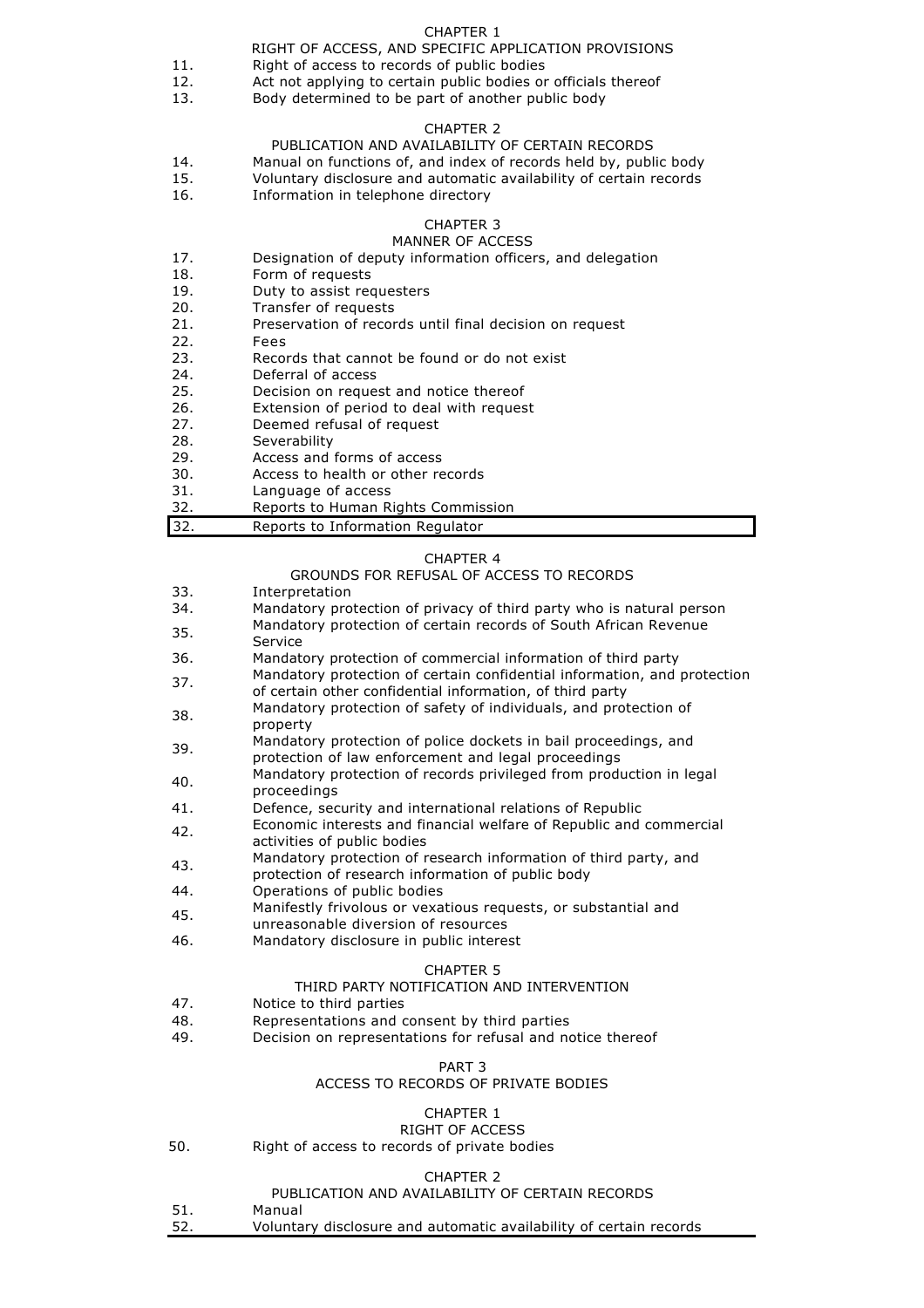#### 52A. Recording, preservation and disclosure of records on the private funding of political parties

# CHAPTER 3

# MANNER OF ACCESS

- 53. Form of request
- 54. Fees
- 55. Records that cannot be found or do not exist<br>56. Decision on request and notice thereof
- 56. Decision on request and notice thereof<br>57. Extension of period to deal with reques
- Extension of period to deal with request
- 58. Deemed refusal of request
- 59. Severability
- 60. Form of access
- 61. Access to health or other records

#### CHAPTER 4

#### GROUNDS FOR REFUSAL OF ACCESS TO RECORDS

- 62. Interpretation
- 63. Mandatory protection of privacy of third party who is natural person
- 64. Mandatory protection of commercial information of third party
- 65. Mandatory protection of certain confidential information of third party
- 66. Mandatory protection of safety of individuals, and protection of property
- 67. Mandatory protection of records privileged from production in legal proceedings
- 68. Commercial information of private body
- 69. Mandatory protection of research information of third party, and
- protection of research information of private body
- 70. Mandatory disclosure in public interest

#### CHAPTER 5

#### THIRD PARTY NOTIFICATION AND INTERVENTION

- 71. Notice to third parties
- 72. Representations and consent by third parties
- 73. Decision on representations for refusal and notice thereof

#### PART 4

#### APPEALS AGAINST DECISIONS

#### CHAPTER 1

## INTERNAL APPEALS AGAINST DECISIONS OF INFORMATION OFFICERS OF CERTAIN PUBLIC BODIES

- 74. Right of internal appeal to relevant authority
- 75. Manner of internal appeal, and appeal fees<br>76. Notice to and representations by other inte
- Notice to and representations by other interested parties
- 77. Decision on internal appeal and notice thereof

## CHAPTER 1ACOMPLAINTS TO REGULATOR

| 77A. | Complaints                                          |
|------|-----------------------------------------------------|
| 77B. | Modes of complaints to Regulator                    |
| 77C. | Action on receipt of complaint                      |
| 77D. | Regulator may decide to take no action on complaint |
| 77E. | Pre-investigation proceedings of Regulator          |
| 77F. | Settlement of complaints                            |
| 77G. | Investigation proceedings of Regulator              |
| 77H. | Assessment                                          |
| 77I. | <b>Information Notice</b>                           |
| 77J. | <b>Enforcement Notice</b>                           |
| 77K  | Non-compliance with Enforcement Notice              |

# CHAPTER 2

## APPLICATIONS TO COURT

78. Applications regarding decisions of information officers or relevant authorities of public bodies or heads of private bodies

|      | duction theo of public bodies of ficuds of private bodies                                                                                    |
|------|----------------------------------------------------------------------------------------------------------------------------------------------|
| 78.  | Applications regarding decisions of information officers or relevant<br>authorities of public bodies or heads of private bodies or Regulator |
| 79.  | Procedure                                                                                                                                    |
| -80. | Disclosure of records to, and non-disclosure by, court                                                                                       |

- 80. Disclosure of records to, and non-disclosure by, court
- 81. Proceedings are civil 82. Decision on application
	- PART 5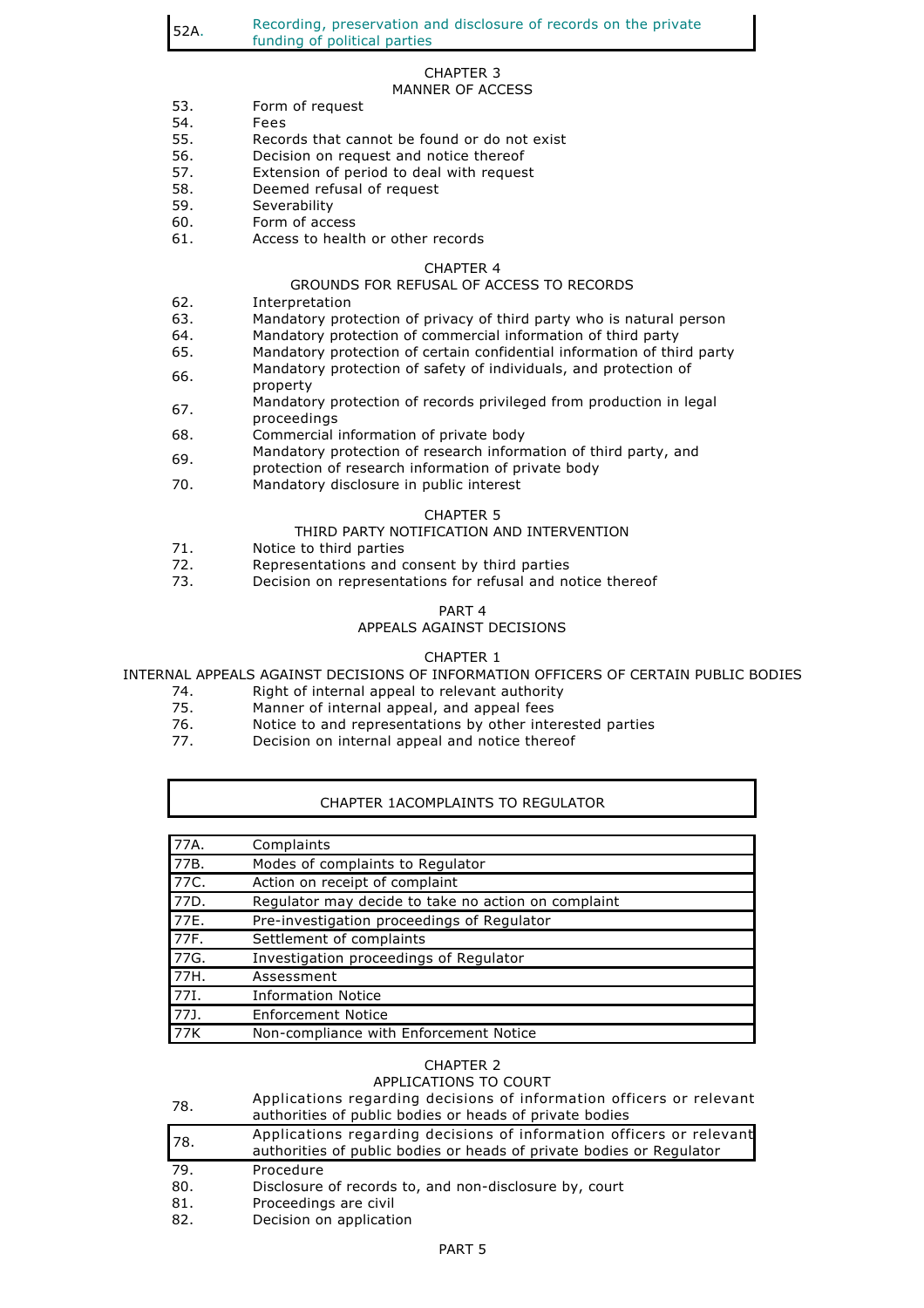#### HUMAN RIGHTS COMMISSION

# PART 5

# INFORMATION REGULATOR

| -83. | Additional functions of Human Rights Commission        |
|------|--------------------------------------------------------|
| 83.  | Additional functions of Information Regulator          |
| 84.  | Report to National Assembly by Human Rights Commission |
| 84.  | Report to National Assembly by Information Regulator   |
| 85.  | Expenditure of Human Rights Commission in terms of Act |
| 85.  | Expenditure of Information Regulator in terms of Act   |

## PART 6

## TRANSITIONAL ARRANGEMENTS

| -86. | Application of other legislation providing for access             |
|------|-------------------------------------------------------------------|
| -87. | Extended periods for dealing with requests during first two years |
| -88. | Correction of personal information                                |
| 88.  | .                                                                 |

#### PART 7

#### GENERAL PROVISIONS

| 89.      | Liability                                      |
|----------|------------------------------------------------|
| 90.      | <b>Offences</b>                                |
| 91.      | Amendment of Public Protector Act 23 of 1994   |
| 91A.     | Designation and training of presiding officers |
| 92.      | Regulations                                    |
| 93.      | Short title and commencement                   |
| Schedule |                                                |

#### PART 1 INTRODUCTORY PROVISIONS

## CHAPTER 1 DEFINITIONS AND INTERPRETATION

**1. Definitions.**—In this Act, unless the context otherwise indicates—

**"access fee"** means a fee prescribed for the purposes of section 22 (6) or 54 (6), as the case may be;

**"application"** means an application to a court in terms of section 78;

**"biometrics"** means a technique of personal identification that is based on physical, physiological or behavioural characterisation including blood typing, fingerprinting, DNA analysis, retinal scanning and voice recognition; (Pending amendment: Definition of "biometrics" to be inserted by s. 110 read with para. 1 (a) of the Sch to Act No. 4 of 2013 and commences on a date determined by the President by proclamation in the *Gazette*: 30 June, 2021.)

(Date of commencement: 30 June, 2021)

**"Constitution"** means the Constitution of the Republic of South Africa, 1996 (Act No. 108 of 1996);

**"court"** means—

- (*a*) the Constitutional Court acting in terms of section 167 (6) (a) of the Constitution; or
- (*b*) (i) a High Court or another court of similar status; or
	- (ii) a Magistrate's Court for any district or for any regional division established by the Minister for the purposes of adjudicating civil disputes in terms of section 2 of the Magistrates' Courts Act, 1944 (Act No. 32 of 1944), either generally or in respect of a specified class of decisions in terms of this Act, designated by the Minister by notice in the *Gazette* and presided over by a magistrate, an additional magistrate or a magistrate of a regional division established for the purposes of adjudicating civil disputes, as the case may be, designated in terms of section 91A, [Sub-para. (ii) substituted by s. 6 of Act No. 24 of 2015.]

within whose area of jurisdiction—

(*aa*) the decision of the information officer or relevant authority of the public body or the head of a private body has been taken;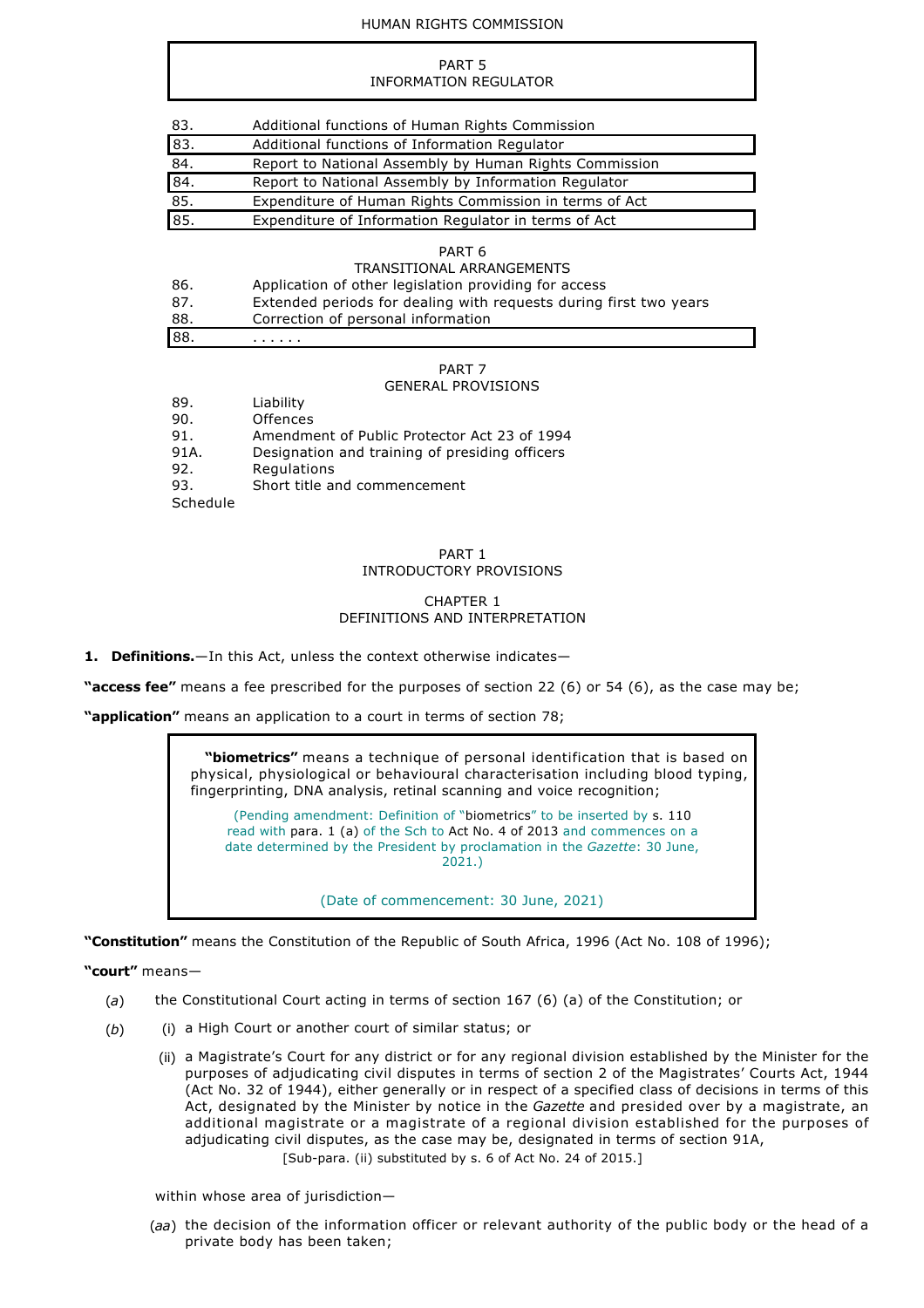- (*bb*) the public body or private body concerned has its principal place of administration or business; or
- (*cc*) the requester or third party concerned is domiciled or ordinarily resident; [Definition of "court" substituted by s. 1 of Act No. 54 of 2002.]

[General Note: Designation of magistrate's courts has been published under Government Notice No. R.585in *Government Gazette* 26332 of 14 May, 2004.]

**"evaluative material"** means an evaluation or opinion prepared for the purpose of determining—

- (*a*) the suitability, eligibility or qualifications of the person to whom or which the evaluation or opinion relates—
	- (i) for employment or for appointment to office;
	- (ii) for promotion in employment or office or for continuance in employment or office;
	- (iii) for removal from employment or office; or
	- (iv) for the awarding of a scholarship, award, bursary, honour or similar benefit; or
- (*b*) whether any scholarship, award, bursary, honour or similar benefit should be continued, modified, cancelled or renewed;

**"head"** of, or in relation to, a private body means—

- (*a*) in the case of a natural person, that natural person or any person duly authorised by that natural person;
- (*b*) in the case of a partnership, any partner of the partnership or any person duly authorised by the partnership;
- (*c*) in the case of a juristic person—
	- (i) the chief executive officer or equivalent officer of the juristic person or any person duly authorised by that officer; or
	- (ii) the person who is acting as such or any person duly authorised by such acting person;

|     | "head" of, or in relation to, a private body means-                                                                                                                                                                                                                                                                                 |  |  |
|-----|-------------------------------------------------------------------------------------------------------------------------------------------------------------------------------------------------------------------------------------------------------------------------------------------------------------------------------------|--|--|
| (a) | in the case of a natural person, including a person referred to in<br>paragraph (c) of the definition of "political party", that natural<br>person or any person duly authorised by that natural person;                                                                                                                            |  |  |
| (b) | in the case of a partnership, any partner of the partnership or any<br>person duly authorised by the partnership;                                                                                                                                                                                                                   |  |  |
| (c) | in the case of a juristic person $-$                                                                                                                                                                                                                                                                                                |  |  |
|     | (i) the chief executive officer or equivalent officer of the juristic<br>person or any person duly authorised by that officer; or                                                                                                                                                                                                   |  |  |
|     | (ii) the person who is acting as such or any person duly<br>authorised by such acting person; or                                                                                                                                                                                                                                    |  |  |
| (d) | in the case of political party, the leader of the political party or any<br>person duly authorised by that leader;<br>(Pending amendment: Definition of "head" to be substituted by s. 1 (a) of Act<br>No. 31 of 2019 and commences on a date determined by the President by<br>proclamation in the Gazette - date not determined.) |  |  |
|     | (Date of commencement to be proclaimed)                                                                                                                                                                                                                                                                                             |  |  |

**"health practitioner"** means an individual who carries on, and is registered in terms of legislation to carry on, an occupation which involves the provision of care or treatment for the physical or mental health or for the wellbeing of individuals;

**"Human Rights Commission"** means the South African Human Rights Commission referred to in section 181 (1) (b) of the Constitution;

| <b>Human Rights Commission </b>                                                                                                                                                                                                                        |  |
|--------------------------------------------------------------------------------------------------------------------------------------------------------------------------------------------------------------------------------------------------------|--|
| (Pending amendment: Definition of "human rights commission" to be omitted<br>by s. 110 read with para. 1 (b) of the Sch to Act No. 4 of 2013 and<br>commences on a date determined by the President by proclamation in the<br>Gazette: 30 June, 2021.) |  |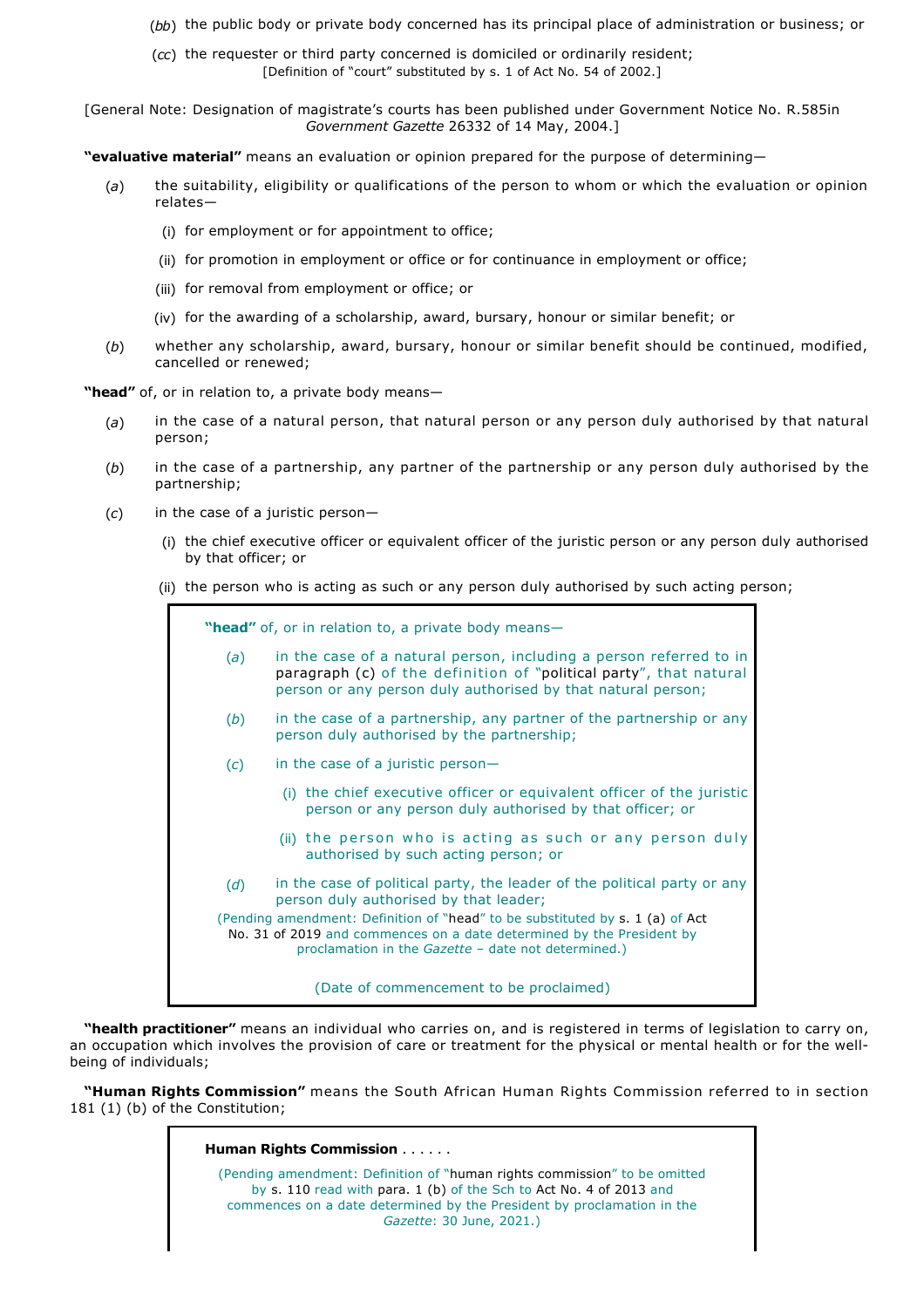#### **"individual's next of kin"** means—

- (*a*) an individual to whom the individual was married immediately before the individual's death;
- (*b*) an individual with whom the individual lived as if they were married immediately before the individual's death;
- (*c*) a parent, child, brother or sister of the individual; or
- (*d*) if—
	- (i) there is no next of kin referred to in paragraphs  $(a)$ ,  $(b)$  and  $(c)$ ; or
	- (ii) the requester concerned took all reasonable steps to locate such next of kin, but was unsuccessful,

an individual who is related to the individual in the second degree of affinity or consanguinity;

**"information officer"** of, or in relation to, a public body—

- (*a*) in the case of a national department, provincial administration or organisational component—
	- (i) mentioned in Column 1 of Schedule 1 or 3 to the Public Service Act, 1994 (Proclamation No. 103 of 1994), means the officer who is the incumbent of the post bearing the designation mentioned in Column 2 of the said Schedule 1 or 3 opposite the name of the relevant national department, provincial administration or organisational component or the person who is acting as such; or
	- (ii) not so mentioned, means the Director-General, head, executive director or equivalent officer, respectively, of that national department, provincial administration or organisational component, respectively, or the person who is acting as such; [Sub-para. (ii) substituted by s. 21 of Act No. 42 of 2001.]
- (*b*) in the case of a municipality, means the municipal manager appointed in terms of section 82 of the Local Government: Municipal Structures Act, 1998 (Act No. 117 of 1998), or the person who is acting as such; or
- (*c*) in the case of any other public body, means the chief executive officer, or equivalent officer, of that public body or the person who is acting as such;

**"internal appeal"** means an internal appeal to the relevant authority in terms of section 74;

**"international organisation"** means an international organisation—

- (*a*) of states; or
- (*b*) established by the governments of states;

**"Minister"** means the Cabinet member responsible for the administration of justice;

**"notice"** means notice in writing, and **"notify"** and **"notified"** have corresponding meanings;

**"objects of this Act"** means the objects of this Act referred to in section 9;

**"official",** in relation to a public or private body, means—

- (a) any person in the employ (permanently or temporarily and full-time or part-time) of the public or private body, as the case may be, including the head of the body, in his or her capacity as such; or
- (*b*) a member of the public or private body, in his or her capacity as such;

**"person"** means a natural person or a juristic person;

**"personal information"** means information about an identifiable individual, including, but not limited to—

- (*a*) information relating to the race, gender, sex, pregnancy, marital status, national, ethnic or social origin, colour, sexual orientation, age, physical or mental health, well-being, disability, religion, conscience, belief, culture, language and birth of the individual;
- (*b*) information relating to the education or the medical, criminal or employment history of the individual or information relating to financial transactions in which the individual has been involved;
- (*c*) any identifying number, symbol or other particular assigned to the individual;
- (*d*) the address, fingerprints or blood type of the individual;
- (*e*) the personal opinions, views or preferences of the individual, except where they are about another individual or about a proposal for a grant, an award or a prize to be made to another individual;
- (*f*) correspondence sent by the individual that is implicitly or explicitly of a private or confidential nature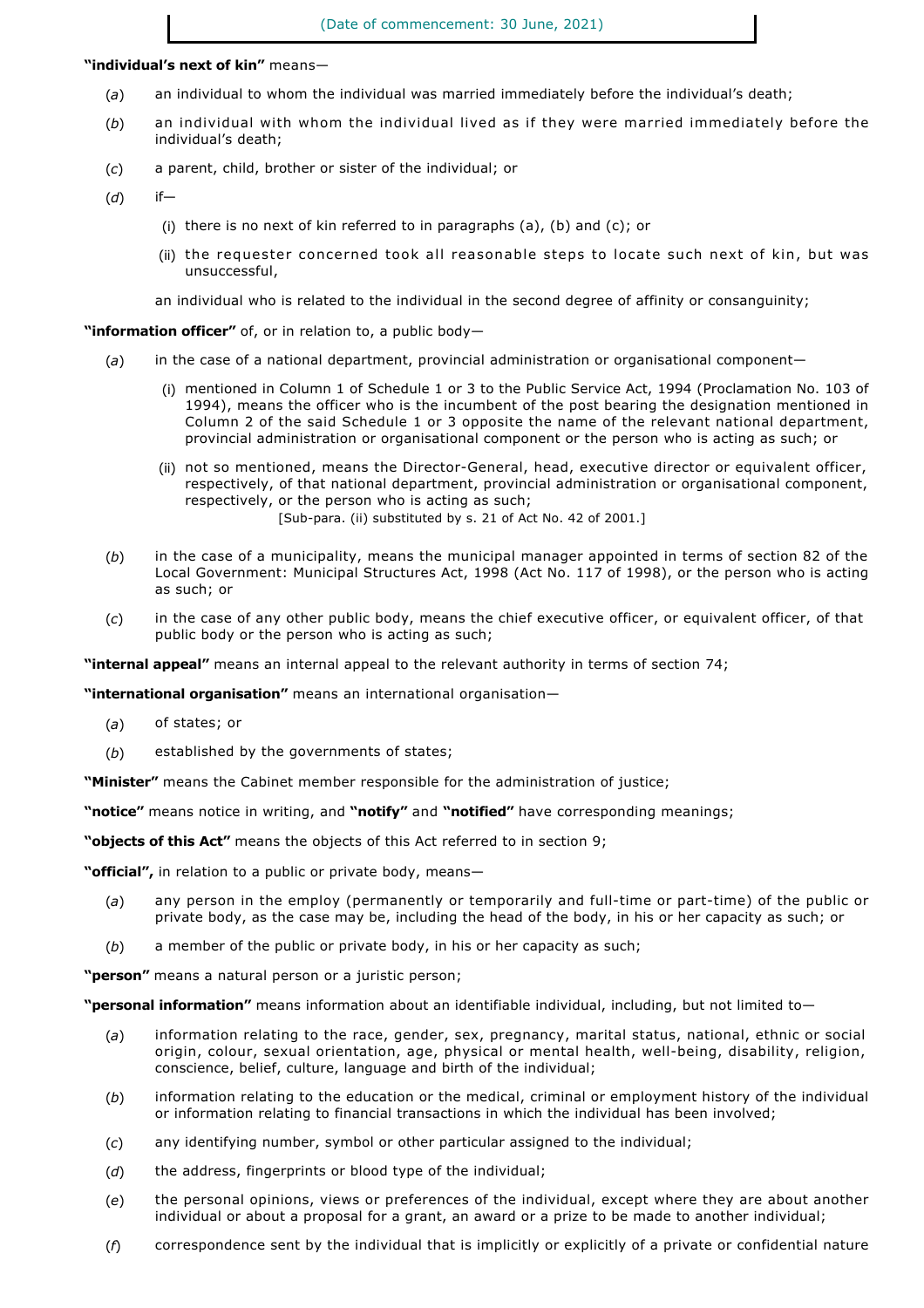or further correspondence that would reveal the contents of the original correspondence;

- (*g*) the views or opinions of another individual about the individual;
- (*h*) the views or opinions of another individual about a proposal for a grant, an award or a prize to be made to the individual, but excluding the name of the other individual where it appears with the views or opinions of the other individual; and
- (*i*) the name of the individual where it appears with other personal information relating to the individual or where the disclosure of the name itself would reveal information about the individual,

but excludes information about an individual who has been dead for more than 20 years;

**"personal information"** means information relating to an identifiable natural person, including, but not limited to— (*a*) information relating to the race, gender, sex, pregnancy, marital status, national, ethnic or social origin, colour, sexual orientation, age, physical or mental health, well-being, disability, religion, conscience, belief, culture, language and birth of the person; (*b*) information relating to the education or the medical, financial, criminal or employment history of the person; (*c*) any identifying number, symbol, email address, physical address, telephone number, location information, online identifier or other particular assigned to the person; (*d*) the biometric information of the person; (*e*) the personal opinions, views or preferences of the person; (*f*) correspondence sent by the person that is implicitly or explicitly of a private or confidential nature or further correspondence that would reveal the contents of the original correspondence; (*g*) the views or opinions of another individual about the person; and (*h*) the name of the person if it appears with other personal information relating to the person or if the disclosure of the name itself would reveal information about the person, but excludes information about an individual who has been dead for more than 20 years; (Pending amendment: Definition of "personal information" to be substituted by s. 110 read with para. 1 (c) of the Sch to Act No. 4 of 2013 and commences on a date determined by the President by proclamation in the *Gazette*: 30 June, 2021.) (Date of commencement: 30 June, 2021)

**"personal requester"** means a requester seeking access to a record containing personal information about the requester;

**Personal requester** . . . . . .

(Pending amendment: Definition of "personal requester" to be omitted by s. 110 read with para. 1 (d) of the Sch to Act No. 4 of 2013 and commences on a date determined by the President by proclamation in the *Gazette*: 30 June, 2021.)

(Date of commencement: 30 June, 2021)

**"political party"** means—

- (*a*) any entity that accepts donations principally to support or oppose any registered political party or its candidates, in an election as defined in section 1 of the Electoral Act, 1998 (Act No. 73 of 1998);
- (*b*) any registered political party as defined in the Electoral Act, 1998; or

(*c*) a natural person who is an independent candidate;

(Pending amendment: Definition of "political party" to be inserted by s. 1 (b) of Act No. 31 of 2019 and commences on a date determined by the President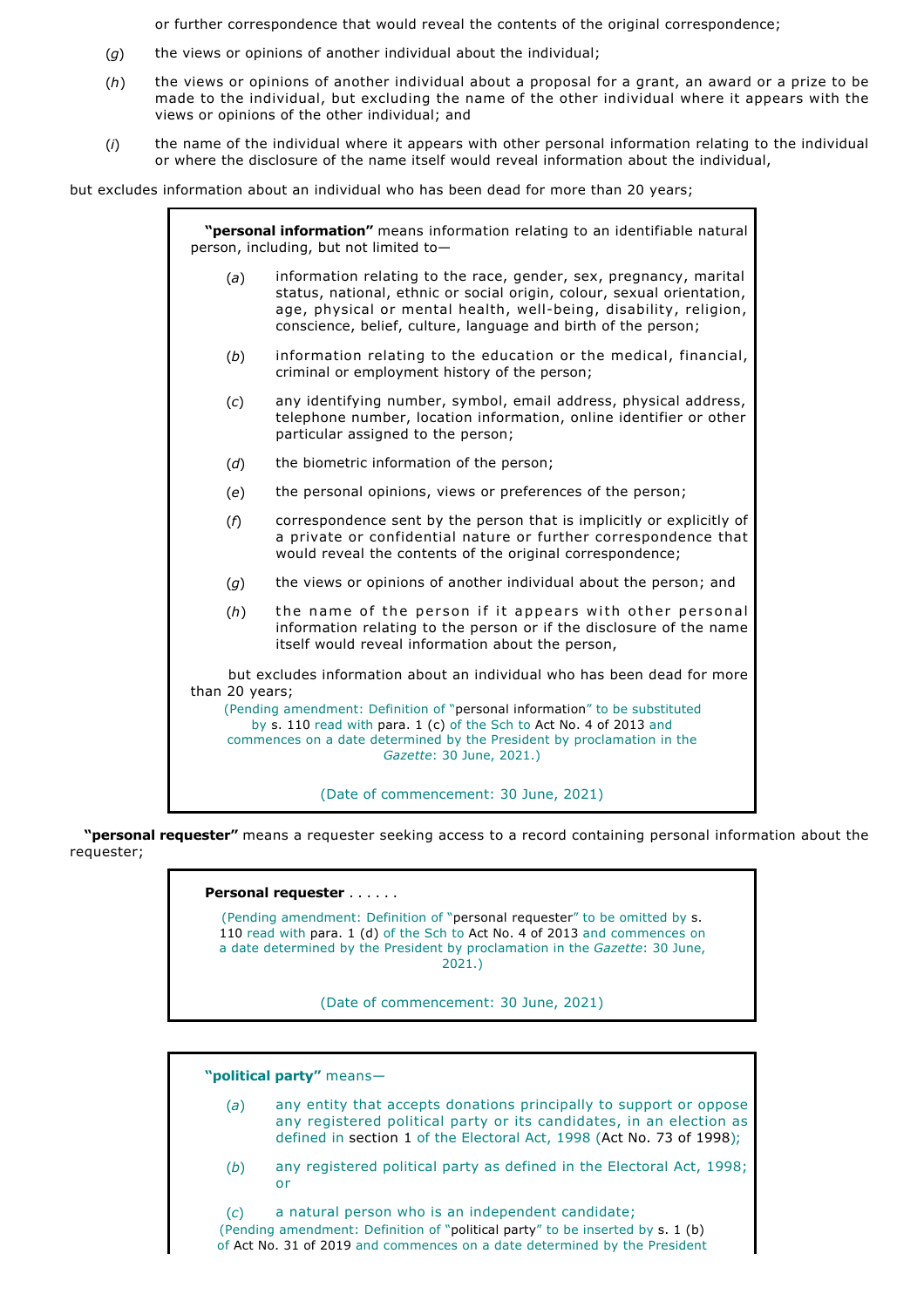by proclamation in the *Gazette* – date not determined.)

(Date of commencement to be proclaimed)

**"prescribed"** means prescribed by regulation in terms of section 92;

**"private body"** means—

- (*a*) a natural person who carries or has carried on any trade, business or profession, but only in such capacity;
- (*b*) a partnership which carries or has carried on any trade, business or profession; or
- (*c*) any former or existing juristic person,

but excludes a public body;

**"private body"** means— (*a*) a natural person who carries or has carried on any trade, business or profession, but only in such capacity; (*b*) a partnership which carries or has carried on any trade, business or profession; (*c*) any former or existing juristic person; or (*d*) a political party, but excludes a public body; (Pending amendment: Definition of "private body" to be substituted by s. 1 (c) of Act No. 31 of 2019 and commences on a date determined by the President by proclamation in the *Gazette* – date not determined.) (Date of commencement to be proclaimed)

**"public safety or environmental risk"** means harm or risk to the environment or the public (including individuals in their workplace) associated with—

- (*a*) a product or service which is available to the public;
- (*b*) a substance released into the environment, including, but not limited to, the workplace;
- (*c*) a substance intended for human or animal consumption;
- (*d*) a means of public transport; or
- (*e*) an installation or manufacturing process or substance which is used in that installation or process;

**"public body"** means—

- (*a*) any department of state or administration in the national or provincial sphere of government or any municipality in the local sphere of government; or
- (*b*) any other functionary or institution when—
	- (i) exercising a power or performing a duty in terms of the Constitution or a provincial constitution; or
	- (ii) exercising a public power or performing a public function in terms of any legislation;

**"record"** of, or in relation to, a public or private body, means any recorded information—

- (*a*) regardless of form or medium;
- (*b*) in the possession or under the control of that public or private body, respectively; and
- (*c*) whether or not it was created by that public or private body, respectively;

**"Information Regulator"** means the Information Regulator established in terms of section 39 of the Protection of Personal Information Act, 2013;

(Pending amendment: Definition of "information record" to be inserted by s. 110 read with para. 1 (e) of the Sch to Act No. 4 of 2013 and commences on a date determined by the President by proclamation in the *Gazette*: 30 June, 2021.)

(Date of commencement: 30 June, 2021)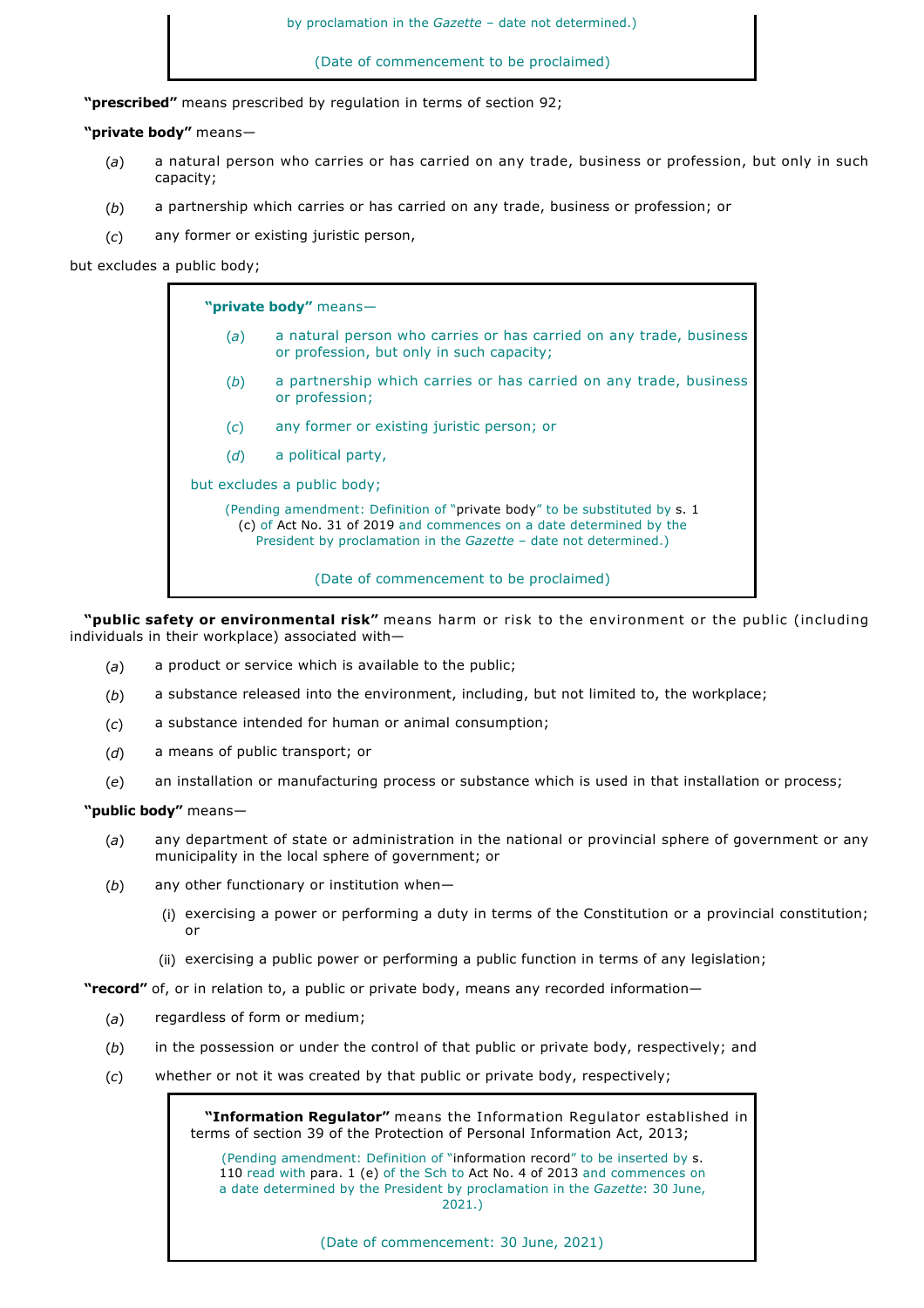#### **"relevant authority",** in relation to—

- (*a*) a public body referred to in paragraph (a) of the definition of "public body" in the national sphere of government, means—
	- (i) in the case of the Office of the Presidency, the person designated in writing by the President; or
	- (ii) in any other case, the Minister responsible for that public body or the person designated in writing by that Minister;
- (*b*) a public body referred to in paragraph (a) of the definition of "public body" in the provincial sphere of government, means—
	- (i) in the case of the Office of a Premier, the person designated in writing by the Premier; or
	- (ii) in any other case, the member of the Executive Council responsible for that public body or the person designated in writing by that member; or
- (*c*) a municipality, means—
	- (i) the mayor;
	- (ii) the speaker; or
	- (iii) any other person,

designated in writing by the Municipal Council of that municipality;

#### **"request for access",** in relation to—

- (*a*) a public body, means a request for access to a record of a public body in terms of section 11; or
- (*b*) a private body, means a request for access to a record of a private body in terms of section 50;

**"requester",** in relation to—

- (*a*) a public body, means—
	- (i) any person (other than a public body contemplated in paragraph (a) or (b) (i) of the definition of "public body", or an official thereof) making a request for access to a record of that public body; or
	- (ii) a person acting on behalf of the person referred to in subparagraph (i);
- (*b*) a private body, means—
	- (i) any person, including, but not limited to, a public body or an official thereof, making a request for access to a record of that private body; or
	- (ii) a person acting on behalf of the person contemplated in subparagraph (i);

**"subversive or hostile activities"** means—

- (*a*) aggression against the Republic;
- (*b*) sabotage or terrorism aimed at the people of the Republic or a strategic asset of the Republic, whether inside or outside the Republic;
- (*c*) an activity aimed at changing the constitutional order of the Republic by the use of force or violence; or
- (*d*) a foreign or hostile intelligence operation;

**"third party",** in relation to a request for access to—

- (*a*) a record of a public body, means any person (including, but not limited to, the government of a foreign state, an international organisation or an organ of that government or organisation) other than—
	- (i) the requester concerned; and
	- (ii) a public body; or
- (*b*) a record of a private body, means any person (including, but not limited to, a public body) other than the requester,

but, for the purposes of sections 34 and 63, the reference to "person" in paragraphs (a) and (b) must be construed as a reference to "natural person";

**"this Act"** includes any regulation made and in force in terms of section 92;

**"transfer",** in relation to a record, means transfer in terms of section 20 (1) or (2), and "transferred" has a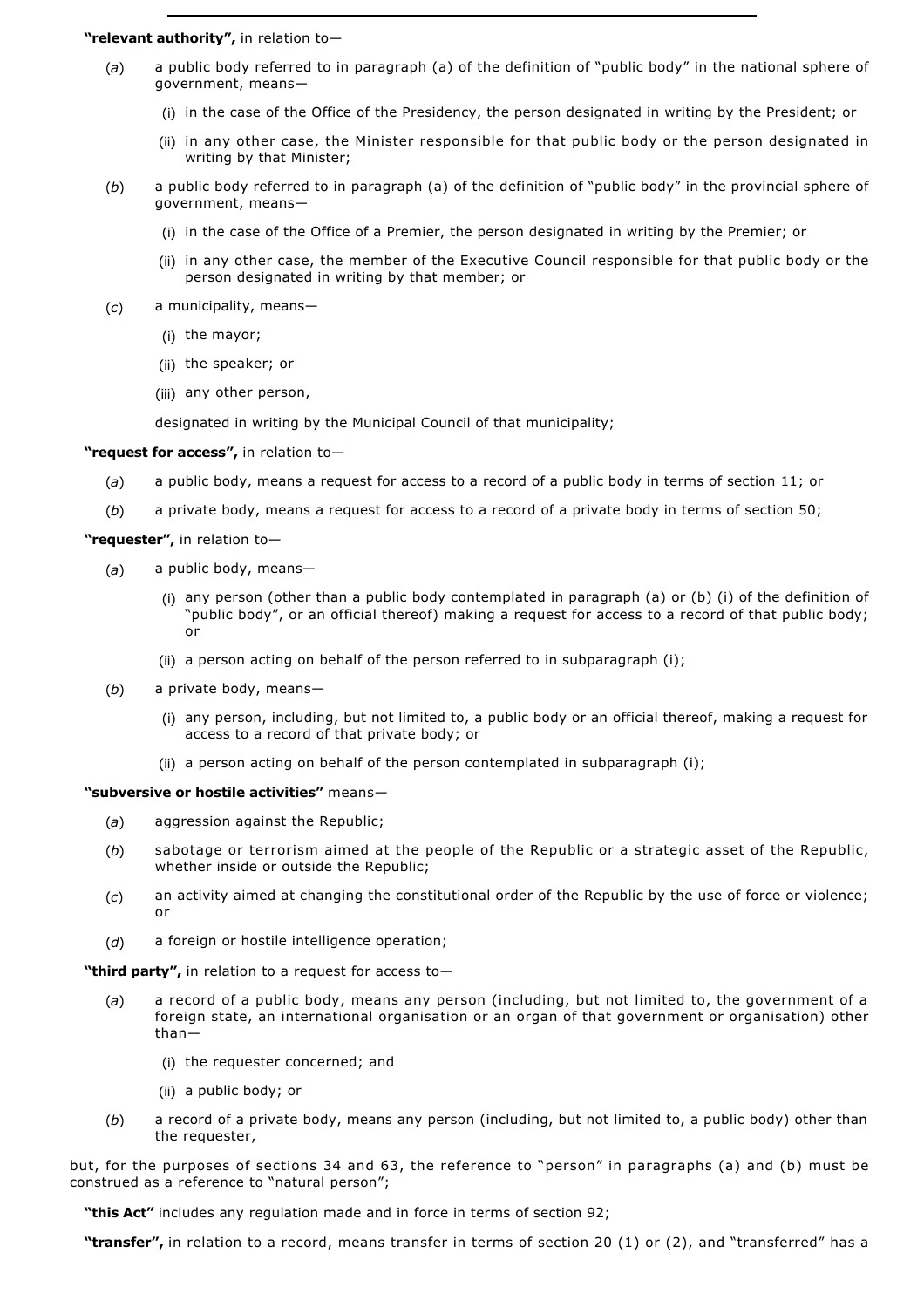corresponding meaning;

**"working days"** means any days other than Saturdays, Sundays or public holidays, as defined in section 1 of the Public Holidays Act, 1994 (Act No. 36 of 1994).

**2. Interpretation of Act.**—(1) When interpreting a provision of this Act, every court must prefer any reasonable interpretation of the provision that is consistent with the objects of this Act over any alternative interpretation that is inconsistent with those objects.

- (2) Section 12 must not be construed as excluding—
- (*a*) the Cabinet and its committees; or
- (*b*) an individual member of Parliament or of a provincial legislature,

from the operation of the definition of "requester" in relation to a private body in section 1, section 50 and all other provisions of this Act related thereto.

 $[Sub-s. (2)$  substituted by s. 22 of Act No. 42 of 2001.]

(3) For the purposes of this Act, the South African Revenue Service, established by section 2 of the South African Revenue Service Act, 1997 (Act No. 34 of 1997), and referred to in section 35 (1), is a public body.

#### CHAPTER 2 GENERAL APPLICATION PROVISIONS

#### **3. Act applies to record whenever it came into existence.**—This Act applies to—

- (*a*) a record of a public body; and
- (*b*) a record of a private body,

—

regardless of when the record came into existence.

**4. Records held by official or independent contractor of public or private body.**—For the purposes of this Act, but subject to section 12, a record in the possession or under the control of—

- (*a*) an official of a public body or private body in his or her capacity as such; or
- (*b*) an independent contractor engaged by a public body or private body in the capacity as such contractor,

is regarded as being a record of that public body or private body, respectively.

**5. Application of other legislation prohibiting or restricting disclosure.**—This Act applies to the exclusion of any provision of other legislation that—

- (*a*) prohibits or restricts the disclosure of a record of a public body or private body; and
- (*b*) is materially inconsistent with an object, or a specific provision, of this Act.

**6. Application of other legislation providing for access.**—Nothing in this Act prevents the giving of access to

- (*a*) a record of a public body in terms of any legislation referred to in Part 1 of the Schedule; or
- (*b*) a record of a private body in terms of any legislation referred to in Part 2 of the Schedule.

#### **7. Act not applying to records requested for criminal or civil proceedings after commencement of proceedings.**—(1) This Act does not apply to a record of a public body or a private body if—

- (*a*) that record is requested for the purpose of criminal or civil proceedings;
- (*b*) so requested after the commencement of such criminal or civil proceedings, as the case may be; and
- (*c*) the production of or access to that record for the purpose referred to in paragraph (a) is provided for in any other law.

(2) Any record obtained in a manner that contravenes subsection (1) is not admissible as evidence in the criminal or civil proceedings referred to in that subsection unless the exclusion of such record by the court in question would, in its opinion, be detrimental to the interests of justice.

[S. 7 amended by s. 23 of Act No. 42 of 2001.]

**8. Part applicable when performing functions as public or private body.**—(1) For the purposes of this Act, a public body referred to in paragraph (b) (ii) of the definition of "public body" in section 1, or a private body-

(*a*) may be either a public body or a private body in relation to a record of that body; and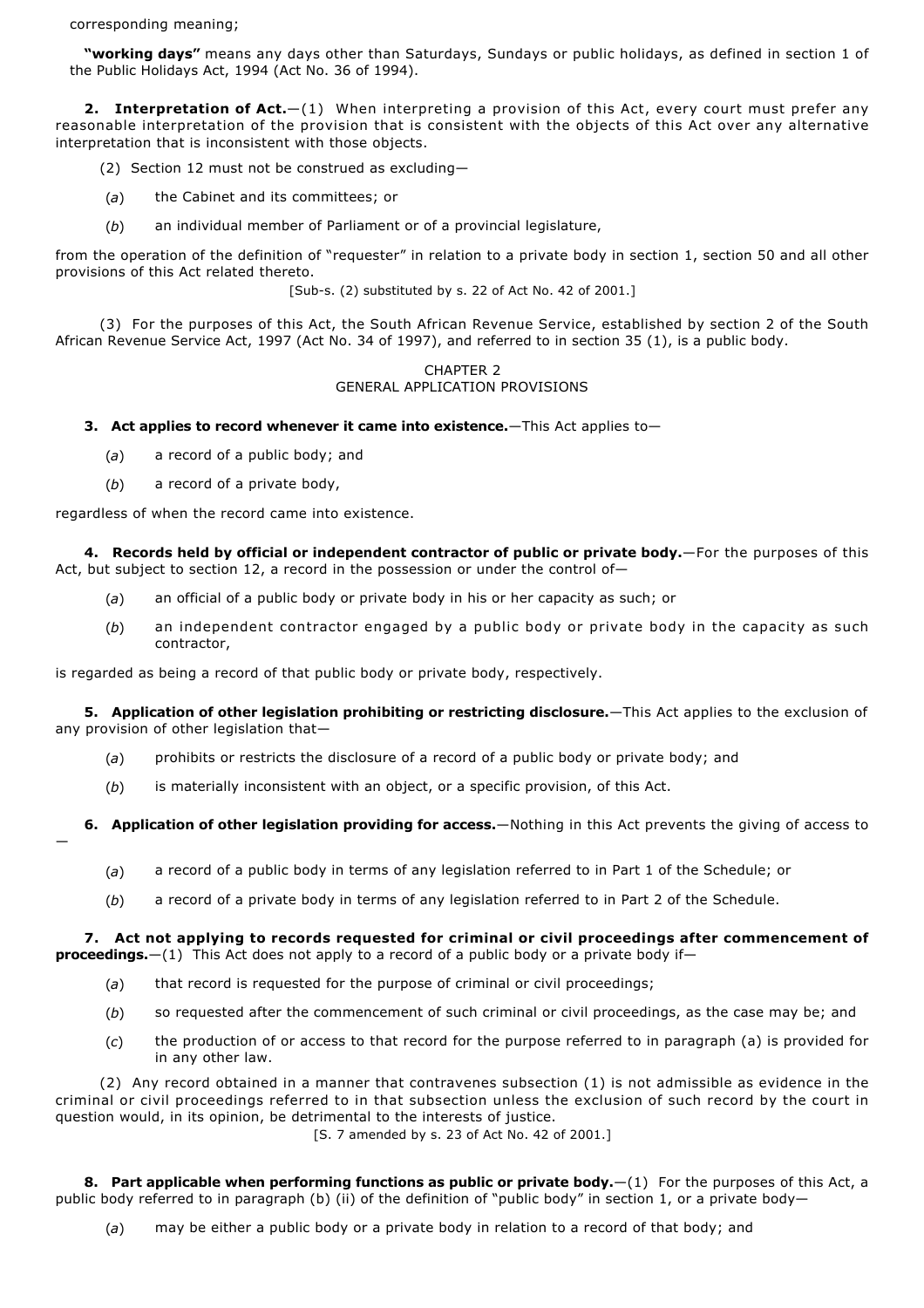(*b*) may in one instance be a public body and in another instance be a private body, depending on whether that record relates to the exercise of a power or performance of a function as a public body or as a private body.

(2) A request for access to a record held for the purpose or with regard to the exercise of a power or the performance of a function—

- (*a*) as a public body, must be made in terms of section 11; or
- (*b*) as a private body, must be made in terms of section 50.

(3) The provisions of Parts 1, 2, 4, 5, 6 and 7 apply to a request for access to a record that relates to a power or function exercised or performed as a public body.

(4) The provisions of Parts 1, 3, 4, 5, 6 and 7 apply to a request for access to a record that relates to a power or function exercised or performed as a private body.

#### CHAPTER 3 GENERAL INTRODUCTORY PROVISIONS

- **9. Objects of Act.**—The objects of this Act are—
	- (*a*) to give effect to the constitutional right of access to—
		- (i) any information held by the State; and
		- (ii) any information that is held by another person and that is required for the exercise or protection of any rights;
	- (*b*) to give effect to that right—
		- (i) subject to justifiable limitations, including, but not limited to, limitations aimed at the reasonable protection of privacy, commercial confidentiality and effective, efficient and good governance; and
		- (ii) in a manner which balances that right with any other rights, including the rights in the Bill of Rights in Chapter 2 of the Constitution;
	- (*c*) to give effect to the constitutional obligations of the State of promoting a human rights culture and social justice, by including public bodies in the definition of "requester", allowing them, amongst others, to access information from private bodies upon compliance with the four requirements in this Act, including an additional obligation for certain public bodies in certain instances to act in the public interest;
	- (*d*) to establish voluntary and mandatory mechanisms or procedures to give effect to that right in a manner which enables persons to obtain access to records of public and private bodies as swiftly, inexpensively and effortlessly as reasonably possible; and
	- (*e*) generally, to promote transparency, accountability and effective governance of all public and private bodies by, including, but not limited to, empowering and educating everyone—
		- (i) to understand their rights in terms of this Act in order to exercise their rights in relation to public and private bodies;
		- (ii) to understand the functions and operation of public bodies; and
		- (iii) to effectively scrutinise, and participate in, decision-making by public bodies that affects their rights.

**10. Guide on how to use Act.**—(1) The Human Rights Commission must, within three years after the commencement of this section, compile in each official language a guide containing such information, in an easily comprehensible form and manner, as may reasonably be required by a person who wishes to exercise any right contemplated in this Act.

[Sub-s. (1) substituted by s. 20 of Act No. 55 of 2003.]

- (2) The quide must, without limiting the generality of subsection  $(1)$ , include a description of-
- (*a*) the objects of this Act;
- (*b*) the postal and street address, phone and fax number and, if available, electronic mail address of—
	- (i) the information officer of every public body; and
	- (ii) every deputy information officer of every public body designated in terms of section 17 (1); [Sub-para. (ii) substituted by s. 24 of Act No. 42 of 2001.]
- (*c*) such particulars of every private body as are practicable;
- (*d*) the manner and form of a request for—
	- (i) access to a record of a public body contemplated in section 11; and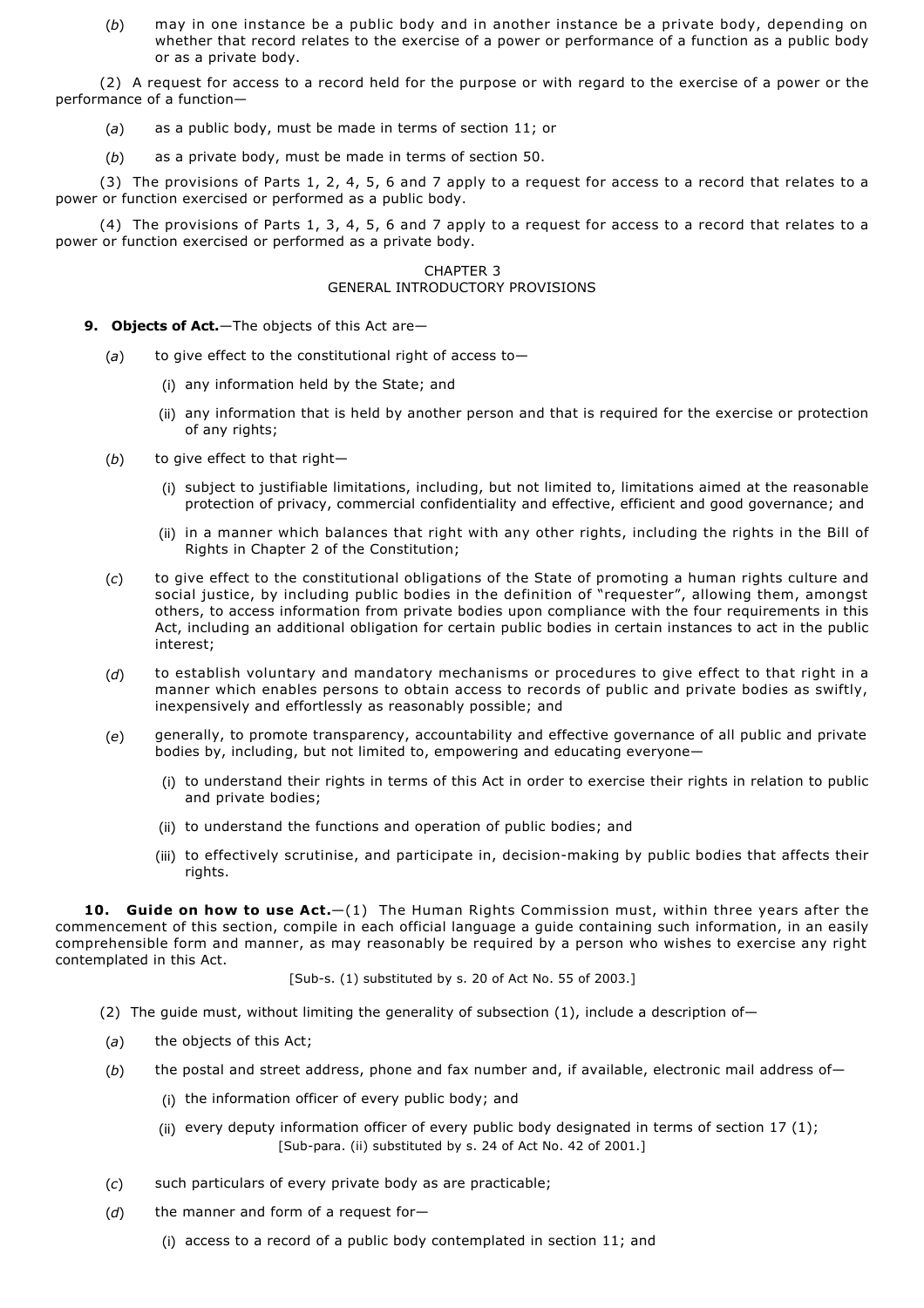(ii) access to a record of a private body contemplated in section 50;

- (*e*) the assistance available from the information officer of a public body in terms of this Act;
- (*f*) the assistance available from the Human Rights Commission in terms of this Act;
- (*g*) all remedies in law available regarding an act or failure to act in respect of a right or duty conferred or imposed by this Act, including the manner of lodging—
	- (i) an internal appeal; and
	- (ii) an application with a court against a decision by the information officer of a public body, a decision on internal appeal or a decision of the head of a private body;
- (*h*) the provisions of sections 14 and 51 requiring a public body and private body, respectively, to compile a manual, and how to obtain access to a manual;
- (*i*) the provisions of sections 15 and 52 providing for the voluntary disclosure of categories of records by a public body and private body, respectively;
- (*j*) the notices issued in terms of sections 22 and 54 regarding fees to be paid in relation to requests for access; and
- (*k*) the regulations made in terms of section 92.

(3) The Human Rights Commission must, if necessary, update and publish the guide at intervals of not more than two years.

(4) The guide must be made available as prescribed.

(Date of commencement of s. 10: 15 February, 2002.)

10. Guide on how to use Act.-<JD:"Act 2 of 2000 s 10"(1) The Information Regulator must update and make available the existing guide that has been compiled by the South African Human Rights Commission containing such information, in an easily comprehensible form and manner, as may reasonably be required by a person who wishes to exercise any right contemplated in this Act and the Protection of Personal Information Act, 2013.

(2) The guide must, without limiting the generality of subsection (1), include a description of—

- (*a*) the objects of this Act and the Protection of Personal Information Act, 2013;
- (*b*) the manner and form of a request for—
	- (i) access to a record of a public body contemplated in section 11; and
	- (ii) access to a record of a private body contemplated in section 50;
- (*c*) the assistance available from the information officer of a public body in terms of this Act and the Protection of Personal Information Act, 2013;
- (*d*) the assistance available from the Information Regulator in terms of this Act and the Protection of Personal Information Act, 2013;
- (*e*) all remedies in law available regarding an act or failure to act in respect of a right or duty conferred or imposed by this Act and the Protection of Personal Information Act, 2013, including the manner of lodging—
	- (i) an internal appeal;
	- (ii) a complaint to the Information Regulator; and
	- (iii) an application with a court against a decision by the information officer of a public body, a decision on internal appeal, a decision by the Information Regulator or a decision of the head of a private body;
- (*f*) the provisions of sections 14 and 51 requiring a public body and private body, respectively, to compile a manual, and how to obtain access to a manual;
- (*g*) the provisions of sections 15 and 52 providing for the voluntary disclosure of categories of records by a public body and private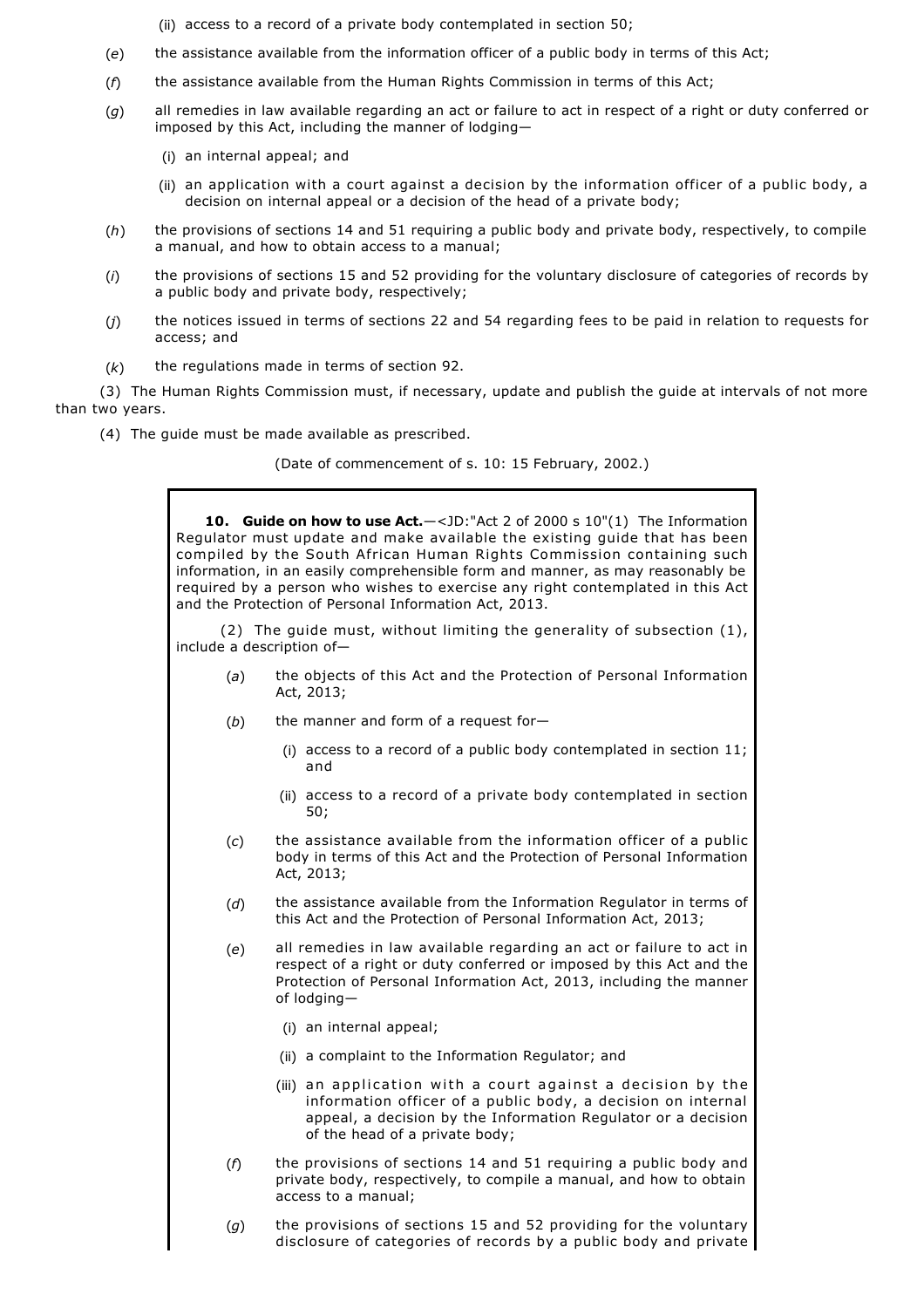body, respectively;

- (*h*) the notices issued in terms of sections 22 and 54 regarding fees to be paid in relation to requests for access; and
- (*i*) the regulations made in terms of section 92.

(3) The Information Regulator must, if necessary, update and publish the guide at intervals of not more than two years.

(4) The guide must be made available as prescribed.

(Pending amendment: S. 10 to be substituted by s. 110 read with para. 2 of the Sch to Act No. 4 of 2013 and commences on a date determined by the President by proclamation in the *Gazette*: 30 June, 2021.)

(Date of commencement: 30 June, 2021)

# PART 2 ACCESS TO RECORDS OF PUBLIC BODIES

CHAPTER 1

## RIGHT OF ACCESS, AND SPECIFIC APPLICATION PROVISIONS

**11. Right of access to records of public bodies.**—(1) A requester must be given access to a record of a public body if—

- (*a*) that requester complies with all the procedural requirements in this Act relating to a request for access to that record; and
- (*b*) access to that record is not refused in terms of any ground for refusal contemplated in Chapter 4 of this Part.

(2) A request contemplated in subsection (1) includes a request for access to a record containing personal information about the requester.

> (2) A request contemplated in subsection (1) excludes a request for access to a record containing personal information about the requester. (Pending amendment: Sub-s. (2) to be substituted by s. 110 read with para. 3 of the Sch to Act No. 4 of 2013 and commences on a date determined by the President by proclamation in the *Gazette*: 30 June, 2021.)

> > (Date of commencement: 30 June, 2021)

- (3) A requester's right of access contemplated in subsection (1) is, subject to this Act, not affected by-
- (*a*) any reasons the requester gives for requesting access; or
- (*b*) the information officer's belief as to what the requester's reasons are for requesting access.

## **12. Act not applying to certain public bodies or officials thereof.**—This Act does not apply to a record—

- (*a*) of the Cabinet and its committees;
- (*b*) relating to the judicial functions of—
	- (i) a court referred to in section 166 of the Constitution;
	- (ii) a Special Tribunal established in terms of section 2 of the Special Investigating Units and Special Tribunals Act, 1996 (Act 74 of 1996); or
	- (iii) a judicial officer of such court or Special Tribunal;
- (*c*) of an individual member of Parliament or of a provincial legislature in that capacity; or
- (*d*) relating to a decision referred to in paragraph (gg) of the definition of "administrative action" in section 1 of the Promotion of Administrative Justice Act, 2000 (Act No. 3 of 2000), regarding the nomination, selection or appointment of a judicial officer or any other person by the Judicial Service Commission in terms of any law.
	- [S. 12 substituted by s. 25 of Act No. 42 of 2001 and by s. 21 of Act No. 55 of 2003.]

**13. Body determined to be part of another public body.**—For the purposes of this Act, the Minister may, on his or her own accord or on the request of the relevant public body or bodies or a body referred to in paragraph (c), by notice in the *Gazette*—

(*a*) determine that a public body is to be regarded as part of another public body;

[General Note: Public body determined to be part of another public body has been published under Government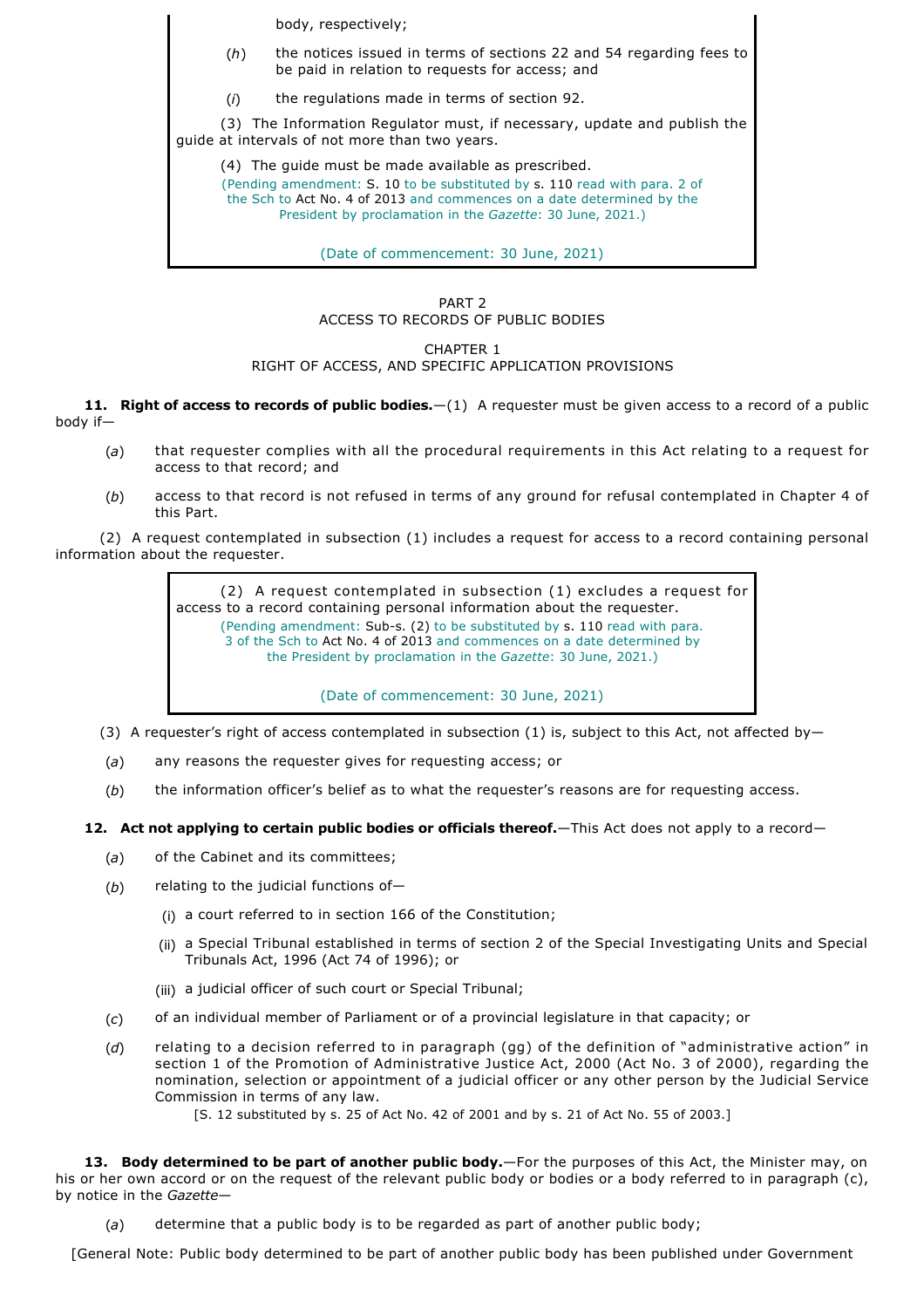Notice No. R. 888 in *Government Gazette* 25100 of 20 June, 2003.]

- (*b*) determine that a category of public bodies is to be regarded as one public body with such information officer as the Minister designates; and
- (*c*) if there is doubt as to whether a body is a separate public body or forms part of a public body, determine that the body—
	- (i) is a separate public body; or

[General Note: The National Prosecuting Authority determined as a separate public body has been published under Government Notice No. R.678 in *Government Gazette* 24879 of 23 May, 2003.]

(ii) forms part of a public body.

[S. 13 amended by s. 26 of Act No. 42 of 2001.]

## CHAPTER 2 PUBLICATION AND AVAILABILITY OF CERTAIN RECORDS

**14. Manual on functions of, and index of records held by, public body.**—(1) Within six months after the commencement of this section or the coming into existence of a public body, the information officer of the public body concerned must compile in at least three official languages a manual containing—

- (*a*) a description of its structure and functions;
- (*b*) the postal and street address, phone and fax number and, if available, electronic mail address of the information officer of the body and of every deputy information officer of the body designated in terms of section  $17(1)$ ;

[Para. (b) substituted by s. 27 of Act No. 42 of 2001.]

- (*c*) a description of the guide referred to in section 10, if available, and how to obtain access to it;
- (*d*) sufficient detail to facilitate a request for access to a record of the body, a description of the subjects on which the body holds records and the categories of records held on each subject;
- (*e*) the latest notice, in terms of section 15 (2), if any, regarding the categories of records of the body which are available without a person having to request access in terms of this Act;
- (*f*) a description of the services available to members of the public from the body and how to gain access to those services;
- (*g*) a description of any arrangement or provision for a person (other than a public body referred to in paragraph (a) or (b) (i) of the definition of "public body" in section 1) by consultation, making representations or otherwise, to participate in or influence—
	- (i) the formulation of policy; or
	- (ii) the exercise of powers or performance of duties,

by the body;

- (*h*) a description of all remedies available in respect of an act or a failure to act by the body; and
- (*i*) such other information as may be prescribed.

(1) The information officer of a public body must in at least three official languages make available, as referred to in subsection (3), a manual containing—

- (*a*) in general
	- (i) a description of its structure and functions;
	- (ii) the postal and street address, phone and fax number and, if available, electronic mail address of the information officer of the body and of every deputy information officer of the body designated in terms of section 17 (1);
	- (iii) a description of all remedies available in respect of an act or a failure to act by the body; and
	- (iv) such other information as may be prescribed;
- (*b*) insofar as this Act is concerned—
	- (i) a description of the guide referred to in section 10, if available, and how to obtain access to it;
	- (ii) sufficient detail to facilitate a request for access to a record of the body, a description of the subjects on which the body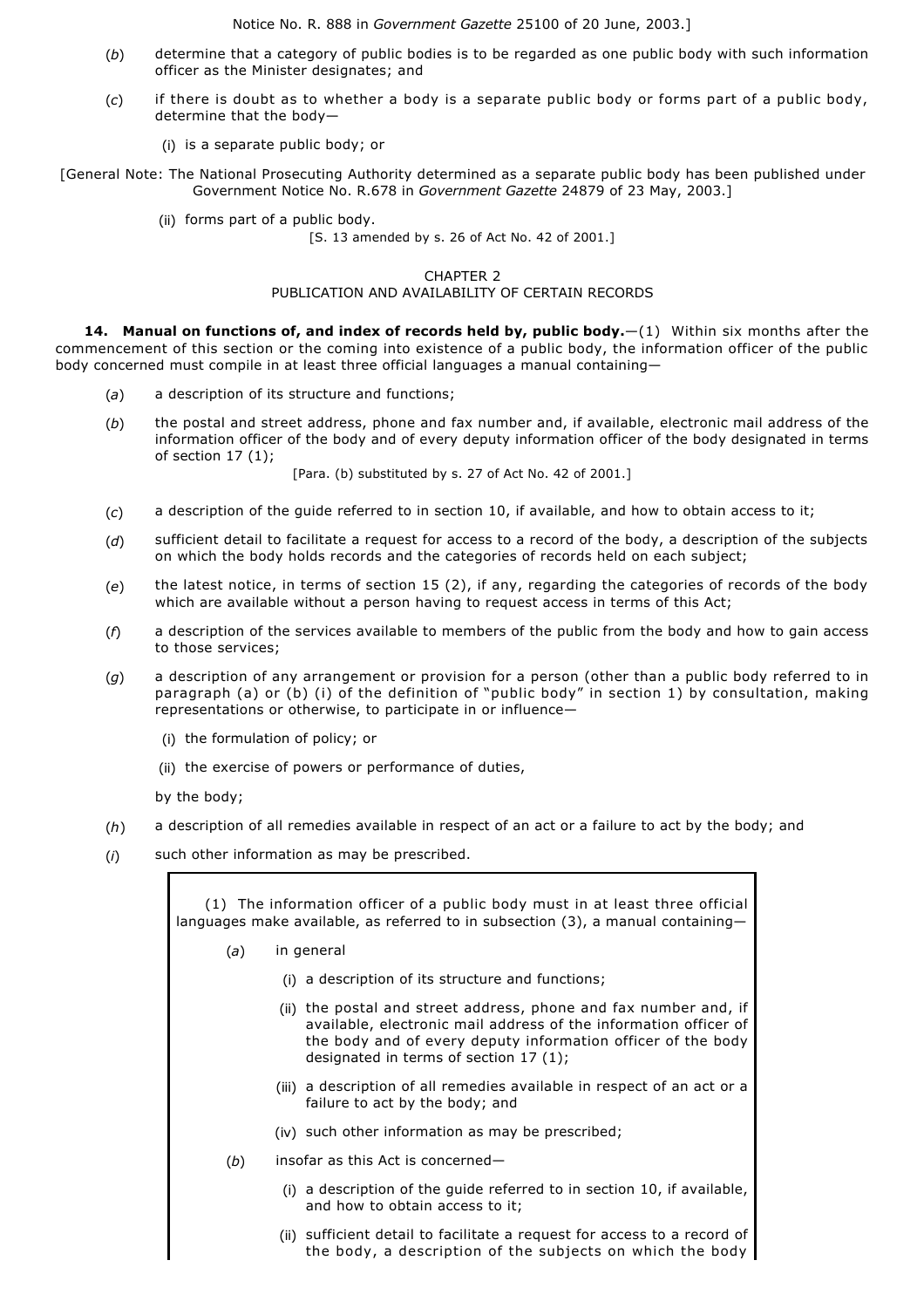|     | holds records and the categories of records held on each<br>subject;                                                                                                                                                                                                                   |
|-----|----------------------------------------------------------------------------------------------------------------------------------------------------------------------------------------------------------------------------------------------------------------------------------------|
|     | (iii) the latest notice, in terms of section 15 (2), if any, regarding<br>the categories of records of the body which are available<br>without a person having to request access in terms of this Act;                                                                                 |
|     | (iv) a description of the services available to members of the public<br>from the body and how to gain access to those services; and                                                                                                                                                   |
|     | (v) a description of any arrangement or provision for a person<br>(other than a public body referred to in paragraph (a) or (b) (i)<br>of the definition of "public body" in section 1) by consultation,<br>making representations or otherwise, to participate in or<br>influence-    |
|     | the formulation of policy; or<br>(aab)                                                                                                                                                                                                                                                 |
|     | the exercise of powers or performance of duties,<br>(bb)                                                                                                                                                                                                                               |
|     | by the body;                                                                                                                                                                                                                                                                           |
| (c) | insofar as the Protection of Personal Information Act, 2013, is<br>$concerned-$                                                                                                                                                                                                        |
|     | (i) the purpose of the processing;                                                                                                                                                                                                                                                     |
|     | (ii) a description of the categories of data subjects and of the<br>information or categories of information relating thereto;                                                                                                                                                         |
|     | (iii) the recipients or categories of recipients to whom the personal<br>information may be supplied;                                                                                                                                                                                  |
|     | (iv) planned transborder flows of personal information; and                                                                                                                                                                                                                            |
|     | (v) a general description allowing a preliminary assessment of the<br>suitability of the information security measures to be<br>implemented by the responsible party to ensure the<br>confidentiality, integrity and availability of the information<br>which is to be processed.; and |
|     | (Pending amendment: Sub-s. (1) to be substituted by s. 110 read with para.<br>4 (a) of the Sch to Act No. 4 of 2013 and commences on a date determined                                                                                                                                 |
|     | by the President by proclamation in the Gazette: 30 June, 2021.)                                                                                                                                                                                                                       |
|     | (Date of commencement: 30 June, 2021)                                                                                                                                                                                                                                                  |

(2) A public body must, if necessary, update and publish its manual referred to in subsection (1) at intervals of not more than one year.

(3) Each manual must be made available as prescribed.

(3) The manual referred to in subsection (1), or the updated version thereof as referred to in subsection (2) must be made available— (a) on the web site, if any, of the public body; (*b*) at the head office of the public body for public inspection during normal business hours; (*c*) to any person upon request and upon the payment of a reasonable amount; and (*d*) to the Information Regulator upon request. (Pending amendment: Sub-s. (3) to be substituted by s. 110 read with para. 4 (b) of the Sch to Act No. 4 of 2013 and commences on a date determined by the President by proclamation in the *Gazette*: 30 June, 2021.) (Date of commencement: 30 June, 2021)

(4) (*a*) If the functions of two or more public bodies are closely connected, the Minister may on request or of his or her own accord determine that the two or more bodies compile one manual only.

(*b*) The public bodies in question must share the cost of the compilation and making available of such manual as the Minister determines.

(5) For security, administrative or financial reasons, the Minister may, on request or of his or her own accord by notice in the *Gazette*, exempt any public body or category of public bodies from any provision of this section for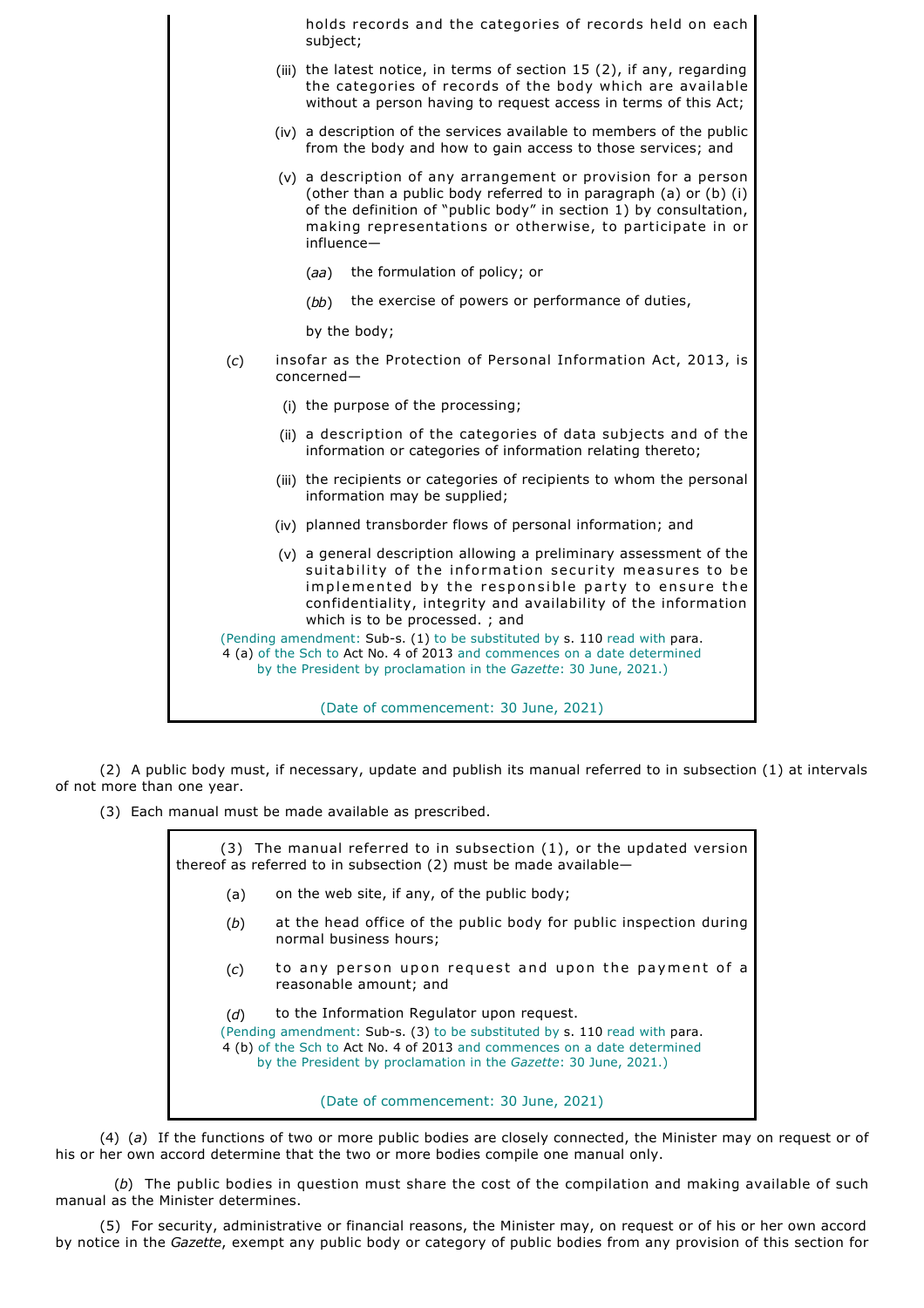such period as the Minister thinks fit.

## (Date of commencement of s. 14: 15 February, 2002.)

[General Note: Exemptions have been published under Government Notice No. R.1094 in *Government Gazette* 23765 of 21 August, 2002, under Government Notice No. R. 340 in *Government Gazette* 25000 of 28 February, 2003, under Government Notice No. R.493 in *Government Gazette* 24697 of 11 April, 2003, under Government Notice No. R.494 in *Government Gazette* 24706 of 11 April, 2003 and under Government Notice No. R.890 in *Government Gazette* 25102 of 20 June, 2003.]

**15. Voluntary disclosure and automatic availability of certain records.**—(1) The information officer of a public body, referred to in paragraph (a) or (b) (i) of the definition of "public body" in section 1, must, on a periodic basis not less frequently than once each year, submit to the Minister a description of—

> (1) The information officer of a public body, referred to in paragraph (a) or (b) (i) of the definition of 'public body' in section 1, must make available in the prescribed manner a description of— (Pending amendment: Sub-s.  $(1)$  to be amended by s. 110 read with para. 5 (a) of the Sch to Act No. 4 of 2013 and commences on a date determined by the President by proclamation in the *Gazette*: 30 June, 2021.)

> > (Date of commencement: 30 June, 2021)

- (*a*) the categories of records of the public body that are automatically available without a person having to request access in terms of this Act, including such categories available—
	- (i) for inspection in terms of legislation other than this Act;
	- (ii) for purchase or copying from the body; and
	- (iii) from the body free of charge; and
- (*b*) how to obtain access to such records.

(2) On a periodic basis not less frequently than once each year and at the cost of the relevant public body, the Minister must, by notice in the *Gazette*—

- (*a*) publish every description submitted in terms of subsection (1); or
- (*b*) update every description so published,

as the case may be.

 $(2)$  . . . . . . (Pending amendment: Sub-s. (2) to be deleted by s. 110 read with para. 5 (b) of the Sch to Act No. 4 of 2013 and commences on a date determined by the President by proclamation in the *Gazette*: 30 June, 2021.)

(Date of commencement: 30 June, 2021)

(3) The only fee payable (if any) for access to a record included in a notice in terms of subsection (2) is a prescribed fee for reproduction.

> (3) The only fee payable (if any) for access to a record referred to in subsection (1) is a prescribed fee for reproduction. (Pending amendment: Sub-s. (3) to be substituted by s. 110 read with para. 5 (c) of the Sch to Act No. 4 of 2013 and commences on a date determined by the President by proclamation in the *Gazette*: 30 June, 2021.)

> > (Date of commencement: 30 June, 2021)

(4) The information officer of a public body may delete any part of a record contemplated in subsection (1) (a) which, on a request for access, may or must be refused in terms of Chapter 4 of this Part.

(5) Section 11 and any other provisions in this Act related to that section do not apply to any category of records included in a notice in terms of subsection (2).

16. Information in telephone directory.—The Director-General of the national department responsible for government communications and information services must at that department's cost ensure the publication of the postal and street address, phone and fax number and, if available, electronic mail address of the information officer of every public body in every telephone directory issued for general use by the public as are prescribed.

(Date of commencement: 15 February, 2002.)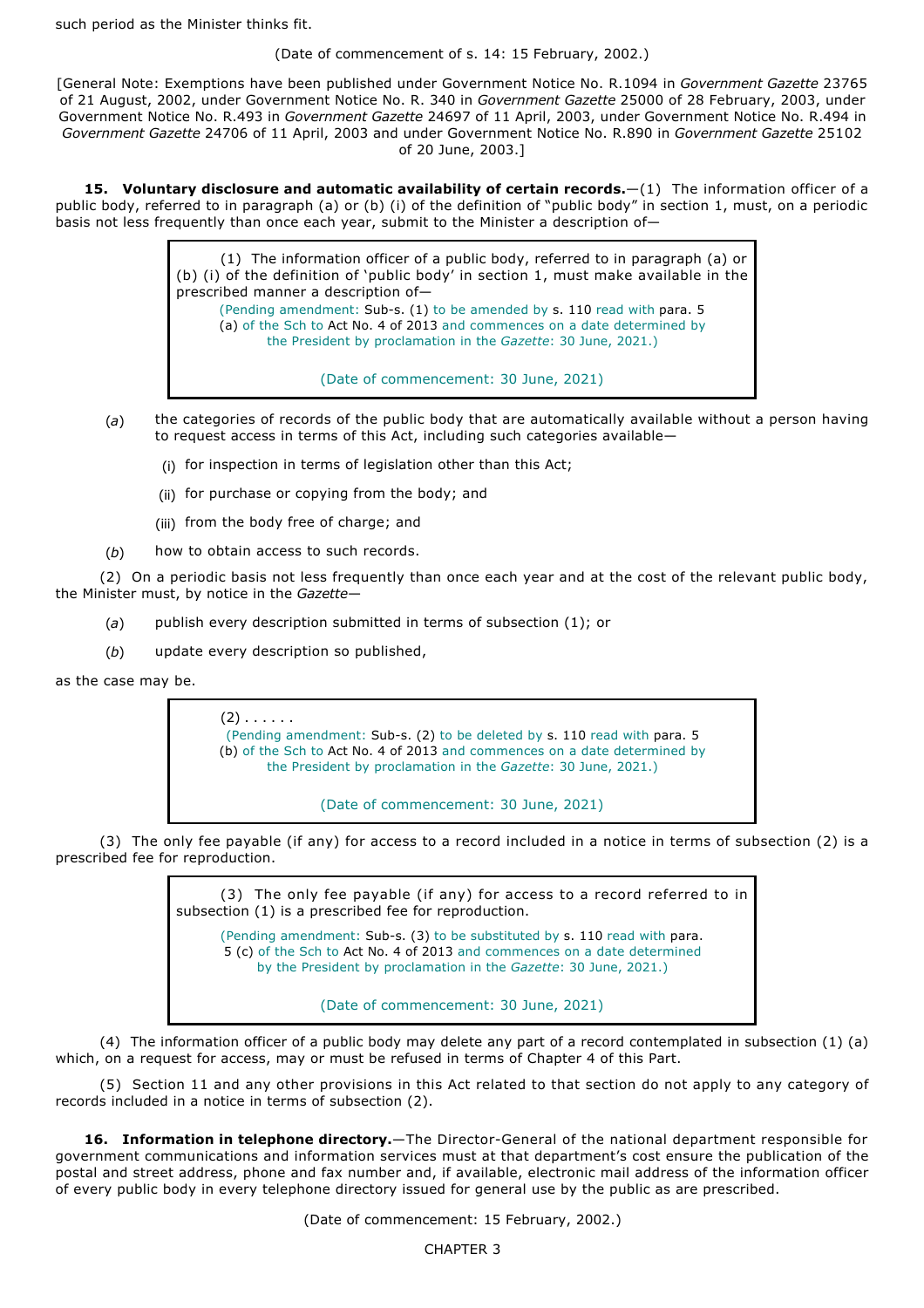#### MANNER OF ACCESS

17. Designation of deputy information officers, and delegation.  $-(1)$  For the purposes of this Act, each public body must, subject to legislation governing the employment of personnel of the public body concerned, designate such number of persons as deputy information officers as are necessary to render the public body as accessible as reasonably possible for requesters of its records.

(2) The information officer of a public body has direction and control over every deputy information officer of that body.

(3) The information officer of a public body may delegate a power or duty conferred or imposed on that information officer by this Act to a deputy information officer of that public body.

(4) In deciding whether to delegate a power or duty in terms of subsection (3), the information officer must give due consideration to the need to render the public body as accessible as reasonably possible for requesters of its records.

(5) Any power or duty delegated in terms of subsection (3) must be exercised or performed subject to such conditions as the person who made the delegation considers necessary.

(6) Any delegation in terms of subsection  $(3)$ -

- (*a*) must be in writing;
- (*b*) does not prohibit the person who made the delegation from exercising the power concerned or performing the duty concerned himself or herself; and
- (*c*) may at any time be withdrawn or amended in writing by that person.

(7) Any right or privilege acquired, or any obligation or liability incurred, as a result of a decision in terms of a delegation in terms of subsection (3) is not affected by any subsequent withdrawal or amendment of that decision.

18. Form of requests.  $-(1)$  A request for access must be made in the prescribed form to the information officer of the public body concerned at his or her address or fax number or electronic mail address.

(2) The form for a request of access prescribed for the purposes of subsection (1) must at least require the requester concerned—

- (*a*) to provide sufficient particulars to enable an official of the public body concerned to identify—
	- (i) the record or records requested; and
	- (ii) the requester;
- (*b*) to indicate which applicable form of access referred to in section 29 (2) is required;
- (*c*) to state whether the record concerned is preferred in a particular language;
- (*d*) to specify a postal address or fax number of the requester in the Republic;
- (*e*) if, in addition to a written reply, the requester wishes to be informed of the decision on the request in any other manner, to state that manner and the necessary particulars to be so informed; and
- (*f*) if the request is made on behalf of a person, to submit proof of the capacity in which the requester is making the request, to the reasonable satisfaction of the information officer.

(3) (*a*) An individual who because of illiteracy or a disability is unable to make a request for access to a record of a public body in accordance with subsection (1), may make that request orally.

(*b*) The information officer of that body must reduce that oral request to writing in the prescribed form and provide a copy thereof to the requester.

**19. Duty to assist requesters.**—(1) If a requester informs the information officer of—

- (*a*) a public body that he or she wishes to make a request for access to a record of that public body; or
- (*b*) a public body (other than a public body referred to in paragraph (a) or (b) (i) of the definition of "public body" in section 1) that he or she wishes to make a request for access to a record of another public body,

the information officer must render such reasonable assistance, free of charge, as is necessary to enable that requester to comply with section 18 (1).

(2) If a requester has made a request for access that does not comply with section 18 (1), the information officer concerned may not refuse the request because of that non-compliance unless the information officer has-

- (*a*) notified that requester of an intention to refuse the request and stated in the notice—
	- (i) the reasons for the contemplated refusal; and
	- (ii) that the information officer or another official identified by the information officer would assist that requester in order to make the request in a form that would remove the grounds for refusal;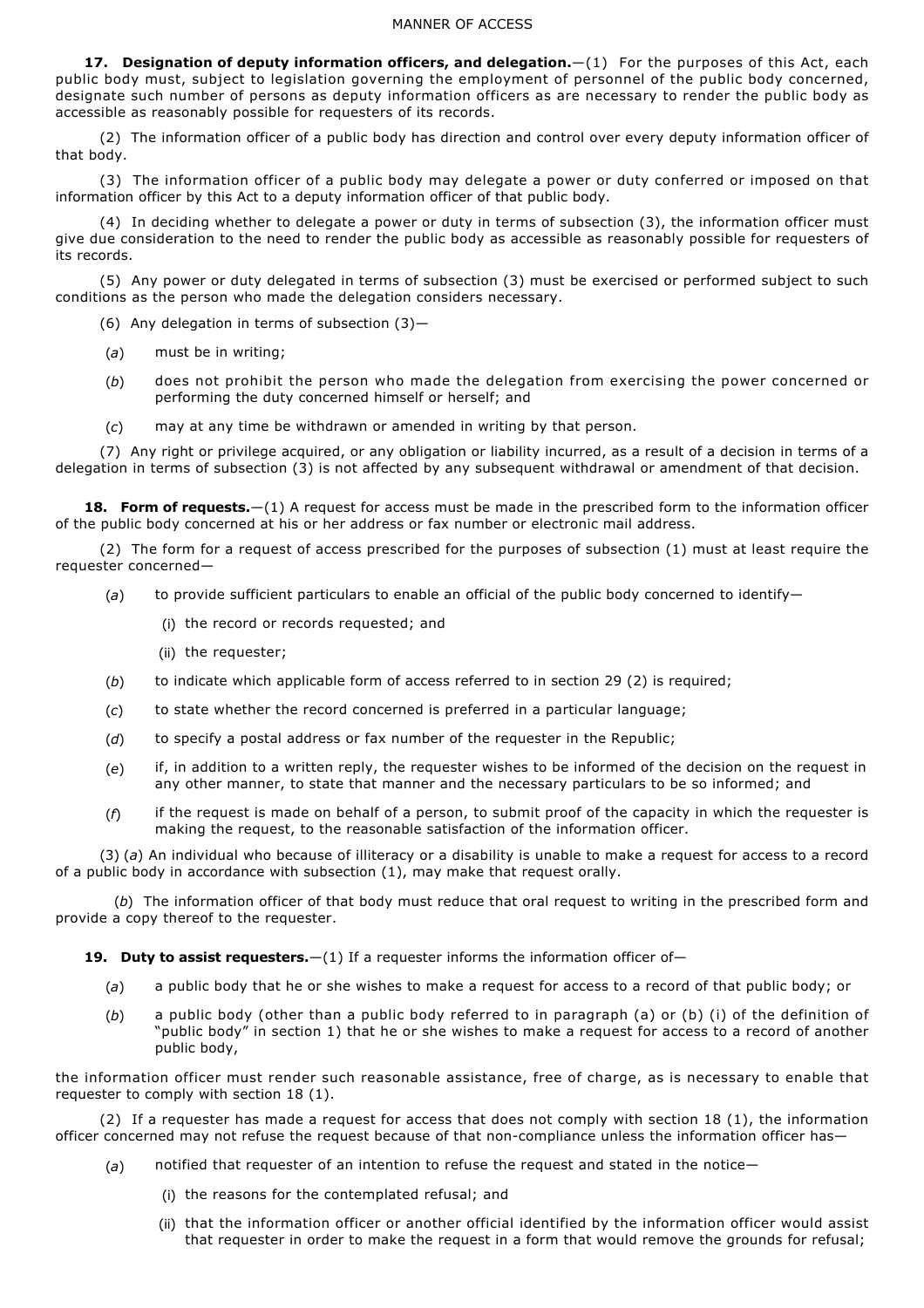- (*b*) given the requester a reasonable opportunity to seek such assistance;
- (*c*) as far as reasonably possible, furnished the requester with any information (including information about the records, other than information on the basis of which a request for access may or must be refused in terms of any provision of Chapter 4 of this Part, held by the body which are relevant to the request) that would assist the making of the request in that form; and
- (*d*) given the requester a reasonable opportunity to confirm the request or alter it to comply with section 18 (1).

(3) When computing any period referred to in section 25 (1), the period commencing on the date on which notice is given in terms of subsection (2) and ending on the date on which the person confirms or alters the request for access concerned must be disregarded.

(4) If it is apparent on receipt of a request for access that it should have been made to another public body, the information officer of the public body concerned must—

- (*a*) render such assistance as is necessary to enable the person to make the request, to the information officer of the appropriate public body; or
- (b) transfer the request in accordance with section 20 to the last-mentioned information officer,

whichever will result in the request being dealt with earlier.

**20. Transfer of requests.**—(1) If a request for access is made to the information officer of a public body in respect of which—

- (*a*) the record is not in the possession or under the control of that body but is in the possession of another public body;
- (*b*) the record's subject matter is more closely connected with the functions of another public body than those of the public body of the information officer to whom the request is made; or
- (*c*) the record contains commercial information contemplated in section 42 in which any other public body has a greater commercial interest,

the information officer to whom the request is made must as soon as reasonably possible, but in any event within 14 days after the request is received—

- (i) transfer the request to the information officer of the other public body or, if there is in the case of paragraph (c) more than one other public body having a commercial interest, the other public body with the greatest commercial interest; and
- (ii) if the public body of the information officer to whom the request is made is in possession of the record and considers it helpful to do so to enable the information officer of the other public body to deal with the request, send the record or a copy of the record to that information officer.
- (2) If a request for access is made to the information officer of a public body in respect of which—
- (*a*) the record is not in the possession or under the control of the public body of that information officer and the information officer does not know which public body has possession or control of the record;
- (*b*) the record's subject matter is not closely connected to the functions of the public body of that information officer and the information officer does not know whether the record is more closely connected with the functions of another public body than those of the public body of the information officer to whom the request is made; and
- (*c*) the record—
	- (i) was created by or for another public body; or
	- (ii) was not so created by or for any public body, but was received first by another public body,

the information officer to whom the request is made, must as soon as reasonably possible, but in any event within 14 days after the request is received, transfer the request to the information officer of the public body by or for which the record was created or which received it first, as the case may be.

(3) Subject to subsection (4), the information officer to whom a request for access is transferred, must give priority to that request in relation to other requests as if it were received by him or her on the date it was received by the information officer who transferred the request.

(4) If a request for access is transferred, any period referred to in section 25 (1) must be computed from the date the request is received by the information officer to whom the request is transferred.

(5) Upon the transfer of a request for access, the information officer making the transfer must immediately notify the requester of—

- (*a*) the transfer;
- (*b*) the reasons for the transfer; and
- (*c*) the period within which the request must be dealt with.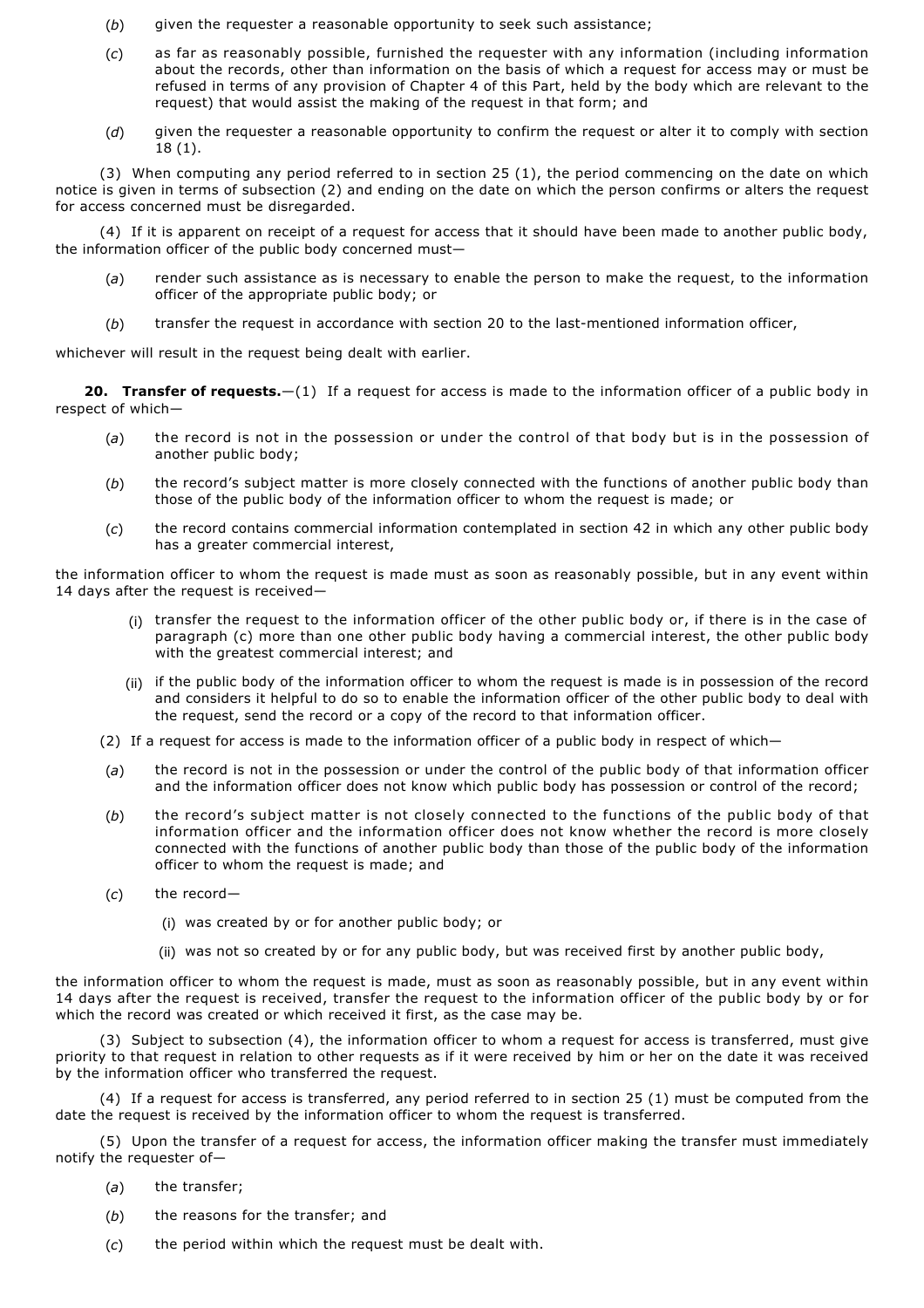**21. Preservation of records until final decision on request.**—If the information officer of a public body has received a request for access to a record of the body, that information officer must take the steps that are reasonably necessary to preserve the record, without deleting any information contained in it, until the information officer has notified the requester concerned of his or her decision in terms of section 25 and—

(*a*) the periods for lodging an internal appeal, an application with a court or an appeal against a decision of that court have expired; or



(*b*) that internal appeal, application or appeal against a decision of that court or other legal proceedings in connection with the request has been finally determined,



whichever is the later.

**22. Fees.**—(1) The information officer of a public body to whom a request for access is made, must by notice require the requester, other than a personal requester, to pay the prescribed request fee (if any), before further processing the request.

> (1) The information officer of a public body to whom a request for access is made, must by notice require the requester to pay the prescribed request fee (if any), before further processing the request. (Pending amendment: Sub-s. (1) to be substituted by s. 110 read with para. 7 (a) of the Sch to Act No. 4 of 2013 and commences on a date determined by the President by proclamation in the *Gazette*: 30 June, 2021.)

> > (Date of commencement: 30 June, 2021)

 $(2)$  If-

- (*a*) the search for a record of a public body in respect of which a request for access by a requester, other than a personal requester, has been made; and
- (*b*) the preparation of the record for disclosure (including any arrangements contemplated in section 29 (2) (a) and (b) (i) and (ii) (aa)),

would, in the opinion of the information officer of the body, require more than the hours prescribed for this purpose for requesters, the information officer must by notice require the requester, other than a personal requester, to pay as a deposit the prescribed portion (being not more than one third) of the access fee which would be payable if the request is granted.

| $(2)$ If-                                                                                                                                                                                                                                                                                                                                                                                                                                   |                                                                                                                                                  |
|---------------------------------------------------------------------------------------------------------------------------------------------------------------------------------------------------------------------------------------------------------------------------------------------------------------------------------------------------------------------------------------------------------------------------------------------|--------------------------------------------------------------------------------------------------------------------------------------------------|
| (a)                                                                                                                                                                                                                                                                                                                                                                                                                                         | the search for a record of a public body in respect of which a<br>request for access by a requester has been made; and                           |
| (b)                                                                                                                                                                                                                                                                                                                                                                                                                                         | the preparation of the record for disclosure (including any<br>arrangements contemplated in section 29 (2) (a) and (b) (i) and (ii)<br>$(aa)$ ), |
| would, in the opinion of the information officer of the body, require more<br>than the hours prescribed for this purpose for requesters, the information<br>officer must by notice require the requester to pay as a deposit the<br>prescribed portion (being not more than one third) of the access fee<br>which would be payable if the request is granted.<br>(Pending amendment: Sub-s. (2) to be substituted by s. 110 read with para. |                                                                                                                                                  |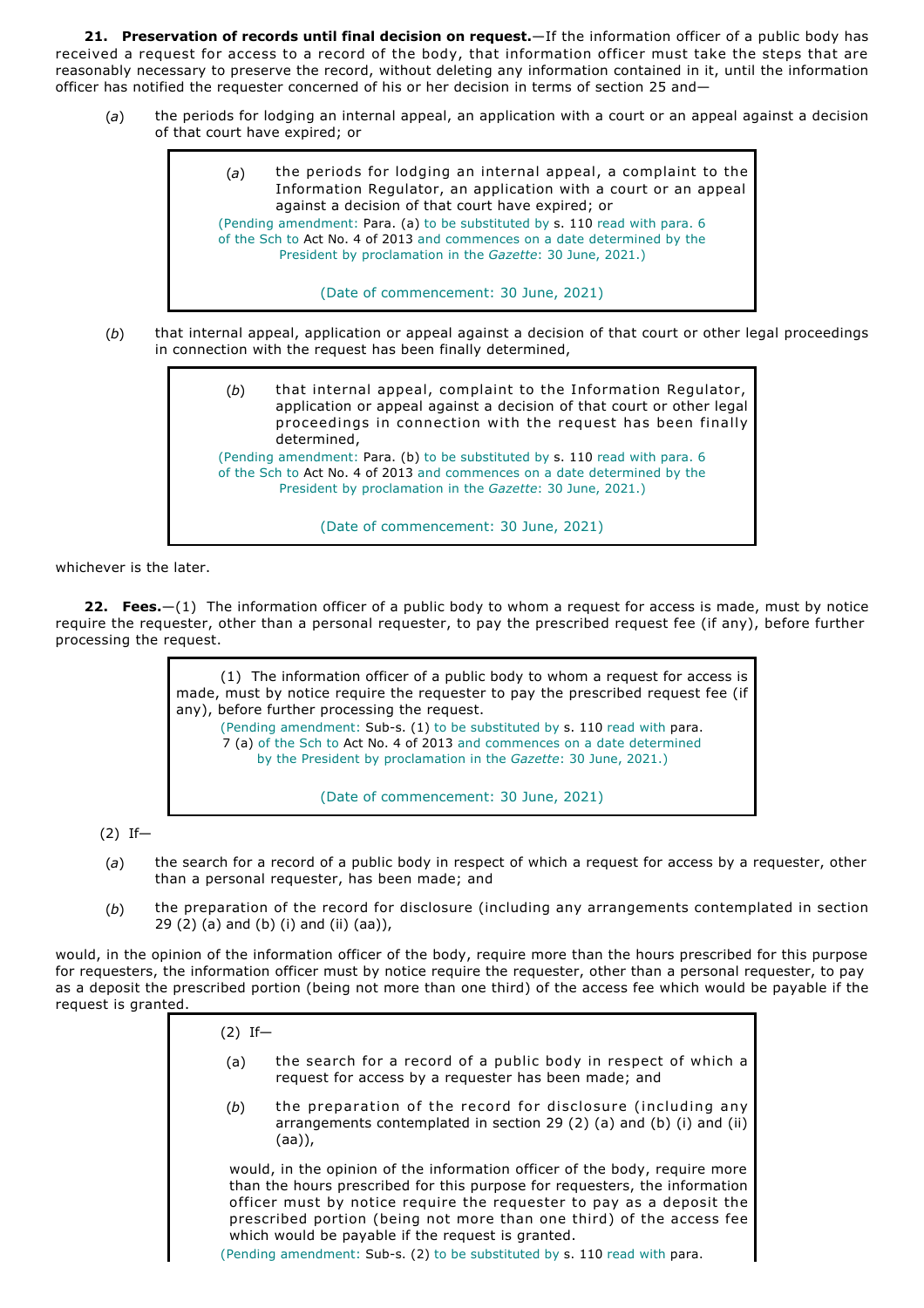7 (b) of the Sch to Act No. 4 of 2013 and commences on a date determined by the President by proclamation in the *Gazette*: 30 June, 2021.)

(Date of commencement: 30 June, 2021)

- (3) The notice referred to in subsection (1) or (2) must state—
- (*a*) the amount of the deposit payable in terms of subsection (2), if applicable;
- (*b*) that the requester may lodge an internal appeal or an application with a court, as the case may be, against the tender or payment of the request fee in terms of subsection (1), or the tender or payment of a deposit in terms of subsection (2), as the case may be; and
- (*c*) the procedure (including the period) for lodging the internal appeal or application, as the case may be.

(3) The notice referred to in subsection (1) or (2) must state— (*a*) the amount of the deposit payable in terms of subsection (2), if applicable; (*b*) that the requester may lodge an internal appeal, a complaint to the Information Regulator or an application with a court, as the case may be, against the tender or payment of the request fee in terms of subsection (1), or the tender or payment of a deposit in terms of subsection (2), as the case may be; and (*c*) the procedure (including the period) for lodging the internal appeal, complaint to the Information Regulator or application, as the case may. (Pending amendment: Sub-s. (3) to be substituted by s. 110 read with para. 7 (c) of the Sch to Act No. 4 of 2013 and commences on a date determined by the President by proclamation in the *Gazette*: 30 June, 2021.) (Date of commencement: 30 June, 2021)

(4) If a deposit has been paid in respect of a request for access which is refused, the information officer concerned must repay the deposit to the requester.

(5) The information officer of a public body must withhold a record until the requester concerned has paid the applicable fees (if any).

(6) A requester whose request for access to a record of a public body has been granted must pay an access fee for reproduction and for search and preparation contemplated in subsection (7) (a) and (b), respectively, for any time reasonably required in excess of the prescribed hours to search for and prepare (including making any arrangements contemplated in section 29 (2) (a) and (b) (i) and (ii) (aa)) the record for disclosure.

(7) Access fees prescribed for the purposes of subsection (6) must provide for a reasonable access fee for—

- (*a*) the cost of making a copy of a record, or of a transcription of the content of a record, as contemplated in section 29 (2) (a) and (b) (i), (ii) (bb), (iii) and (v) and, if applicable, the postal fee; and
- (*b*) the time reasonably required to search for the record and prepare (including making any arrangements contemplated in section 29 (2) (a) and (b) (i) and (ii) (aa)) the record for disclosure to the requester.

(8) The Minister may, by notice in the *Gazette*—

- (*a*) exempt any person or category of persons from paying any fee referred to in this section;
- (*b*) determine that any fee referred to in this section is not to exceed a certain maximum amount;
- (*c*) determine the manner in which any fee referred to in this section is to be calculated;
- (*d*) determine that any fee referred to in this section does not apply to a category of records;
- (*e*) exempt any person or record or category of persons or records for a stipulated period from any fee referred to in subsection (6); and
- (*f*) determine that where the cost of collecting any fee referred to in this section exceeds the amount charged, such fee does not apply.

#### **23. Records that cannot be found or do not exist.**—(1) If—

- (*a*) all reasonable steps have been taken to find a record requested; and
- (*b*) there are reasonable grounds for believing that the record—
	- (i) is in the public body's possession but cannot be found; or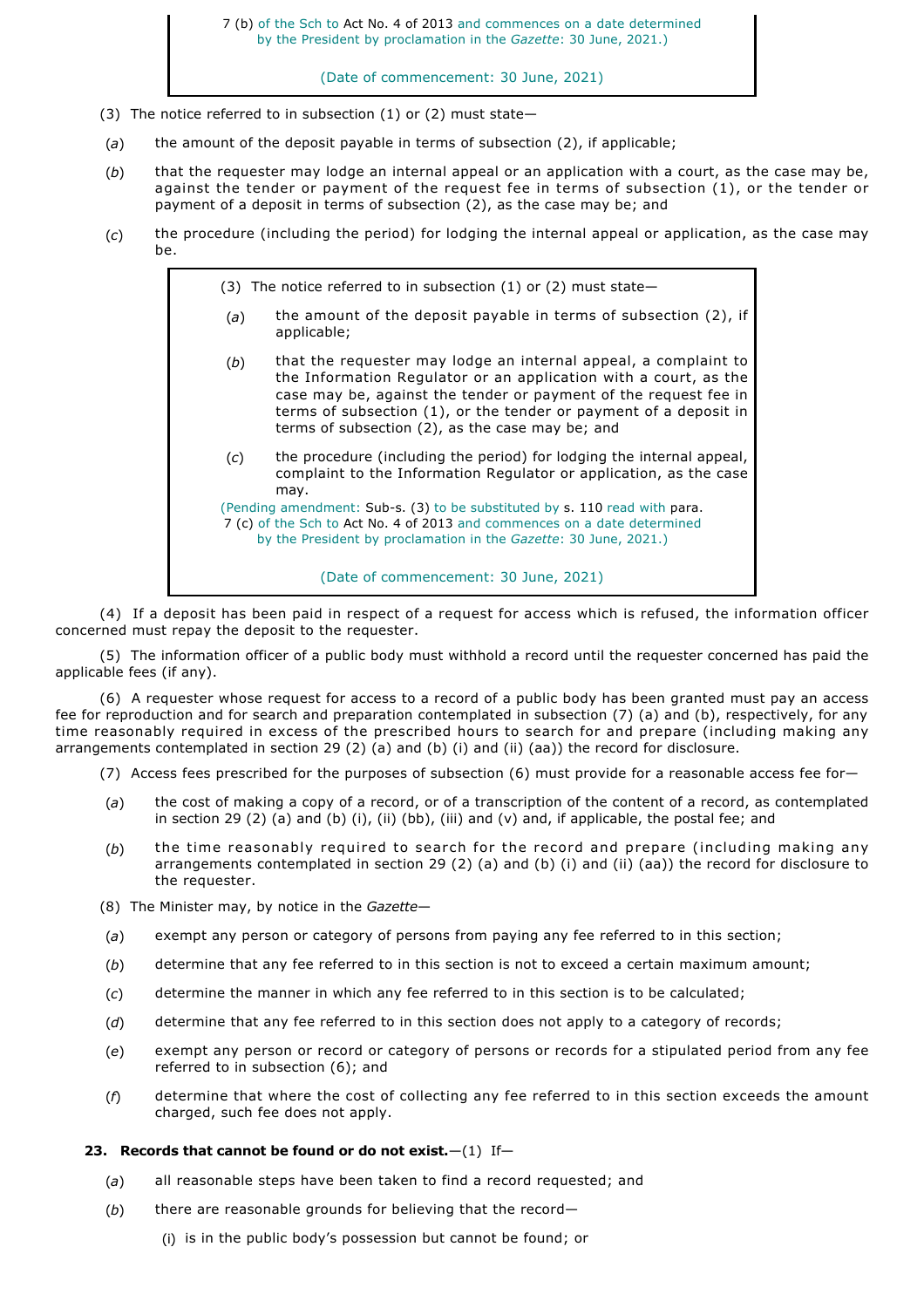(ii) does not exist,

the information officer of a public body must, by way of affidavit or affirmation, notify the requester that it is not possible to give access to that record.

(2) The affidavit or affirmation referred to in subsection (1) must give a full account of all steps taken to find the record in question or to determine whether the record exists, as the case may be, including all communications with every person who conducted the search on behalf of the information officer.

(3) For the purposes of this Act, the notice in terms of subsection (1) is to be regarded as a decision to refuse a request for access to the record.

(4) If, after notice is given in terms of subsection (1), the record in question is found, the requester concerned must be given access to the record unless access is refused on a ground for refusal contemplated in Chapter 4 of this Part.

**24. Deferral of access.**—(1) If the information officer of a public body decides to grant a request for access to a record, but that record—

- (*a*) is to be published within 90 days after the receipt or transfer of the request or such further period as is reasonably necessary for printing and translating the record for the purpose of publishing it;
- (*b*) is required by law to be published but is yet to be published; or
- (*c*) has been prepared for submission to any legislature or a particular person but is yet to be submitted,

the information officer may defer giving access to the record for a reasonable period.

(2) If access to a record is deferred in terms of subsection (1), the information officer must notify the requester concerned—

- (*a*) that the requester may, within 30 days after that notice is given, make representations to the information officer why the record is required before such publication or submission; and
- (*b*) of the likely period for which access is to be deferred.

(3) If a requester makes representations in terms of subsection (2) (a), the information officer must, after due consideration of those representations, grant the request for access only if there are reasonable grounds for believing that the requester will suffer substantial prejudice if access to the record is deferred for the likely period referred to in subsection (2) (b).

**25. Decision on request and notice thereof.**—(1) Except if the provisions regarding third party notification and intervention contemplated in Chapter 5 of this Part apply, the information officer to whom the request is made or transferred, must, as soon as reasonably possible, but in any event within 30 days, after the request is received —

- (*a*) decide in accordance with this Act whether to grant the request; and
- (*b*) notify the requester of the decision and, if the requester stated, as contemplated in section 18 (2) (e), that he or she wishes to be informed of the decision in any other manner, inform him or her in that manner if it is reasonably possible.
	- [Sub-s. (1) amended by s. 28 of Act No. 42 of 2001.]
- (2) If the request for access is granted, the notice in terms of subsection (1) (b) must state—
- (*a*) the access fee (if any) to be paid upon access;
- (b) the form in which access will be given; and
- (*c*) that the requester may lodge an internal appeal or an application with a court, as the case may be, against the access fee to be paid or the form of access granted, and the procedure (including the period) for lodging the internal appeal or application, as the case may be.

(*c*) that the requester may lodge an internal appeal, a complaint to the Information Regulator or an application with a court, as the case may be, against the access fee to be paid or the form of access granted, and the procedure (including the period) for lodging the internal appeal, complaint to the Information Regulator or application, as the case may be. (Pending amendment: Para. (c) to be substituted by s. 110 read with para. 8 (a) of the Sch to Act No. 4 of 2013 and commences on a date determined by the President by proclamation in the *Gazette*: 30 June, 2021.)

(Date of commencement: 30 June, 2021)

- (3) If the request for access is refused, the notice in terms of subsection (1) (b) must—
- (*a*) state adequate reasons for the refusal, including the provisions of this Act relied upon;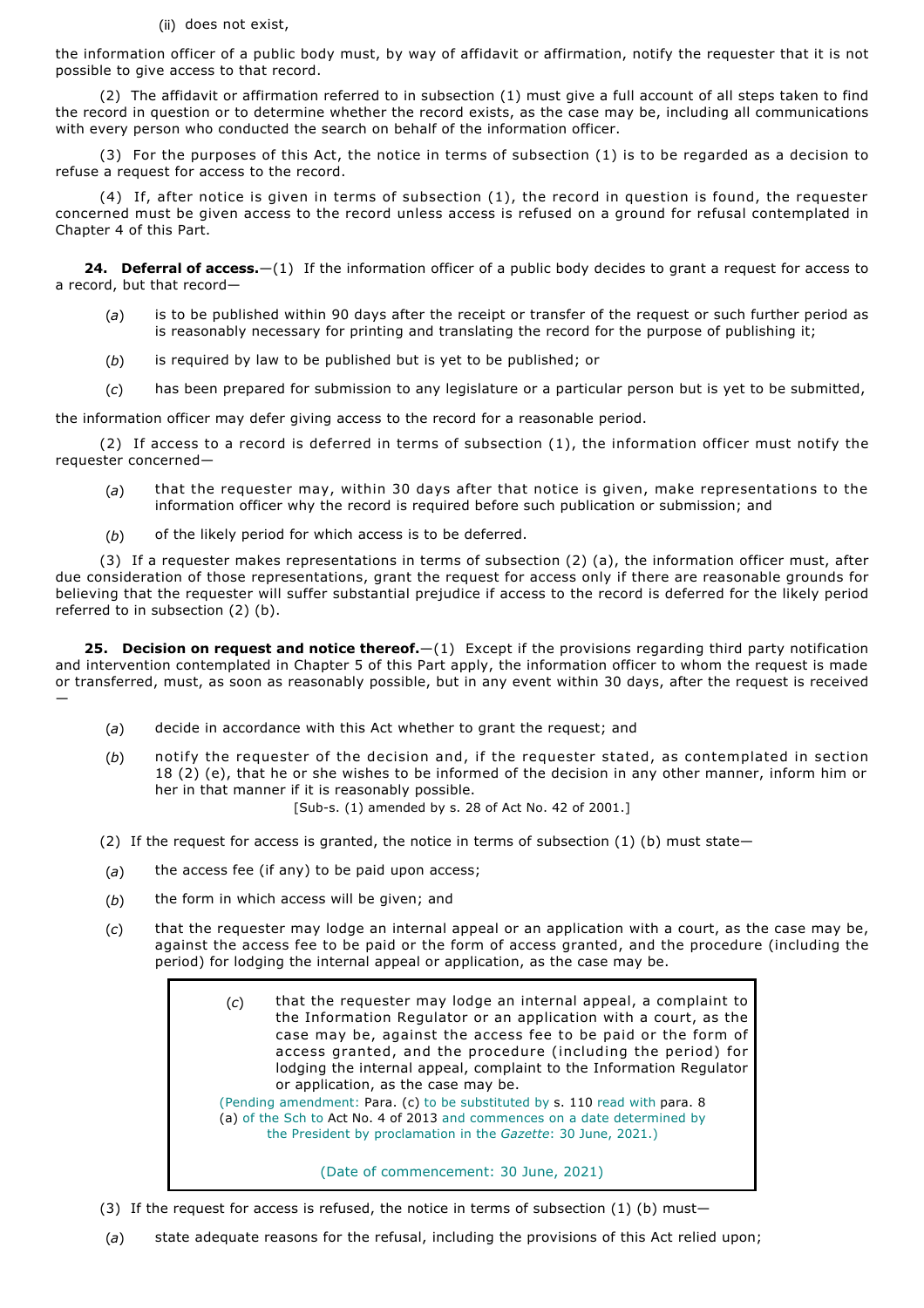- (*b*) exclude, from such reasons, any reference to the content of the record; and
- (*c*) state that the requester may lodge an internal appeal or an application with a court, as the case may be, against the refusal of the request, and the procedure (including the period) for lodging the internal appeal or application, as the case may be.
	- (*c*) state that the requester may lodge an internal appeal, complaint to the Information Regulator or an application with a court, as the case may be, against the refusal of the request, and the procedure (including the period) for lodging the internal appeal, complaint to the Information Regulator or application, as the case may be. (Pending amendment: Para. (c) to be substituted by s. 110 read with para. 8 (b) of the Sch to Act No. 4 of 2013 and commences on a date determined by the President by proclamation in the *Gazette*: 30 June, 2021.)

(Date of commencement: 30 June, 2021)

**26. Extension of period to deal with request.**—(1) The information officer to whom a request for access has been made or transferred, may extend the period of 30 days referred to in section 25 (1) (in this section referred to as the "original period") once for a further period of not more than 30 days, if—

- (*a*) the request is for a large number of records or requires a search through a large number of records and compliance with the original period would unreasonably interfere with the activities of the public body concerned;
- (*b*) the request requires a search for records in, or collection thereof from, an office of the public body not situated in the same town or city as the office of the information officer that cannot reasonably be completed within the original period;
- (*c*) consultation among divisions of the public body or with another public body is necessary or desirable to decide upon the request that cannot reasonably be completed within the original period;
- (*d*) more than one of the circumstances contemplated in paragraphs (a), (b) and (c) exist in respect of the request making compliance with the original period not reasonably possible; or
- (*e*) the requester consents in writing to such extension.

(2) If a period is extended in terms of subsection (1), the information officer must, as soon as reasonably possible, but in any event within 30 days, after the request is received or transferred, notify the requester of that extension.

- (3) The notice in terms of subsection (2) must state—
- (*a*) the period of the extension;
- (*b*) adequate reasons for the extension, including the provisions of this Act relied upon; and
- (*c*) that the requester may lodge an internal appeal or an application with a court, as the case may be, against the extension, and the procedure (including the period) for lodging the internal appeal or application, as the case may be.
	- (*c*) that the requester may lodge an internal appeal, complaint to the Information Regulator or an application with a court, as the case may be, against the extension, and the procedure (including the period) for lodging the internal appeal, complaint to the Information Regulator or application, as the case may be. (Pending amendment: Para. (c) to be substituted by s. 110 read with para. 9 of the Sch to Act No. 4 of 2013 and commences on a date determined by the President by proclamation in the *Gazette*: 30 June, 2021.) (Date of commencement: 30 June, 2021)

**27. Deemed refusal of request.**—If an information officer fails to give the decision on a request for access to the requester concerned within the period contemplated in section 25 (1), the information officer is, for the purposes of this Act, regarded as having refused the request.

**28. Severability.**—(1) If a request for access is made to a record of a public body containing information which may or must be refused in terms of any provision of Chapter 4 of this Part, every part of the record which—

- (*a*) does not contain; and
- (*b*) can reasonably be severed from any part that contains,

any such information must, despite any other provision of this Act, be disclosed.

(2) If a request for access to—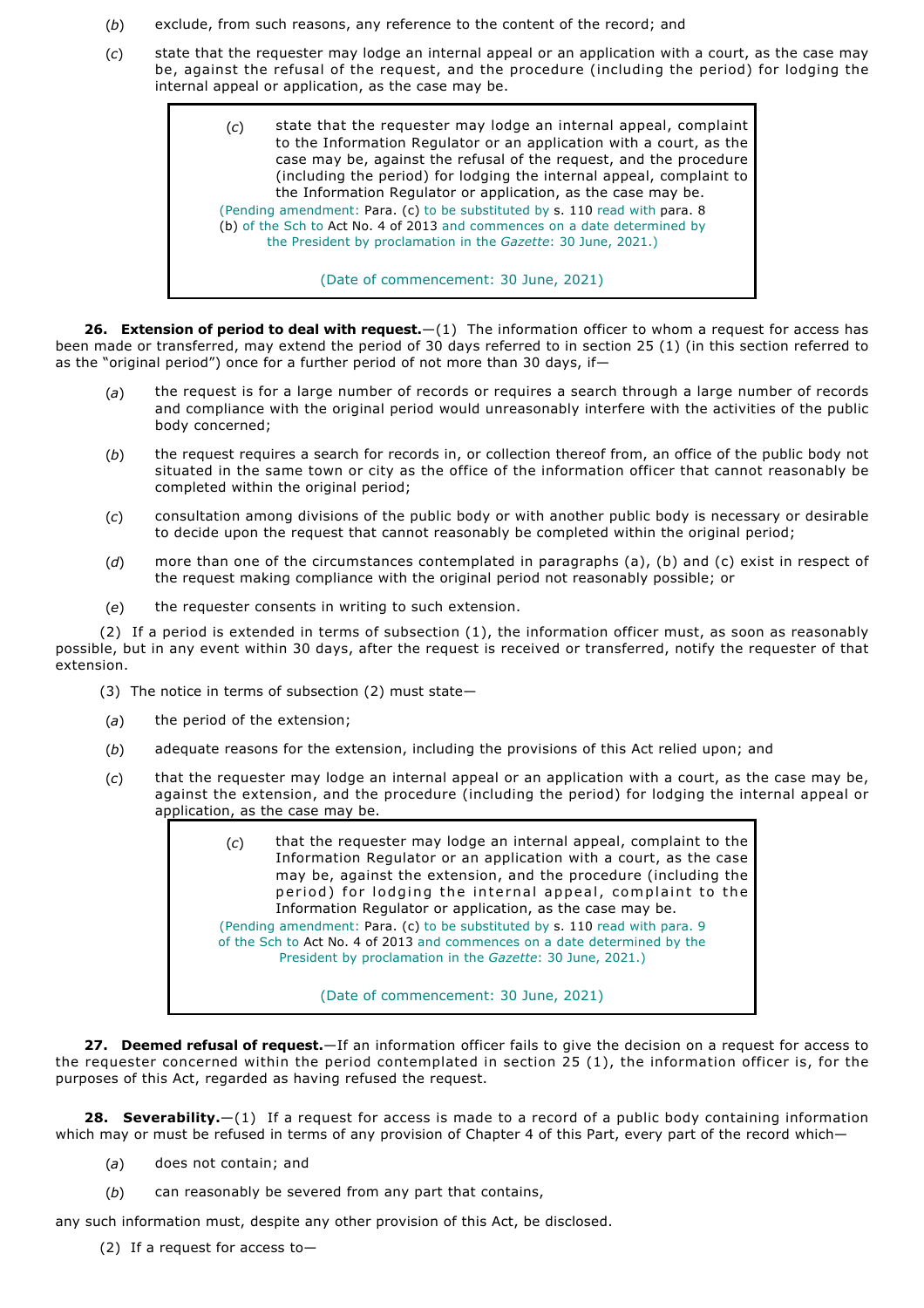- (*a*) a part of a record is granted; and
- (*b*) the other part of the record is refused,

as contemplated in subsection (1), the provisions of section 25 (2) apply to paragraph (a) of this subsection and the provisions of section 25 (3) apply to paragraph (b) of this subsection.

[Sub-s. (2) substituted by s. 29 of Act No. 42 of 2001.]

**29. Access and forms of access.**—(1) If a requester has been given notice in terms of section 25 (1) that his or her request for access has been granted, that requester must, subject to subsections (3) and (9) and section 31

- (*a*) if an access fee is payable, upon payment of that fee; or
- (*b*) if no access fee is payable, immediately,

—

be given access in the applicable forms referred to in subsection (2) as the requester indicated in the request, and in the language contemplated in section 31.

(2) The forms of access to a record in respect of which a request of access has been granted, are the following:

- (*a*) If the record is in written or printed form, by supplying a copy of the record or by making arrangements for the inspection of the record;
- (*b*) if the record is not in written or printed form—
	- (i) in the case of a record from which visual images or printed transcriptions of those images are capable of being reproduced by means of equipment which is ordinarily available to the public body concerned, by making arrangements to view those images or be supplied with copies or transcriptions of them;
	- (ii) in the case of a record in which words or information are recorded in such manner that they are capable of being reproduced in the form of sound by equipment which is ordinarily available to the public body concerned—
		- (*aa*) by making arrangements to hear those sounds; or
		- (*bb*) if the public body is capable of producing a written or printed transcription of those sounds by the use of equipment which is ordinarily available to it, by supplying such a transcription;
	- (iii) in the case of a record which is held on computer, or in electronic or machine-readable form, and from which the public body concerned is capable of producing a printed copy of—
		- (*aa*) the record, or a part of it; or
		- (*bb*) information derived from the record,

by using computer equipment and expertise ordinarily available to the public body, by supplying such a copy;

- (iv) in the case of a record available or capable of being made available in computer readable form, by supplying a copy in that form; or
- $(v)$  in any other case, by supplying a copy of the record.

(3) If a requester has requested access in a particular form, access must, subject to section 28, be given in that form, unless to do so would—

- (*a*) interfere unreasonably with the effective administration of the public body concerned;
- (*b*) be detrimental to the preservation of the record; or
- (*c*) amount to an infringement of copyright not owned by the State or the public body concerned.

(4) If a requester has requested access in a particular form and for a reason referred to in subsection (3) access in that form is refused but access is given in another form, the fee charged may not exceed what would have been charged if that requester had been given access in the form requested.

(5) If a requester with a disability is prevented by that disability from reading, viewing or listening to the record concerned in the form in which it is held by the public body concerned, the information officer of the body must, if that requester so requests, take reasonable steps to make the record available in a form in which it is capable of being read, viewed or heard by the requester.

(6) If a record is made available in accordance with subsection (5), the requester may not be required to pay an access fee which is more than the fee which he or she would have been required to pay but for the disability.

(7) If a record is made available in terms of this section to a requester for inspection, viewing or hearing, the requester may make copies of or transcribe the record using the requester's equipment, unless to do so would—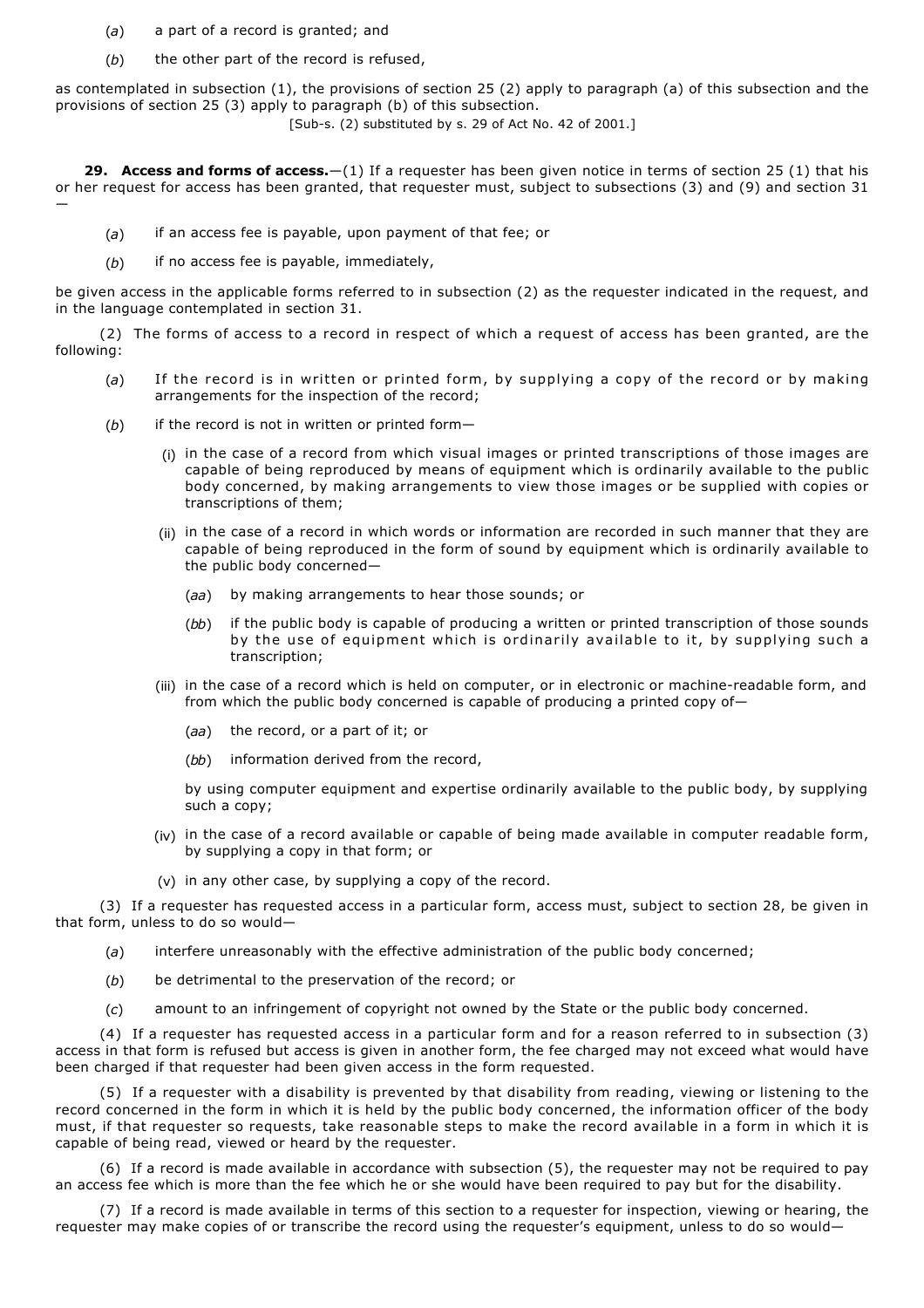- (*a*) interfere unreasonably with the effective administration of the public body concerned;
- (*b*) be detrimental to the preservation of the record; or
- (*c*) amount to an infringement of copyright not owned by the State or the public body concerned.

(8) If the supply to a requester of a copy of a record is required by this section, the copy must, if so requested, be supplied by posting it to him or her.

(9) If an internal appeal or an application to a court, as the case may be, is lodged against the granting of a request for access to a record, access to the record may be given only when the decision to grant the request is finally confirmed.

> (9) If an internal appeal, complaint to the Information Regulator or an application to a court, as the case may be, is lodged against the granting of a request for access to a record, access to the record may be given only when the decision to grant the request is finally confirmed.

(Pending amendment: Sub-s. (9) to be substituted by s. 110 read with para. 10 of the Sch to Act No. 4 of 2013 and commences on a date determined by the President by proclamation in the *Gazette*: 30 June, 2021.)

(Date of commencement: 30 June, 2021)

**30. Access to health or other records.**—(1) If the information officer who grants, in terms of section 11, a request for access to a record provided by a health practitioner in his or her capacity as such about the physical or mental health, or well-being-

- (*a*) of the requester; or
- (*b*) if the request has been made on behalf of the person to whom the record relates, of that person,

(in this section, the requester and person referred to paragraphs (a) and (b), respectively, are referred to as the "relevant person"), is of the opinion that the disclosure of the record to the relevant person might cause serious harm to his or her physical or mental health, or well-being, the information officer may, before giving access in terms of section 29, consult with a health practitioner who, subject to subsection (2), has been nominated by the relevant person.

- (2) If the relevant person is—
- (*a*) under the age of l6 years, a person having parental responsibilities for the relevant person must make the nomination contemplated in subsection (1); or
- (*b*) incapable of managing his or her affairs, a person appointed by the court to manage those affairs must make that nomination.

(3) (*a*) If, after being given access to the record concerned, the health practitioner consulted in terms of subsection (1) is of the opinion that the disclosure of the record to the relevant person would be likely to cause serious harm to his or her physical or mental health, or well-being, the information officer may only give access to the record if the requester proves to the satisfaction of the information officer that adequate provision is made for such counselling or arrangements as are reasonably practicable before, during or after the disclosure of the record to limit, alleviate or avoid such harm to the relevant person.

(*b*) Before access to the record is so given to the requester, the person responsible for such counselling or arrangements must be given access to the record.

**31. Language of access.**—A requester whose request for access to a record of a public body has been granted must, if the record—

- (*a*) exists in the language that the requester prefers, be given access in that language; or
- (*b*) does not exist in the language so preferred or the requester has no preference or has not indicated a preference, be given access in any language the record exists in.

**32. Reports to Human Rights Commission.**—The information officer of each public body must annually submit to the Human Rights Commission a report stating in relation to the public body—

> **32. Reports to Information Regulator.**—The **information** officer of each public body must annually submit to the Information Regulator a report stating in relation to the public body— (Pending amendment: A. 32 to be amended by s. 110 read with para. 21 of the Sch to Act No. 4 of 2013 and commences on a date determined by the President by proclamation in the *Gazette*: 30 June, 2021.)

(Date of commencement: 30 June, 2021)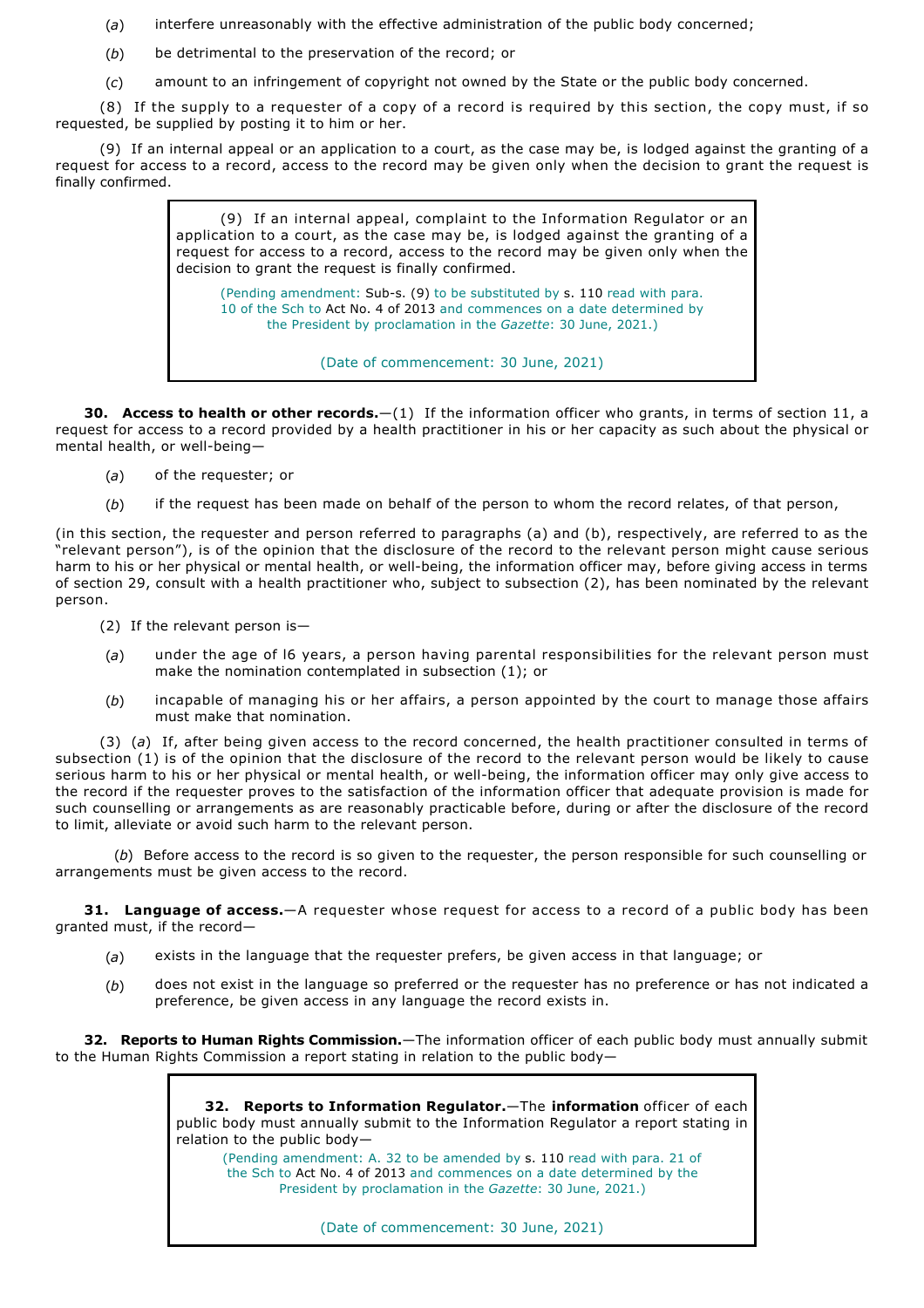- (*a*) the number of requests for access received;
- (*b*) the number of requests for access granted in full;
- (*c*) the number of requests for access granted in terms of section 46;
- (*d*) the number of requests for access refused in full and refused partially and the number of times each provision of this Act was relied on to refuse access in full or partial;
- (*e*) the number of cases in which the periods stipulated in section 25 (1) were extended in terms of section 26 (1);
- (*f*) the number of internal appeals lodged with the relevant authority and the number of cases in which, as a result of an internal appeal, access was given to a record;
- (*g*) the number of internal appeals which were lodged on the ground that a request for access was regarded as having been refused in terms of section 27;
- (*h*) the number of applications to a court which were lodged on the ground that an internal appeal was regarded as having been dismissed in terms of section 77 (7); and
- (*i*) such other matters as may be prescribed.

[S. 32 amended by s. 30 of Act No. 42 of 2001.]

#### CHAPTER 4 GROUNDS FOR REFUSAL OF ACCESS TO RECORDS

**33. Interpretation.**—(1) The information officer of a public body—

- (*a*) must refuse a request for access to a record contemplated in section 34 (1), 35 (1), 36 (1), 37 (1) (a), 38 (a), 39 (1) (a), 40 or 43 (1); or
- (*b*) may refuse a request for access to a record contemplated in section 37 (1) (b), 38 (b), 39 (1) (b), 41 (1) (a) or (b), 42 (1) or (3), 43 (2), 44 (1) or (2) or 45,

unless the provisions of section 46 apply.

(2) A provision of this Chapter in terms of which a request for access to a record must or may or may not be refused, may not be construed as—

- (*a*) limited in its application in any way by any other provision of this Chapter in terms of which a request for access to a record must or may or may not be refused; and
- (*b*) not applying to a particular record by reason that another provision of this Chapter in terms of which a request for access to a record must or may or may not be refused, also applies to that record.

**34. Mandatory protection of privacy of third party who is natural person.**—(1) Subject to subsection (2), the information officer of a public body must refuse a request for access to a record of the body if its disclosure would involve the unreasonable disclosure of personal information about a third party, including a deceased individual.

- (2) A record may not be refused in terms of subsection (1) insofar as it consists of information—
- (*a*) about an individual who has consented in terms of section 48 or otherwise in writing to its disclosure to the requester concerned;
- (*b*) that was given to the public body by the individual to whom it relates and the individual was informed by or on behalf of the public body, before it is given, that the information belongs to a class of information that would or might be made available to the public;
- (*c*) already publicly available;
- (d) about an individual's physical or mental health, or well-being, who is under the care of the requester and who is—
	- (i) under the age of 18 years; or
	- (ii) incapable of understanding the nature of the request,

and if giving access would be in the individual's best interests;

- (*e*) about an individual who is deceased and the requester is—
	- (i) the individual's next of kin; or
	- (ii) making the request with the written consent of the individual's next of kin; or
- (*f*) about an individual who is or was an official of a public body and which relates to the position or functions of the individual, including, but not limited to—
	- (i) the fact that the individual is or was an official of that public body;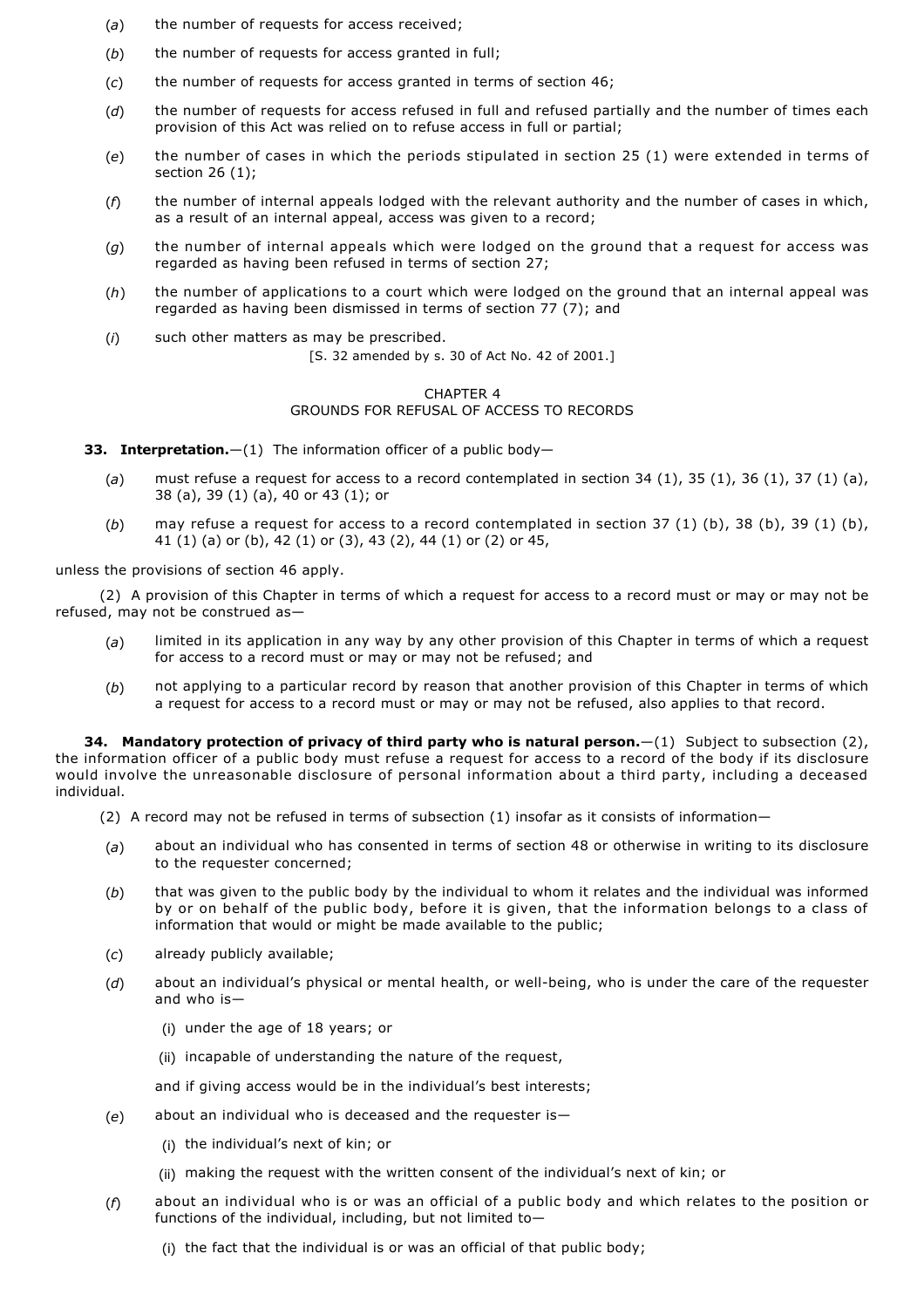- (ii) the title, work address, work phone number and other similar particulars of the individual;
- (iii) the classification, salary scale, remuneration and responsibilities of the position held or services performed by the individual; and
	- [Sub-para. (iii) substituted by s. 31 of Act No. 42 of 2001.]
- (iv) the name of the individual on a record prepared by the individual in the course of employment.

**35. Mandatory protection of certain records of South African Revenue Service.**—(1) Subject to subsection (2), the information officer of the South African Revenue Service, referred to in section 2 (3), must refuse a request for access to a record of that Service if it contains information which was obtained or is held by that Service for the purposes of enforcing legislation concerning the collection of revenue as defined in section 1 of the South African Revenue Service Act, 1997 (Act No. 34 of 1997).

(2) A record may not be refused in terms of subsection (1) insofar as it consists of information about the requester or the person on whose behalf the request is made.

**36. Mandatory protection of commercial information of third party.**—(1) Subject to subsection (2), the information officer of a public body must refuse a request for access to a record of the body if the record contains—

- (*a*) trade secrets of a third party;
- (*b*) financial, commercial, scientific or technical information, other than trade secrets, of a third party, the disclosure of which would be likely to cause harm to the commercial or financial interests of that third party; or
- (*c*) information supplied in confidence by a third party the disclosure of which could reasonably be expected—
	- (i) to put that third party at a disadvantage in contractual or other negotiations; or
	- (ii) to prejudice that third party in commercial competition.
- (2) A record may not be refused in terms of subsection (1) insofar as it consists of information—
- (*a*) already publicly available;
- (*b*) about a third party who has consented in terms of section 48 or otherwise in writing to its disclosure to the requester concerned; or
- (*c*) about the results of any product or environmental testing or other investigation supplied by a third party or the result of any such testing or investigation carried out by or on behalf of a third party and its disclosure would reveal a serious public safety or environmental risk. [Para. (c) substituted by s. 32 of Act No. 42 of 2001.]

(3) For the purposes of subsection (2) (c), the results of any product or environmental testing or other investigation do not include the results of preliminary testing or other investigation conducted for the purpose of developing methods of testing or other investigation.

**37. Mandatory protection of certain confidential information, and protection of certain other confidential information, of third party.**—(1) Subject to subsection (2), the information officer of a public body—

- (*a*) must refuse a request for access to a record of the body if the disclosure of the record would constitute an action for breach of a duty of confidence owed to a third party in terms of an agreement; or
- (*b*) may refuse a request for access to a record of the body if the record consists of information that was supplied in confidence by a third party—
	- (i) the disclosure of which could reasonably be expected to prejudice the future supply of similar information, or information from the same source; and
	- (ii) if it is in the public interest that similar information, or information from the same source, should continue to be supplied.
- (2) A record may not be refused in terms of subsection (1) insofar as it consists of information—
- (*a*) already publicly available; or
- (*b*) about the third party concerned that has consented in terms of section 48 or otherwise in writing to its disclosure to the requester concerned.

**38. Mandatory protection of safety of individuals, and protection of property.**—The information officer of a public body—

(*a*) must refuse a request for access to a record of the body if its disclosure could reasonably be expected to endanger the life or physical safety of an individual; or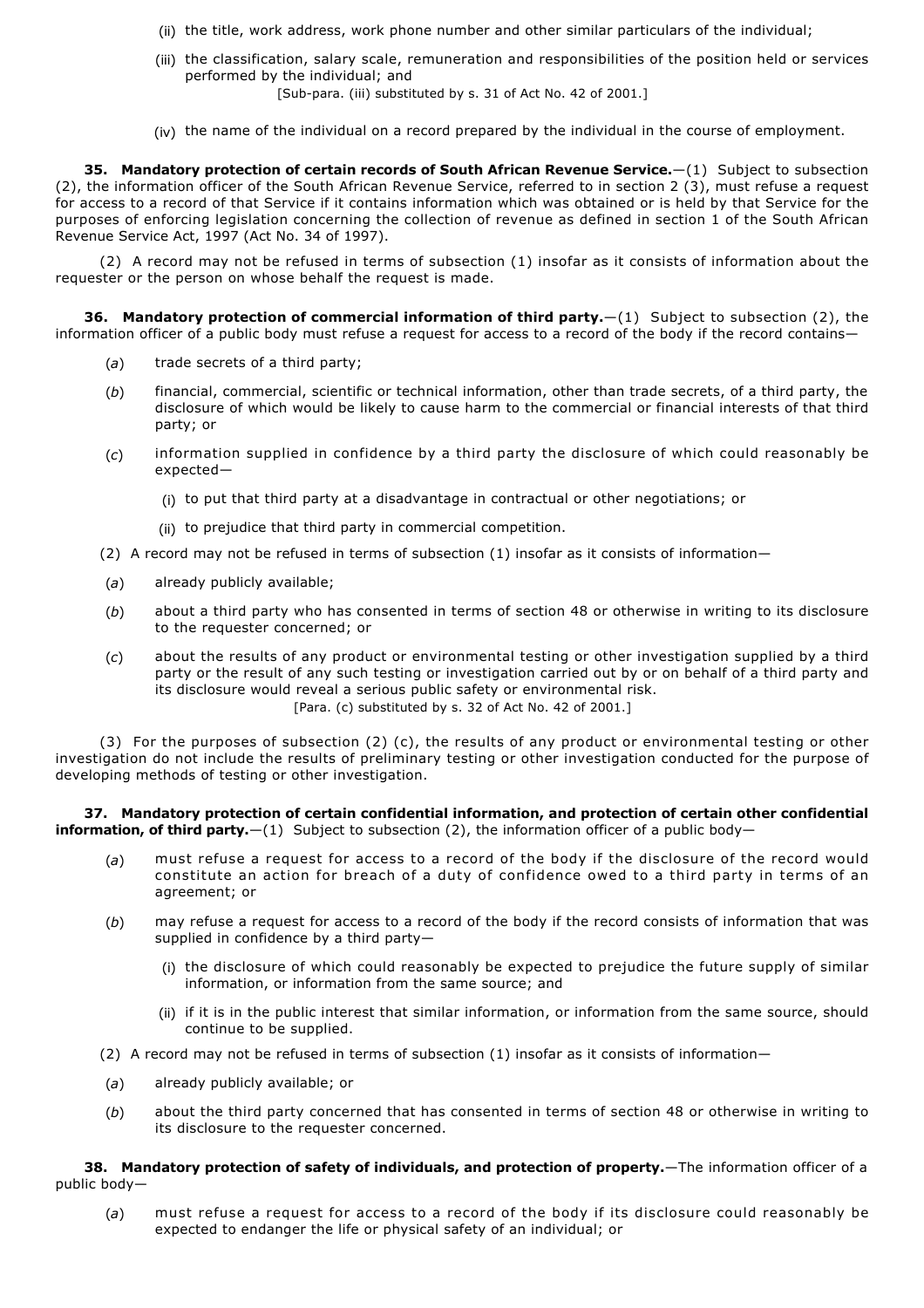- (*b*) may refuse a request for access to a record of the body if its disclosure would be likely to prejudice or impair—
	- (i) the security of—
		- (*aa*) a building, structure or system, including, but not limited to, a computer or communication system;
		- (*bb*) a means of transport; or
		- (*cc*) any other property; or
	- (ii) methods, systems, plans or procedures for the protection of—
		- (*aa*) an individual in accordance with a witness protection scheme;
		- (*bb*) the safety of the public, or any part of the public; or
		- (*cc*) the security of property contemplated in subparagraph (i) (aa), (bb) or (cc).

**39. Mandatory protection of police dockets in bail proceedings, and protection of law enforcement and legal proceedings.**—(1) The information officer of a public body—

- (*a*) must refuse a request for access to a record of the body if access to that record is prohibited in terms of section 60 (14) of the Criminal Procedure Act, 1977 (Act No. 51 of 1977); or
- (*b*) may refuse a request for access to a record of the body if—
	- (i) the record contains methods, techniques, procedures or guidelines for—
		- (*aa*) the prevention, detection, curtailment or investigation of a contravention or possible contravention of the law; or
		- (bb) the prosecution of alleged offenders,

and the disclosure of those methods, techniques, procedures or guidelines could reasonably be expected to prejudice the effectiveness of those methods, techniques, procedures or guidelines or lead to the circumvention of the law or facilitate the commission of an offence;

- (ii) the prosecution of an alleged offender is being prepared or about to commence or pending and the disclosure of the record could reasonably be expected—
	- (*aa*) to impede that prosecution; or
	- (*bb*) to result in a miscarriage of justice in that prosecution; or
- (iii) the disclosure of the record could reasonably be expected—
	- (*aa*) to prejudice the investigation of a contravention or possible contravention of the law which is about to commence or is in progress or, if it has been suspended or terminated, is likely to be resumed;
	- (*bb*) to reveal, or enable a person to ascertain, the identity of a confidential source of information in relation to the enforcement or administration of the law;
	- (*cc*) to result in the intimidation or coercion of a witness, or a person who might be or has been called as a witness, in criminal proceedings or other proceedings to enforce the law;
	- (*dd*) to facilitate the commission of a contravention of the law, including, but not limited to, subject to subsection (2), escape from lawful detention; or
	- (*ee*) to prejudice or impair the fairness of a trial or the impartiality of an adjudication.

(2) A record may not be refused in terms of subsection (1) (b) (iii) (dd) insofar as it consists of information about the general conditions of detention of persons in custody.

(3) (*a*) If a request for access to a record of a public body must or may be refused in terms of subsection (1) (a) or (b), or could, if it existed, be so refused, and the disclosure of the existence or nonexistence of the record would be likely to cause the harm contemplated in subsection (1) (a) or (b), the information officer concerned may refuse to confirm or deny the existence or non-existence of the record.

(*b*) If the information officer so refuses to confirm or deny the existence or nonexistence of the record, the notice referred to in section 25 (3) must—

- (i) state that fact,
- (ii) identify the provision of subsection (1) (a) or (b) in terms of which access would have been refused if the record had existed;
- (iii) state adequate reasons for the refusal, as required by section 25 (3), in so far as they can be given without causing the harm contemplated in subsection (1) (a) or (b); and [Sub-para. (iii) substituted by s. 33 of Act No. 42 of 2001.]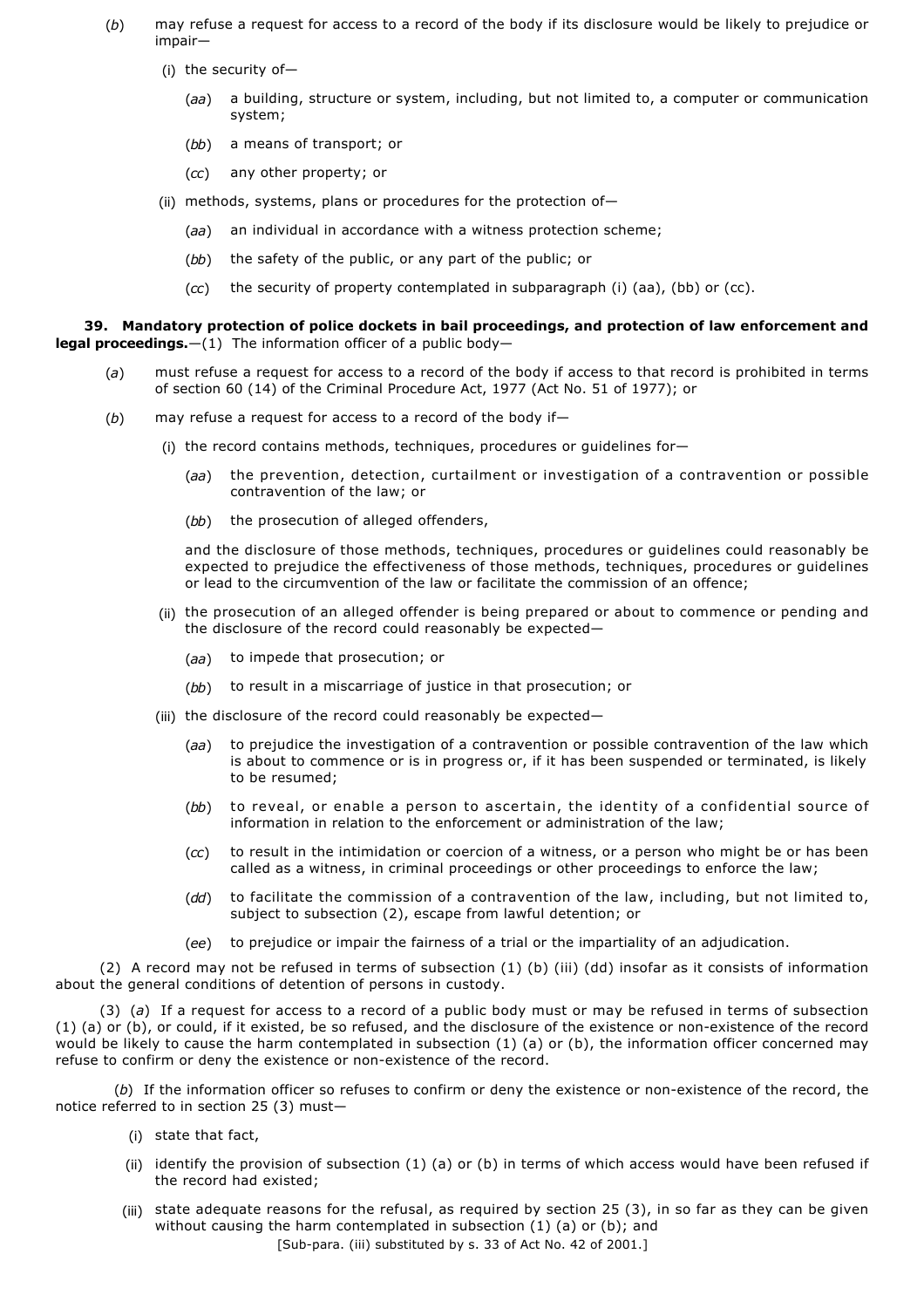(iv) state that the requester concerned may lodge an internal appeal or an application with a court, as the case may be, against the refusal as required by section 25 (3).

**40. Mandatory protection of records privileged from production in legal proceedings.**—The information officer of a public body must refuse a request for access to a record of the body if the record is privileged from production in legal proceedings unless the person entitled to the privilege has waived the privilege.

**41. Defence, security and international relations of Republic.**—(1) The information officer of a public body may refuse a request for access to a record of the body if its disclosure—

- (*a*) could reasonably be expected to cause prejudice to—
	- (i) the defence of the Republic;
	- (ii) the security of the Republic; or
	- (iii) subject to subsection (3), the international relations of the Republic; or
- (*b*) would reveal information—
	- (i) supplied in confidence by or on behalf of another state or an international organisation;
	- (ii) supplied by or on behalf of the Republic to another state or an international organisation in terms of an arrangement or international agreement, contemplated in section 231 of the Constitution, with that state or organisation which requires the information to be held in confidence; or
	- (iii) required to be held in confidence by an international agreement or customary international law contemplated in section 231 or 232, respectively, of the Constitution.

(2) A record contemplated in subsection (1), without limiting the generality of that subsection, includes a record containing information—

- (*a*) relating to military tactics or strategy or military exercises or operations undertaken in preparation of hostilities or in connection with the detection, prevention, suppression or curtailment of subversive or hostile activities;
- (*b*) relating to the quantity, characteristics, capabilities, vulnerabilities or deployment of—
	- (i) weapons or any other equipment used for the detection, prevention, suppression or curtailment of subversive or hostile activities; or
	- (ii) anything being designed, developed, produced or considered for use as weapons or such other equipment;
- (*c*) relating to the characteristics, capabilities, vulnerabilities, performance, potential, deployment or functions of—
	- (i) any military force, unit or personnel; or
	- (ii) any body or person responsible for the detection, prevention, suppression or curtailment of subversive or hostile activities;
- (*d*) held for the purpose of intelligence relating to—
	- (i) the defence of the Republic;
	- (ii) the detection, prevention, suppression or curtailment of subversive or hostile activities; or
	- (iii) another state or an international organisation used by or on behalf of the Republic in the process of deliberation and consultation in the conduct of international affairs;
- (*e*) on methods of, and scientific or technical equipment for, collecting, assessing or handling information referred to in paragraph (d);
- (*f*) on the identity of a confidential source and any other source of information referred to in paragraph (d);
- (*g*) on the positions adopted or to be adopted by the Republic, another state or an international organisation for the purpose of present or future international negotiations; or
- (*h*) that constitutes diplomatic correspondence exchanged with another state or an international organisation or official correspondence exchanged with diplomatic missions or consular posts of the Republic.

(3) A record may not be refused in terms of subsection (1) (a) (iii) if it came into existence more than 20 years before the request.

(4) (*a*) If a request for access to a record of a public body may be refused in terms of subsection (1), or could, if it existed, be so refused, and the disclosure of the existence or nonexistence of the record would be likely to cause the harm contemplated in subsection (1), the information officer concerned may refuse to confirm or deny the existence or non-existence of the record.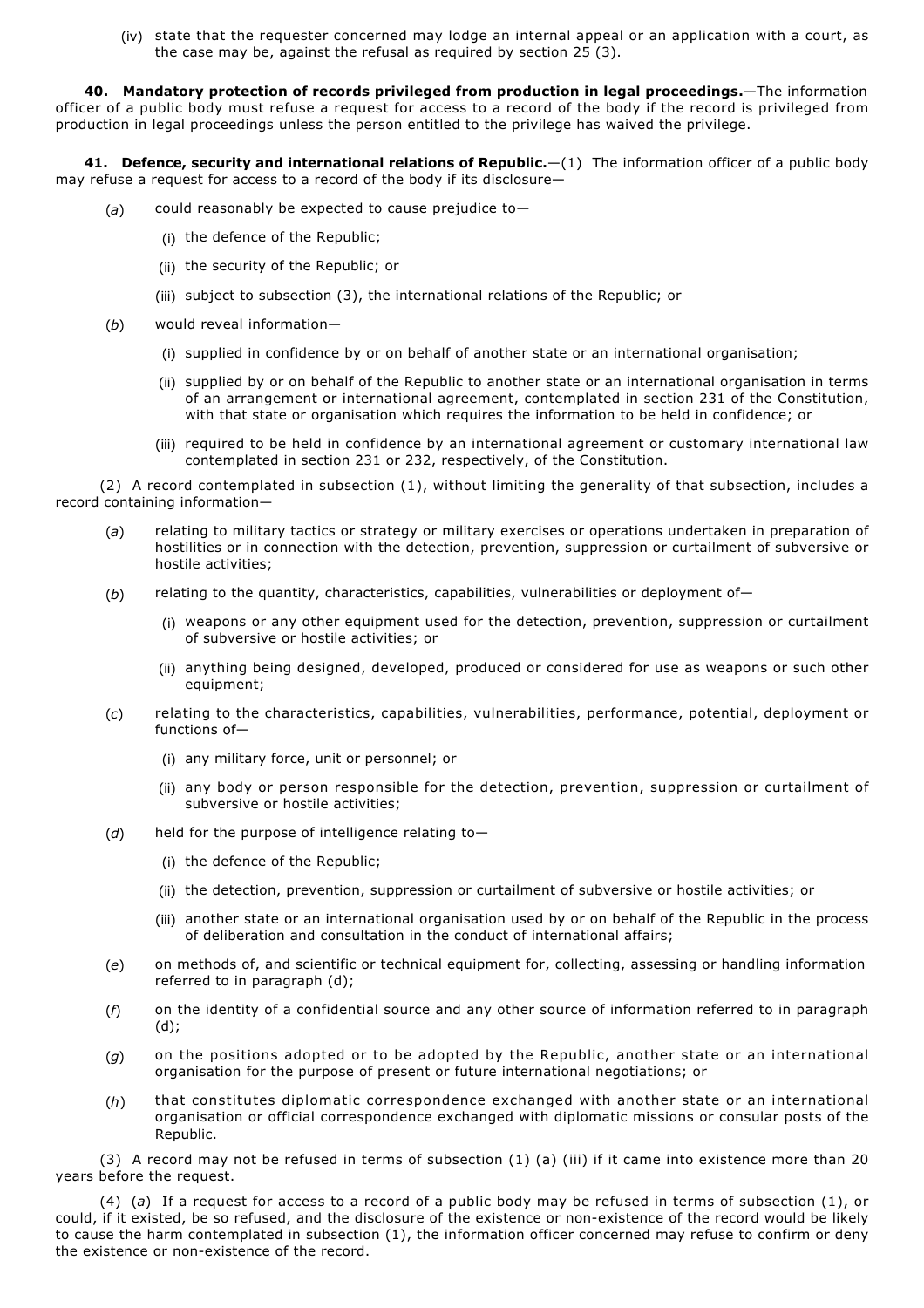(*b*) If the information officer so refuses to confirm or deny the existence or nonexistence of the record, the notice referred to in section 25 (3) must—

- (i) state that fact;
- (ii) identify the provision of subsection (1) in terms of which access would have been refused if the record had existed;
- (iii) state adequate reasons for the refusal, as required by section 25 (3), in so far as they can be given without causing the harm contemplated in subsection (1); and
- (iv) state that the requester may lodge an internal appeal or an application with a court, as the case may be, against the refusal as required by section 25 (3).

**42. Economic interests and financial welfare of Republic and commercial activities of public bodies.**— (1) The information officer of a public body may refuse a request for access to a record of the body if its disclosure would be likely to materially jeopardise the economic interests or financial welfare of the Republic or the ability of the government to manage the economy of the Republic effectively in the best interests of the Republic.

(2) The information referred to in subsection (1) includes, without limiting the generality of that subsection, information about—

- (*a*) a contemplated change in, or maintenance of, a policy substantially affecting the currency, coinage, legal tender, exchange rates or foreign investment;
- (*b*) a contemplated change in or decision not to change—
	- (i) credit or interest rates;
	- (ii) customs or excise duties, taxes or any other source of revenue;
	- (iii) the regulation or supervision of financial institutions;
	- (iv) government borrowing; or
	- (v) the regulation of prices of goods or services, rents or wages, salaries or other incomes; or
- (*c*) a contemplated—
	- (i) sale or acquisition of immovable or movable property; or
	- (ii) international trade agreement.

(3) Subject to subsection (5), the information officer of a public body may refuse a request for access to a record of the body if the record—

- (*a*) contains trade secrets of the State or a public body;
- (*b*) contains financial, commercial, scientific or technical information, other than trade secrets, the disclosure of which would be likely to cause harm to the commercial or financial interests of the State or a public body;
- (*c*) contains information, the disclosure of which could reasonably be expected—
	- (i) to put a public body at a disadvantage in contractual or other negotiations; or
	- (ii) to prejudice a public body in commercial competition; or
- (*d*) is a computer program, as defined in section 1 (1) of the Copyright Act, 1978 (Act No. 98 of 1978), owned by the State or a public body, except insofar as it is required to give access to a record to which access is granted in terms of this Act.

(4) The information referred to in subsection (2) (c) (i) includes, without limiting the generality of that subsection, information about an agreement, or contemplated agreement, to transfer any interest in or right to shares in the capital of a public body to any person which is not a public body referred to in paragraph (a) or (b) (i) of the definition of "public body" in section 1.

 $[Sub-s. (4)$  substituted by s. 35 (a) of Act No. 42 of 2001.]

- (5) A record may not be refused in terms of subsection (3) insofar as it consists of information—
- (*a*) already publicly available;
- (*b*) about or owned by a public body, other than the public body to which the request is made, which has consented in writing to its disclosure to the requester concerned; or
- (*c*) about the results of any product or environmental testing or other investigation supplied by a public body or the results of any such testing or investigation carried out by or on behalf of a public body, and its disclosure would reveal a serious public safety or environmental risk.
	- [Para. (c) substituted by s. 35 (b) of Act No. 42 of 2001.]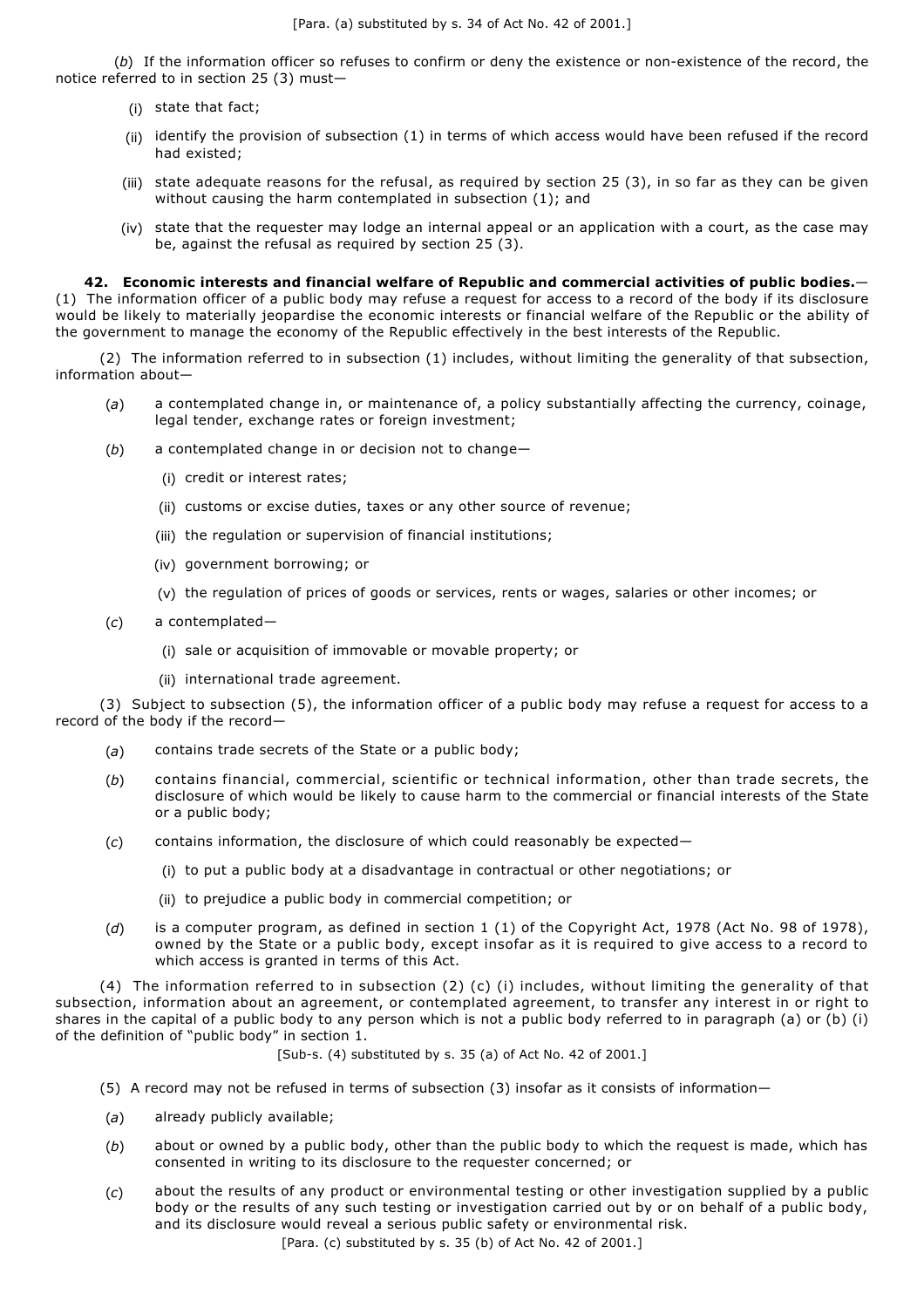(6) For the purposes of subsection (5) (c), the results of any product or environmental testing or other investigation do not include the results of preliminary testing or other investigation conducted for the purpose of developing methods of testing or other investigation.

(7) If a request for access to a record contemplated in subsection (5) (c) is granted and the testing or other investigation was carried out by or on behalf of the public body from which the record is requested, the information officer must at the same time as access to the record is given, provide the requester with a written explanation of the methods used in conducting the testing or other investigation.

**43. Mandatory protection of research information of third party, and protection of research information of public body.**—(1) The information officer of a public body must refuse a request for access to a record of the body if the record contains information about research being or to be carried out by or on behalf of a third party, the disclosure of which would be likely to expose—

- (*a*) the third party;
- (*b*) a person that is or will be carrying out the research on behalf of the third party; or
- (*c*) the subject matter of the research,

to serious disadvantage.

(2) The information officer of a public body may refuse a request for access to a record of the body if the record contains information about research being or to be carried out by or on behalf of a public body, the disclosure of which would be likely to expose—

- (*a*) the public body;
- (*b*) a person that is or will be carrying out the research on behalf of the public body; or
- (*c*) the subject matter of the research,

to serious disadvantage.

**44. Operations of public bodies.**—(1) Subject to subsections (3) and (4), the information officer of a public body may refuse a request for access to a record of the body—

- (*a*) if the record contains—
	- (i) an opinion, advice, report or recommendation obtained or prepared; or
	- (ii) an account of a consultation, discussion or deliberation that has occurred, including, but not limited to, minutes of a meeting,

for the purpose of assisting to formulate a policy or take a decision in the exercise of a power or performance of a duty conferred or imposed by law; or

- (*b*) if—
	- (i) the disclosure of the record could reasonably be expected to frustrate the deliberative process in a public body or between public bodies by inhibiting the candid—
		- (aa) communication of an opinion, advice, report or recommenda-tion; or
		- (*bb*) conduct of a consultation, discussion or deliberation; or
	- (ii) the disclosure of the record could, by premature disclosure of a policy or contemplated policy, reasonably be expected to frustrate the success of that policy.

(2) Subject to subsection (4), the information officer of a public body may refuse a request for access to a record of the body if—

- (*a*) the disclosure of the record could reasonably be expected to jeopardise the effectiveness of a testing, examining or auditing procedure or method used by a public body;
- (*b*) the record contains evaluative material, whether or not the person who supplied it is identified in the record, and the disclosure of the material would breach an express or implied promise which was—
	- (i) made to the person who supplied the material; and
	- (ii) to the effect that the material or the identity of the person who supplied it, or both, would be held in confidence; or
- (*c*) the record contains a preliminary, working or other draft of an official of a public body.

(3) A record may not be refused in terms of subsection (1) if the record came into existence more than 20 years before the request concerned.

(4) A record may not be refused in terms of subsection (1) or (2) insofar as it consists of an account or a statement of reasons required to be given in accordance with section 5 of the Promotion of Administrative Justice Act, 2000 (Act No. 3 of 2000).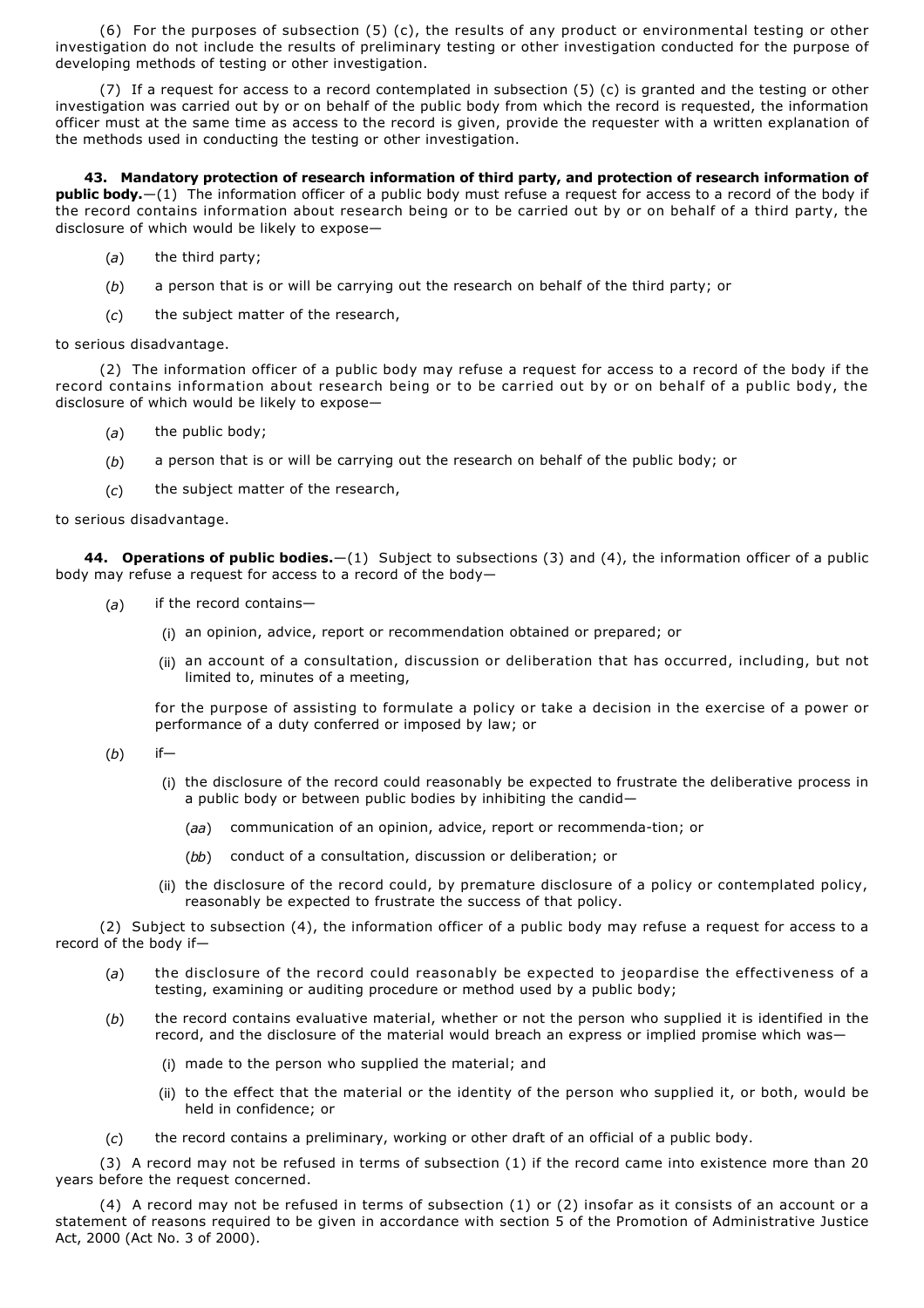**45. Manifestly frivolous or vexatious requests, or substantial and unreasonable diversion of resources.**— The information officer of a public body may refuse a request for access to a record of the body if-

- (*a*) the request is manifestly frivolous or vexatious; or
- (*b*) the work involved in processing the request would substantially and unreasonably divert the resources of the public body.

**46. Mandatory disclosure in public interest.**—Despite any other provision of this Chapter, the information officer of a public body must grant a request for access to a record of the body contemplated in section 34 (1), 36 (1), 37 (1) (a) or (b), 38 (a) or (b), 39 (1) (a) or (b), 40, 41 (1) (a) or (b), 42 (1) or (3), 43 (1) or (2), 44 (1) or (2) or 45, if-

- (*a*) the disclosure of the record would reveal evidence of—
	- (i) a substantial contravention of, or failure to comply with, the law; or
	- (ii) an imminent and serious public safety or environmental risk; and
- (*b*) the public interest in the disclosure of the record clearly outweighs the harm contemplated in the provision in question.

## CHAPTER 5 THIRD PARTY NOTIFICATION AND INTERVENTION

**47. Notice to third parties.**—(1) The information officer of a public body considering a request for access to a record that might be a record contemplated in section 34 (1), 35 (1), 36 (1), 37 (1) or 43 (1) must take all reasonable steps to inform a third party to whom or which the record relates of the request.

- (2) The information officer must inform a third party in terms of subsection  $(1)$ -
- (*a*) as soon as reasonably possible, but in any event, within 21 days after that request is received or transferred; and
- (b) by the fastest means reasonably possible.
- (3) When informing a third party in terms of subsection  $(1)$ , the information officer must-
- (*a*) state that he or she is considering a request for access to a record that might be a record contemplated in section 34 (1), 35 (1), 36 (1), 37 (1) or 43 (1), as the case may be, and describe the content of the record;
- (*b*) furnish the name of the requester;

—

- (*c*) describe the provisions of section 34 (1), 35 (1), 36 (1), 37 (1) or 43 (1), as the case may be;
- (*d*) in any case where the information officer believes that the provisions of section 46 might apply, describe those provisions, specify which of the circumstances referred to in section 46 (a) in the opinion of the information officer might apply and state the reasons why he or she is of the opinion that section 46 might apply; and
- (*e*) state that the third party may, within 21 days after the third party is informed—
	- (i) make written or oral representations to the information officer why the request for access should be refused; or
	- (ii) give written consent for the disclosure of the record to the requester.

(4) If a third party is not informed orally of a request for access in terms of subsection (1), the information officer must give a written notice stating the matters referred to in subsection (3) to the third party.

**48. Representations and consent by third parties.**—(1) A third party that is informed in terms of section 47 (1) of a request for access, may, within 21 days after the third party has been informed—

- (*a*) make written or oral representations to the information officer concerned why the request should be refused; or
- (*b*) give written consent for the disclosure of the record to the requester concerned.
- (2) A third party that obtains knowledge about a request for access other than in terms of section 47 (1) may
- (*a*) make written or oral representations to the information officer concerned why the request should be refused; or
- (*b*) give written consent for the disclosure of the record to the requester concerned.
- **49. Decision on representations for refusal and notice thereof.**—(1) The information officer of a public body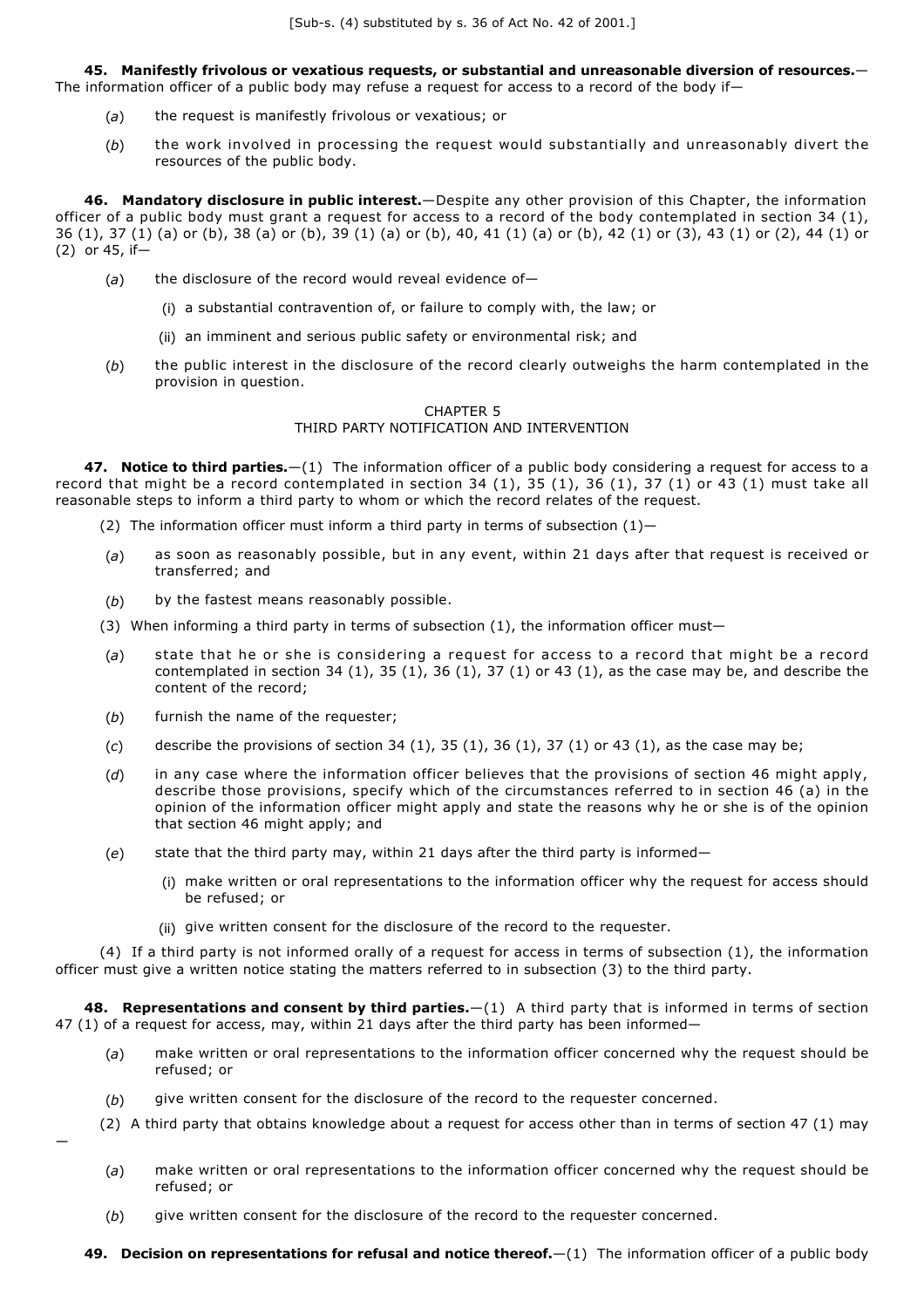must, as soon as reasonably possible, but in any event within 30 days after every third party is informed as required by section 47—

- (*a*) decide, after giving due regard to any representations made by a third party in terms of section 48, whether to grant the request for access;
- (*b*) notify the third party so informed and a third party not informed in terms of section 47 (1), but that made representations in terms of section 48 or is located before the decision is taken, of the decision; and
- (*c*) notify the requester of the decision and, if the requester stated, as contemplated in section 18 (2) (e), that he or she wishes to be informed of the decision in any other manner, inform him or her in that manner if it is reasonably possible, and if the request is—
	- (i) granted, notify the requester in accordance with section 25 (2); or
	- (ii) refused, notify the requester in accordance with section  $25(3)$ .

 $[Sub-s. (1)$  substituted by s. 37 of Act No. 42 of 2001.]

(2) If, after all reasonable steps have been taken as required by section 47 (1), a third party is not informed of the request in question and the third party did not make any representations in terms of section 48, any decision whether to grant the request for access must be made with due regard to the fact that the third party did not have the opportunity to make representations in terms of section 48 why the request should be refused.

- (3) If the request for access is granted, the notice in terms of subsection (1) (b) must state—
- (*a*) adequate reasons for granting the request, including the provisions of this Act relied upon;
- (*b*) that the third party may lodge an internal appeal or an application, as the case may be, against the decision within 30 days after notice is given, and the procedure for lodging the internal appeal or application, as the case may be; and

(*b*) that the third party may lodge an internal appeal, complaint to the Information Regulator or an application, as the case may be, against the decision within 30 days after notice is given, and the procedure for lodging the internal appeal, complaint to the Information Regulator or application, as the case may be; and

(Pending amendment: Para. (b) to be substituted by s. 110 read with para. 11 (a) of the Sch to Act No. 4 of 2013 and commences on a date determined by the President by proclamation in the *Gazette*: 30 June, 2021.)

(Date of commencement: 30 June, 2021)

- (*c*) that the requester will be given access to the record after the expiry of the applicable period contemplated in paragraph (b), unless such internal appeal or application with a court is lodged within that period.
	- (*c*) that the requester will be given access to the record after the expiry of the applicable period contemplated in paragraph (b), unless such internal appeal, complaint to the Information Regulator or application with a court is lodged within that period.

(Pending amendment: Para. (c) to be substituted by s. 110 read with para. 11 (a) of the Sch to Act No. 4 of 2013 and commences on a date determined by the President by proclamation in the *Gazette*: 30 June, 2021.)

(Date of commencement: 30 June, 2021)

(4) If the information officer of a public body decides in terms of subsection (1) to grant the request for access concerned, he or she must give the requester access to the record concerned after the expiry of 30 days after notice is given in terms of subsection (1) (b), unless an internal appeal or an application with a court, as the case may be, is lodged against the decision within that period.

> (4) If the information officer of a public body decides in terms of subsection (1) to grant the request for access concerned, he or she must give the requester access to the record concerned after the expiry of 30 days after notice is given in terms of subsection (1) (b), unless an internal appeal, complaint to the Information Regulator or an application with a court, as the case may be, is lodged against the decision within that period. (Pending amendment: Sub-s. (4) to be substituted by s. 110 read with para. 11 (b) of the Sch to Act No. 4 of 2013 and commences on a date determined by the President by proclamation in the *Gazette*: 30 June, 2021.)

> > (Date of commencement: 30 June, 2021)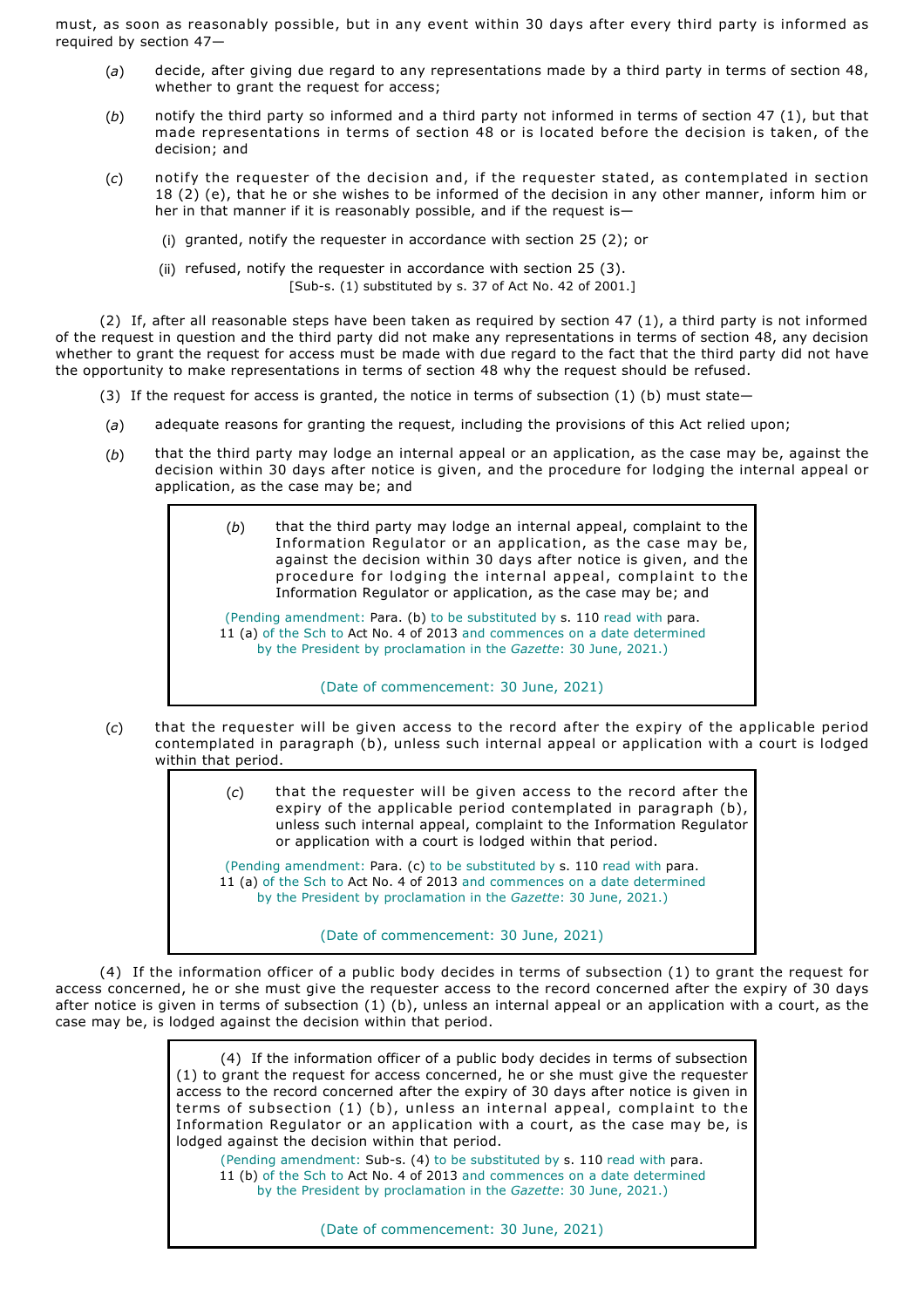#### PART 3 ACCESS TO RECORDS OF PRIVATE BODIES

# CHAPTER 1

## RIGHT OF ACCESS

**50. Right of access to records of private bodies.**  $-(1)$  A requester must be given access to any record of a private body if—

- (*a*) that record is required for the exercise or protection of any rights;
- (*b*) that person complies with the procedural requirements in this Act relating to a request for access to that record; and
- (*c*) access to that record is not refused in terms of any ground for refusal contemplated in Chapter 4 of this Part.

(2) In addition to the requirements referred to in subsection (1), when a public body, referred to in paragraph (a) or (b) (i) of the definition of "public body" in section 1, requests access to a record of a private body for the exercise or protection of any rights, other than its rights, it must be acting in the public interest.

(3) A request contemplated in subsection (1) includes a request for access to a record containing personal information about the requester or the person on whose behalf the request is made.

#### CHAPTER 2 PUBLICATION AND AVAILABILITY OF CERTAIN RECORDS

**51. Manual.**—(1) Within six months after the commencement of this section or the coming into existence of the private body concerned, the head of a private body must compile a manual containing—

- (*a*) the postal and street address, phone and fax number and, if available, electronic mail address of the head of the body;
- (*b*) a description of the guide referred to in section 10, if available, and how to obtain access to it;
- (*c*) the latest notice in terms of section 52 (2), if any, regarding the categories of record of the body which are available without a person having to request access in terms of this Act;
- (*d*) a description of the records of the body which are available in accordance with any other legislation;
- (*e*) sufficient detail to facilitate a request for access to a record of the body, a description of the subjects on which the body holds records and the categories of records held on each subject; and
- (*f*) such other information as may be prescribed.

(1) The head of a private body must make a manual available in terms of subsection (3) containing—

- (*a*) in general—
	- (i) the postal and street address, phone and fax number and, if available, electronic mail address of the head of the body; and
	- (ii) such other information as may be prescribed;
- (*b*) insofar as this Act is concerned—
	- (i) a description of the guide referred to in section 10, if available, and how to obtain access to it;
	- (ii) the latest notice in terms of section 52 (2), if any, regarding the categories of record of the body which are available without a person having to request access in terms of this Act;
	- (iii) a description of the records of the body which are available in accordance with any other legislation; and
	- (iv) sufficient detail to facilitate a request for access to a record of the body, a description of the subjects on which the body holds records and the categories of records held on each subject;
- (c) insofar as the Protection of Personal Information Act, 2013, is concerned—
	- (i) the purpose of the processing;
	- (ii) a description of the categories of data subjects and of the information or categories of information relating thereto;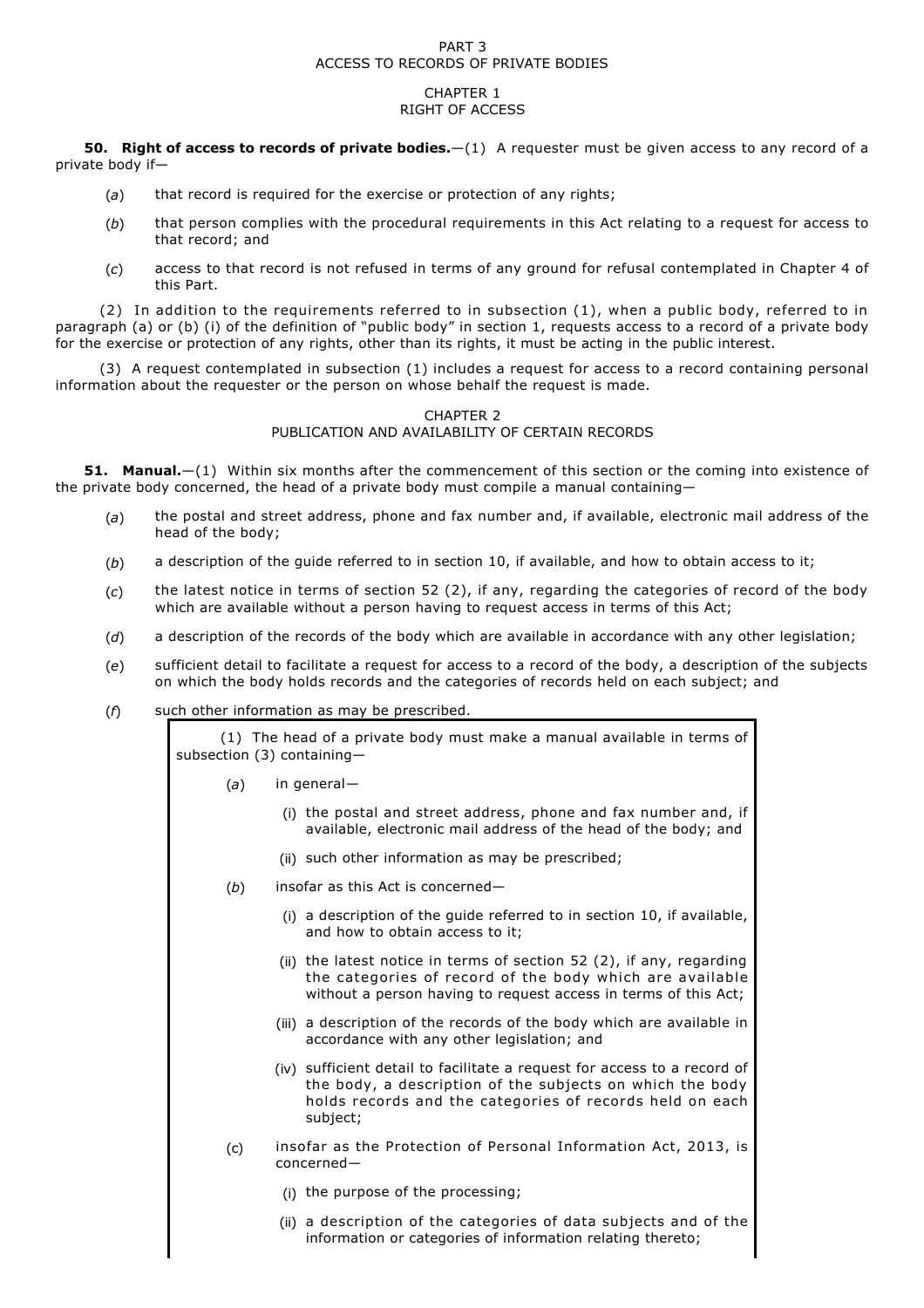

(3) Each manual must be made available as prescribed.

(3) The manual referred to in subsection (1), or the updated version thereof as referred to in subsection (2) must be made available— (*a*) on the web site, if any, of the private body; (*b*) at the principal place of business of the private body for public inspection during normal business hours; (*c*) to any person upon request and upon the payment of a reasonable amount; and

(*d*) to the Information Regulator upon request. (Pending amendment: Sub-s. (3) to be substituted by s. 110 read with para. 12 (b) of the Sch to Act No. 4 of 2013 and commences on a date determined by the President by proclamation in the *Gazette*: 30 June, 2021.)

(Date of commencement: 30 June, 2021)

(4) For security, administrative or financial reasons, the Minister may, on request or of his or her own accord, by notice in the *Gazette*, exempt any private body or category of private bodies from any provision of this section for such period as the Minister thinks fit.

(Date of commencement of s. 51: 15 February, 2002.)

[General Note: Exemption has been published under Government Notice No. R.1094 in *Government Gazette* 23765 of 21 August, 2002, under Government Notice No. R. 340 in *Government Gazette* 25000 of 28 February, 2003.

Exemption of private bodies except any company not being a private company, from compiling a manual contemplated for a period of two years published under Notice No. 1243 in *Government Gazette* 25410 of 29 August,

2003.]

**52. Voluntary disclosure and automatic availability of certain records.**—(1) The head of a private body may, on a voluntary and periodic basis, submit to the Minister a description of—

> (1) The head of a private body may, on a voluntary basis, make available in the prescribed manner a description of— (Pending amendment: Sub-s. (1) to be amended by s. 110 read with para. 13 (a) of the Sch to Act No. 4 of 2013 and commences on a date determined by the President by proclamation in the *Gazette*: 30 June, 2021.)

> > (Date of commencement: 30 June, 2021)

- (*a*) the categories of records of the private body that are automatically available without a person having to request access in terms of this Act, including such categories available—
	- (i) for inspection in terms of legislation other than this Act;
	- (ii) for purchase or copying from the private body; and [Sub-para. (ii) substituted by s. 38 (a) of Act No. 42 of 2001.]
	- (iii) from the private body free of charge; and
- (b) how to obtain access to such records.
- (2) If appropriate the Minister must, on a periodic basis and by notice in the *Gazette*—
- (*a*) publish any description so submitted; and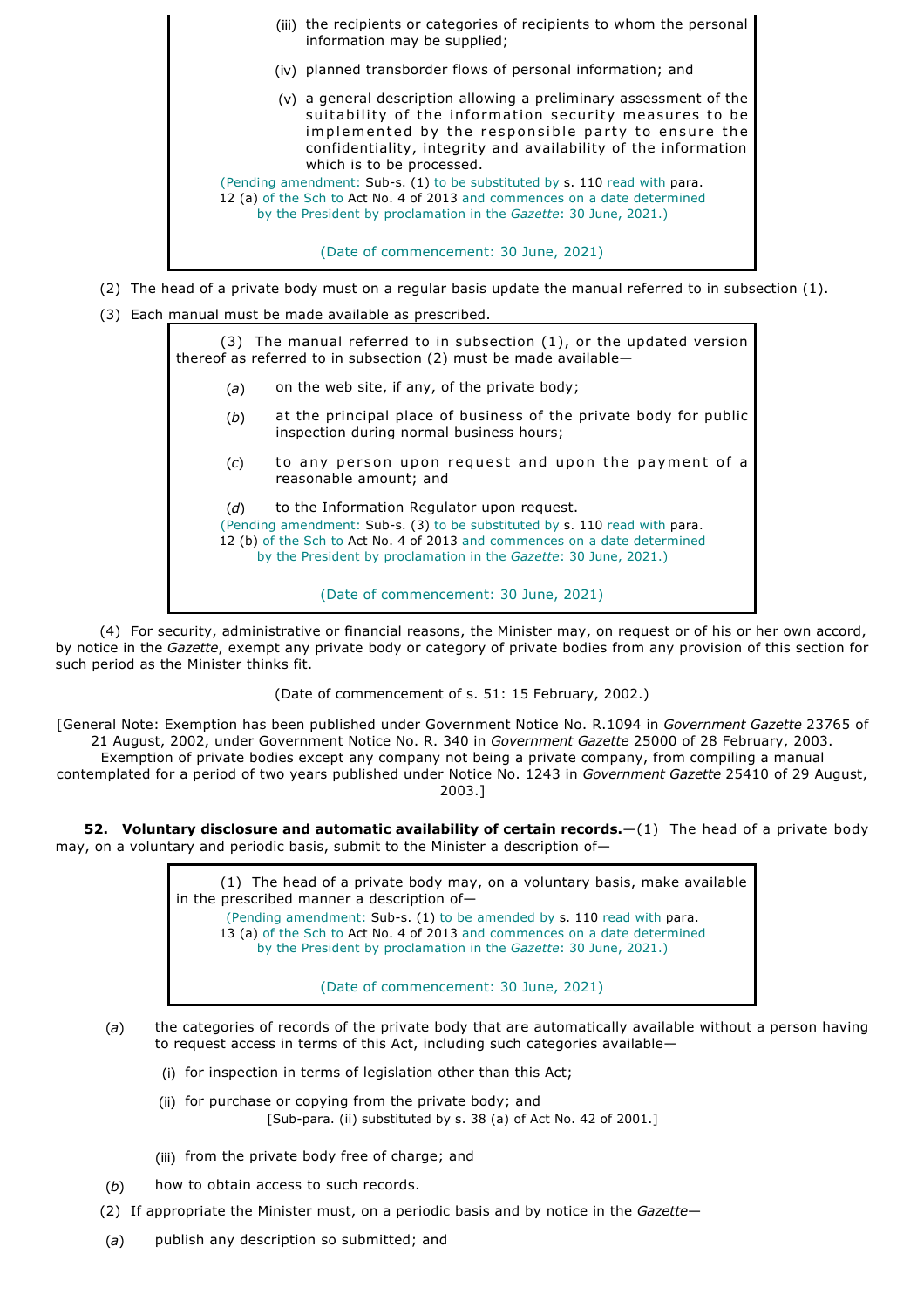(*b*) update any description so published.



(3) The only fee payable (if any) for access to a record included in a notice in terms of subsection (2) is a prescribed fee for reproduction.

[Sub-s. (3) substituted by s. 38 (b) of Act No. 42 of 2001.]

(3) The only fee (if any) for access to a record referred to in subsection (1) is a prescribed fee for reproduction. (Pending amendment: Sub-s. (3) to be substituted by s. 110 read with para. 13 (c) of the Sch to Act No. 4 of 2013 and commences on a date determined by the President by proclamation in the *Gazette*: 30 June, 2021.)

(Date of commencement: 30 June, 2021)

(4) The head of a private body may delete any part of a record contemplated in subsection (1) (a) which, on a request for access, may or must be refused in terms of Chapter 4 of this Part.

(5) Section 50 and any other provisions in this Act related to that section do not apply to any category of records included in a notice in terms of subsection (2).

| 52A. Recording, preservation and disclosure of records on private<br><b>funding of political parties.</b> $-(1)$ The head of a political party must-                                                                                                              |                                                                                                                                       |  |
|-------------------------------------------------------------------------------------------------------------------------------------------------------------------------------------------------------------------------------------------------------------------|---------------------------------------------------------------------------------------------------------------------------------------|--|
| (a)                                                                                                                                                                                                                                                               | create and keep records of-                                                                                                           |  |
|                                                                                                                                                                                                                                                                   | (i) any donation exceeding the prescribed threshold that has<br>been made to that political party in any given financial year;<br>and |  |
|                                                                                                                                                                                                                                                                   | (ii) the identity of the persons or entities who made such<br>donations;                                                              |  |
| (b)                                                                                                                                                                                                                                                               | make the records available on a quarterly basis, as prescribed; and                                                                   |  |
| (c)                                                                                                                                                                                                                                                               | keep the records for a period of at least five years after the<br>records concerned have been created.                                |  |
|                                                                                                                                                                                                                                                                   | $(2)$ For the purposes of this section-                                                                                               |  |
| (a)                                                                                                                                                                                                                                                               | "donation" means a donation as defined in section 1;                                                                                  |  |
| (b)                                                                                                                                                                                                                                                               | " <b>financial year"</b> means a financial year as defined in section 1;<br>and                                                       |  |
| (c)                                                                                                                                                                                                                                                               | "prescribed threshold" means the prescribed threshold<br>contemplated in section 9 (1) (a),                                           |  |
| of the Political Party Funding Act, 2018 (Act No. 6 of 2018).<br>(Pending amendment: S. 52A to be inserted by s. 2 of Act No. 31 of 2019<br>and commences on a date determined by the President by proclamation in<br>the <i>Gazette - date not determined.</i> ) |                                                                                                                                       |  |
|                                                                                                                                                                                                                                                                   | (Date of commencement to be proclaimed)                                                                                               |  |

#### CHAPTER 3 MANNER OF ACCESS

**53. Form of request.**—(1) A request for access to a record of a private body must be made in the prescribed form to the private body concerned at its address, fax number or electronic mail address.

(2) The form for a request for access prescribed for the purposes of subsection (1) must at least require the requester concerned—

- (*a*) to provide sufficient particulars to enable the head of the private body concerned to identify—
	- (i) the record or records requested; and
	- (ii) the requester;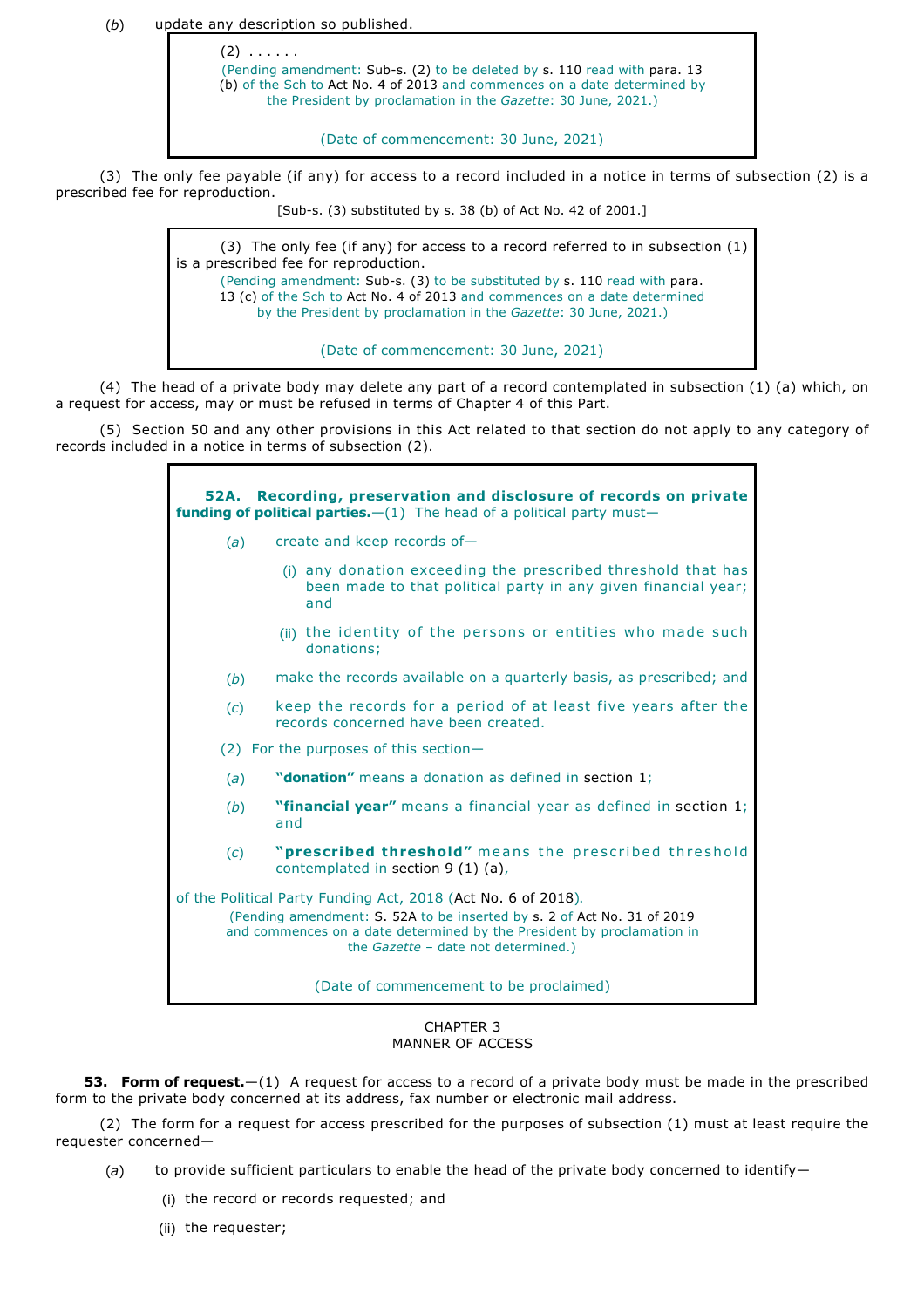- (*b*) to indicate which form of access is required;
- (*c*) to specify a postal address or fax number of the requester in the Republic;
- (*d*) to identify the right the requester is seeking to exercise or protect and provide an explanation of why the requested record is required for the exercise or protection of that right;
- (*e*) if, in addition to a written reply, the requester wishes to be informed of the decision on the request in any other manner, to state that manner and the necessary particulars to be so informed; and
- (*f*) if the request is made on behalf of a person, to submit proof of the capacity in which the requester is making the request, to the reasonable satisfaction of the head.

**54. Fees.**—(1) The head of a private body to whom a request for access is made must by notice require the requester, other than a personal requester, to pay the prescribed request fee (if any), before further processing the request.

(1) The head of a private body to whom a request for access is made must by notice require the requester to pay the prescribed request fee (if any), before further processing the request. (Pending amendment: Sub-s. (1) to be substituted by s. 110 read with para. 14 (a) of the Sch to Act No. 4 of 2013 and commences on a date determined by the President by proclamation in the *Gazette*: 30 June, 2021.) (Date of commencement: 30 June, 2021)

 $(2)$  If-

- (*a*) the search for a record of a private body in respect of which a request for access by a requester, other than a personal requester, has been made; and
- (*b*) the preparation of the record for disclosure (including any arrangements contemplated in section 29 (2) (a) and (b) (i) and (ii) (aa)),

would, in the opinion of the head of the private body concerned, require more than the hours prescribed for this purpose for requesters, the head must by notice require the requester, other than a personal requester, to pay as a deposit the prescribed portion (being not more than one third) of the access fee which would be payable if the request is granted.

 $(2)$  If-

- (*a*) the search for a record of a private body in respect of which a request for access by a requester has been made; and
- (*b*) the preparation of the record for disclosure (including any arrangements contemplated in section 29 (2) (a) and (b) (i) and (ii) (aa)),

would, in the opinion of the head of the private body concerned, require more than the hours prescribed for this purpose for requesters, the head must by notice require the requester to pay as a deposit the prescribed portion (being not more than one third) of the access fee which would be payable if the request is granted.

(Pending amendment: Sub-s. (2) to be substituted by s. 110 read with para. 14 (b) of the Sch to Act No. 4 of 2013 and commences on a date determined by the President by proclamation in the *Gazette*: 30 June, 2021.)

(Date of commencement: 30 June, 2021)

- (3) The notice referred to in subsection (1) or (2) must state—
- (*a*) the amount of the deposit payable in terms of subsection (2), if applicable;
- (*b*) that the requester may lodge an application with a court against the tender or payment of the request fee in terms of subsection (1), or the tender or payment of a deposit in terms of subsection (2), as the case may be; and

| (b) | that the requester may lodge a complaint to the Information<br>Regulator or an application with a court against the tender or<br>payment of the request fee in terms of subsection (1), or the<br>tender or payment of a deposit in terms of subsection (2), as the |
|-----|---------------------------------------------------------------------------------------------------------------------------------------------------------------------------------------------------------------------------------------------------------------------|
|     | case may be; and                                                                                                                                                                                                                                                    |
|     | (Pending amendment: Para. (b) to be substituted by s. 110 read with para.                                                                                                                                                                                           |
|     | 14 (c) of the Sch to Act No. 4 of 2013 and commences on a date determined                                                                                                                                                                                           |
|     | by the President by proclamation in the Gazette: 30 June, 2021.)                                                                                                                                                                                                    |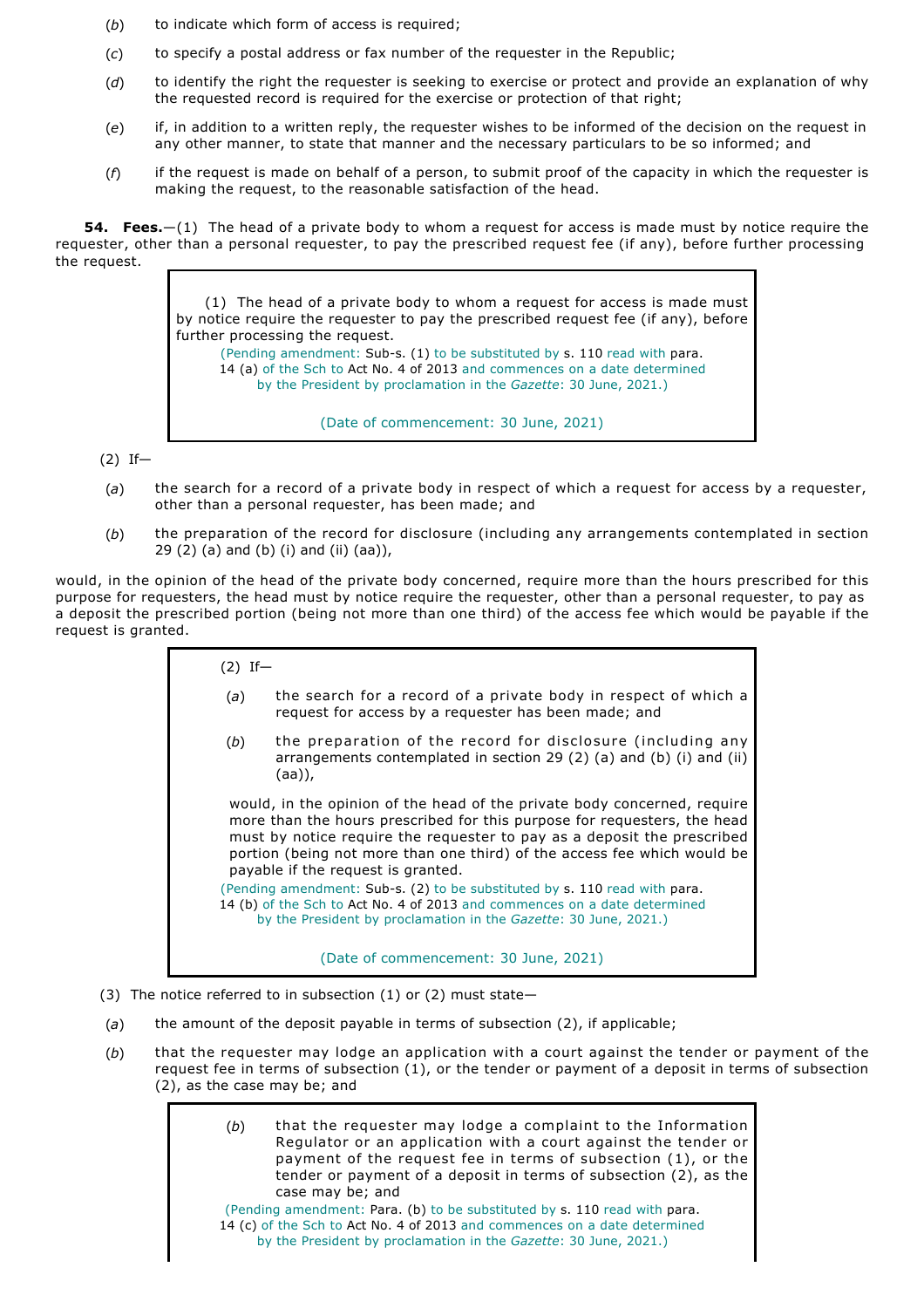(Date of commencement: 30 June, 2021)

(*c*) the procedure (including the period) for lodging the application.

| (C) | the procedure (including the period) for lodging the complaint to<br>the Information Regulator or the application.                                                                                                           |
|-----|------------------------------------------------------------------------------------------------------------------------------------------------------------------------------------------------------------------------------|
|     | (Pending amendment: Para. $(c)$ to be substituted by s. 110 read with para.<br>14 (c) of the Sch to Act No. 4 of 2013 and commences on a date determined<br>by the President by proclamation in the Gazette: 30 June, 2021.) |
|     | (Date of commencement: 30 June, 2021)                                                                                                                                                                                        |

(4) If a deposit has been paid in respect of a request for access which is refused, the head of the private body concerned must repay the deposit to the requester.

(5) The head of a private body may withhold a record until the requester concerned has paid the applicable fees (if any).

(6) A requester whose request for access to a record of a private body has been granted must pay an access fee for reproduction and for search and preparation contemplated in subsection (7) (a) and (b), respectively, for any time reasonably required in excess of the prescribed hours to search for and prepare (including making any arrangements contemplated in section 29 (2) (a) and (b) (i) and (ii) (aa)) the record for disclosure.

- (7) Access fees prescribed for the purposes of subsection (6) must provide for a reasonable access fee for—
- (*a*) the cost of making a copy of a record, or of a transcription of the content of a record, as contemplated in section 29 (2) (a) and (b) (i), (ii) (bb), (iii) and (v) and, if applicable, the postal fee; and
- (*b*) the time reasonably required to search for the record and prepare (including making any arrangements contemplated in section 29 (2) (a) and (b) (i) and (ii) (aa)) the record for disclosure to the requester.
- (8) The Minister may, by notice in the *Gazette*—
- (*a*) exempt any person or category of persons from paying any fee referred to in this section;
- (*b*) determine that any fee referred to in this section is not to exceed a certain maximum amount;
- (*c*) determine the manner in which any fee referred to in this section is to be calculated;
- (*d*) determine that any fee referred to in this section does not apply to a category of records;
- (*e*) exempt any person or record or category of persons or records for a stipulated period from any fee referred to in subsection (6); and
- (*f*) determine that where the cost of collecting any fee referred to in this section exceeds the amount charged, such fee does not apply.

#### **55. Records that cannot be found or do not exist.**—(1) If—

- (*a*) all reasonable steps have been taken to find a record requested; and
- (*b*) there are reasonable grounds for believing that the record—
	- (i) is in the private body's possession but cannot be found; or
	- (ii) does not exist,

the head of a private body must, by way of affidavit or affirmation, notify the requester that it is not possible to give access to that record.

(2) The affidavit or affirmation referred to in subsection (1) must give a full account of all steps taken to find the record in question or to determine whether the record exists, as the case may be, including all communications with every person who conducted the search on behalf of the head.

(3) For the purposes of this Act, the notice in terms of subsection (1) is to be regarded as a decision to refuse a request for access to the record concerned.

(4) If, after notice is given in terms of subsection (1), the record in question is found, the requester concerned must be given access to the record unless access is refused on a ground for refusal contemplated in Chapter 4 of this Part.

**56. Decision on request and notice thereof.**—(1) Except if the provisions regarding third party notification and intervention contemplated in Chapter 5 of this Part apply, the head of the private body to whom the request is made must, as soon as reasonably possible, but in any event within 30 days, after the request has been received or after the particulars required in terms of section 53 (2) have been received—

- (*a*) decide in accordance with this Act whether to grant the request; and
- (*b*) notify the requester of the decision and, if the requester stated, as contemplated in section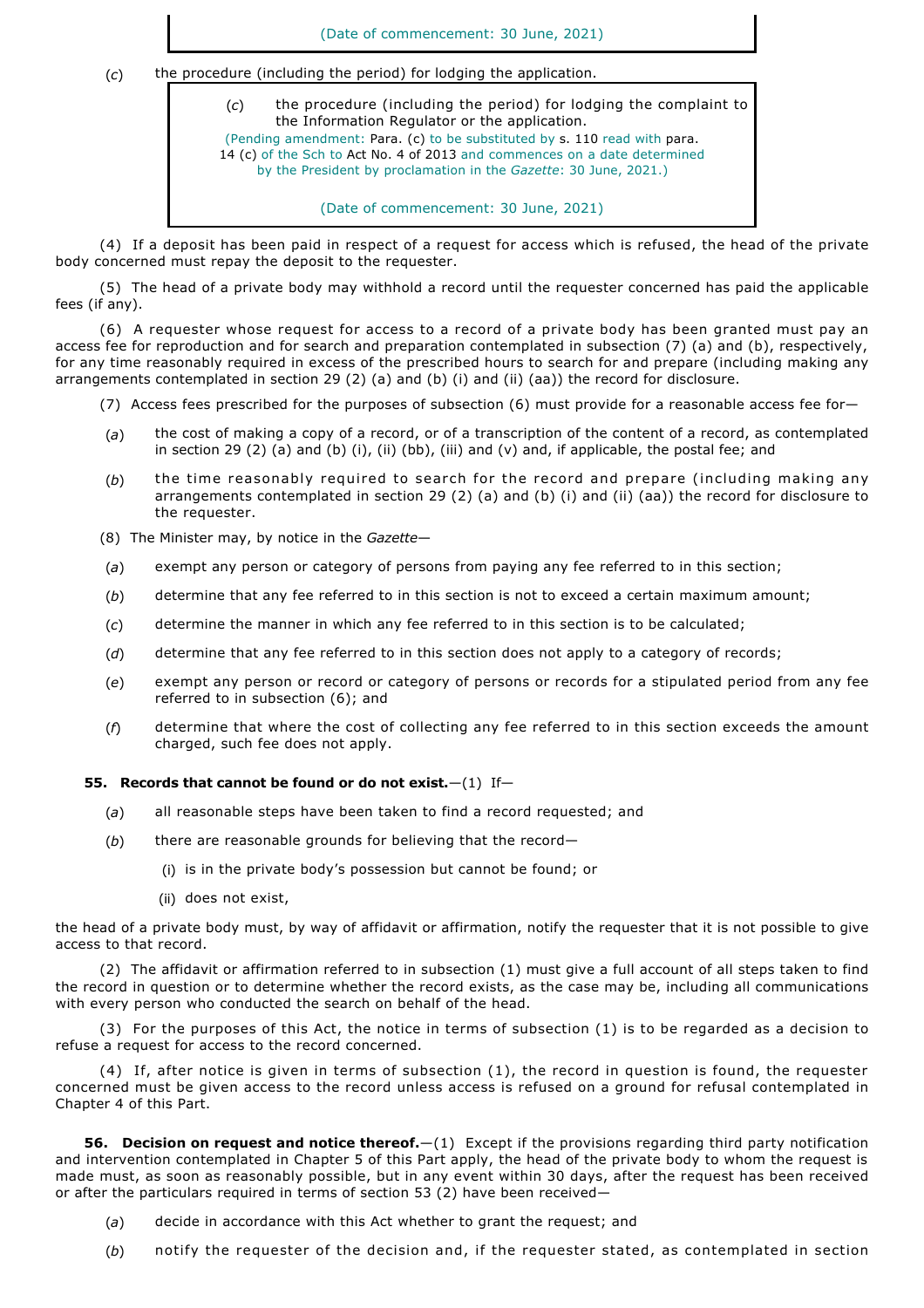53 (2) (e), that he or she wishes to be informed of the decision in any other manner, inform him or her in that manner if it is reasonably possible. [Sub-s. (1) amended by s. 39 (a) of Act No. 42 of 2001.]

- (2) If the request for access is granted, the notice in terms of subsection (1) (b) must state—
- (a) the access fee (if any) to be paid upon access;
- (*b*) the form in which access will be given; and
- (*c*) that the requester may lodge an application with a court against the access fee to be paid or the form of access granted, and the procedure, including the period allowed, for lodging the application. [Para. (c) substituted by s. 39 (b) of Act No. 42 of 2001.]

(*c*) that the requester may lodge a complaint to the Information Regulator or an application with a court against the access fee to be paid or the form of access granted, and the procedure, including the period allowed, for lodging a complaint to the Information Regulator or the application. (Pending amendment: Para. (c) to be substituted by s. 110 read with para. 15 (a) of the Sch to Act No. 4 of 2013 and commences on a date determined by the President by proclamation in the *Gazette*: 30 June, 2021.)

(Date of commencement: 30 June, 2021)

(3) If the request for access is refused, the notice in terms of subsection  $(1)$  (b) must-

- (*a*) state adequate reasons for the refusal, including the provisions of this Act relied on;
- (*b*) exclude, from any such reasons, any reference to the content of the record; and
- (*c*) state that the requester may lodge an application with a court against the refusal of the request, and the procedure (including the period) for lodging the application.

| (c) | state that the requester may lodge a complaint to the Information<br>Regulator an application with a court against the refusal of the<br>request, and the procedure (including the period) for lodging a<br>complaint to the Information Regulator or the application. |  |  |
|-----|------------------------------------------------------------------------------------------------------------------------------------------------------------------------------------------------------------------------------------------------------------------------|--|--|
|     | (Pending amendment: Para. (c) to be substituted by s. 110 read with para.<br>15 (b) of the Sch to Act No. 4 of 2013 and commences on a date determined<br>by the President by proclamation in the Gazette: 30 June, 2021.)                                             |  |  |
|     | (Date of commencement: 30 June, 2021)                                                                                                                                                                                                                                  |  |  |

**57. Extension of period to deal with request.**—(1) The head of a private body to whom a request for access

has been made, may extend the period of 30 days referred to in section 56 (1) (in this section referred to as the "original period") once for a further period of not more than 30 days, if—

- (*a*) the request is for a large number of records or requires a search through a large number of records and compliance with the original period would unreasonably interfere with the activities of the private body concerned;
- (*b*) the request requires a search for records in, or collection thereof from, an office of the private body not situated in the same town or city as the office of the head that cannot reasonably be completed within the original period;
- (*c*) consultation among divisions of the private body or with another private body is necessary or desirable to decide upon the request that cannot reasonably be completed within the original period;
- (*d*) more than one of the circumstances contemplated in paragraphs (a), (b) and (c) exist in respect of the request making compliance with the original period not reasonably possible; or
- (*e*) the requester consents in writing to such extension.

(2) If a period is extended in terms of subsection (1), the head of the private body must, as soon as reasonably possible, but in any event within 30 days, after the request is received, notify the requester of that extension, the period of the extension and the reasons for the extension.

- (3) The notice in terms of subsection (2) must state—
- (*a*) the period of the extension;

Г

- (*b*) adequate reasons for the extension, including the provisions of this Act relied upon; and
- (*c*) that the requester may lodge an application with a court against the extension, and the procedure (including the period) for lodging the application.

٦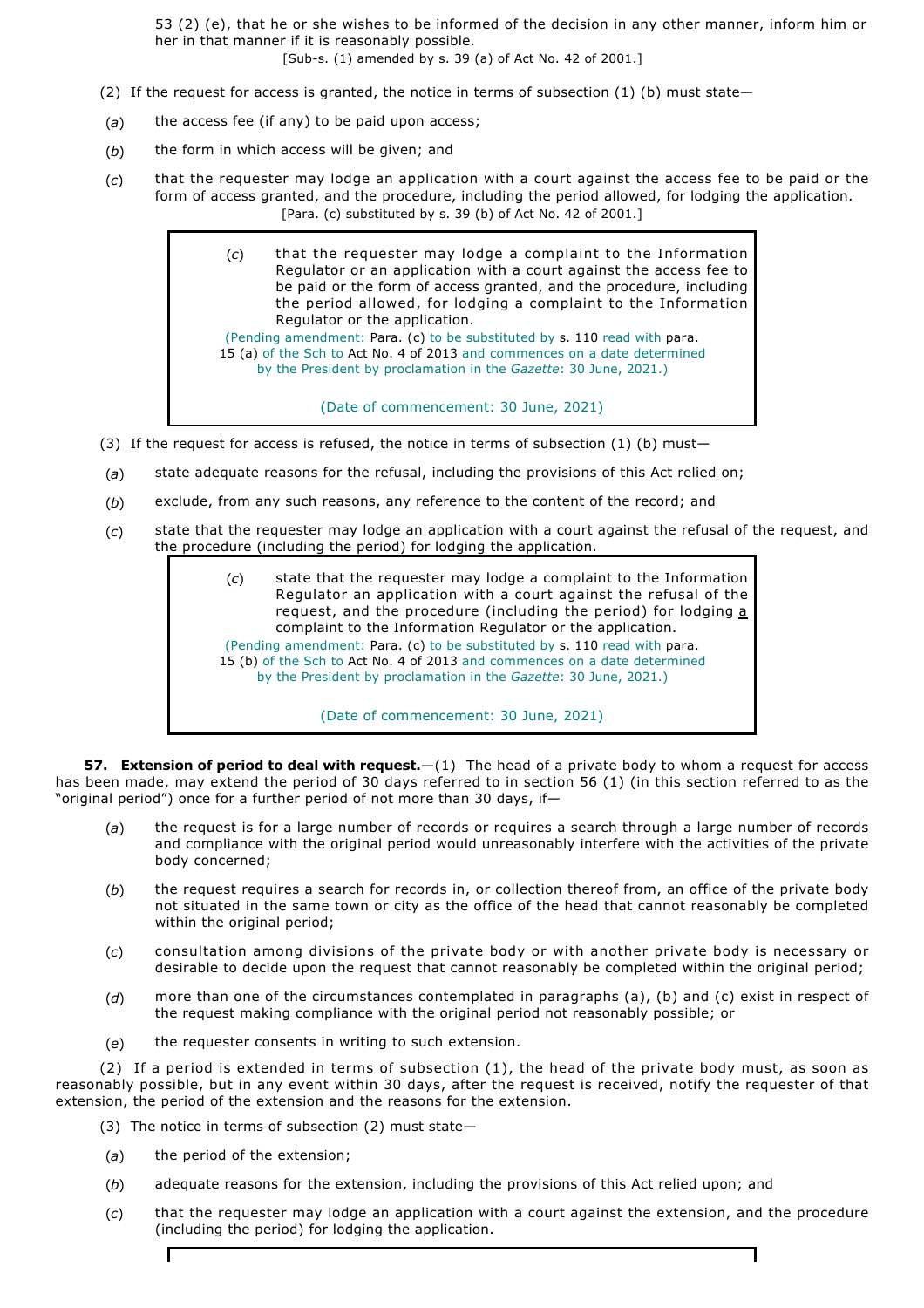(*c*) that the requester may lodge a complaint to the Information Regulator or an application with a court against the extension, and the procedure (including the period) for lodging the application. (Pending amendment: Para. (c) to be substituted by s. 110 read with para. 16 of the Sch to Act No. 4 of 2013 and commences on a date determined by the President by proclamation in the *Gazette*: 30 June, 2021.) (Date of commencement: 30 June, 2021)

**58. Deemed refusal of request.**—If the head of a private body fails to give the decision on a request for access to the requester concerned within the period contemplated in section 56 (1), the head of the private body is, for the purposes of this Act, regarded as having refused the request.

**59. Severability.**—(1) If a request for access is made to a record of a private body containing information which may or must be refused in terms of any provision of Chapter 4 of this Part, every part of the record which—

- (*a*) does not contain; and
- (*b*) can reasonably be severed from any part that contains,

any such information must, despite any other provision of this Act, be disclosed.

- (2) If a request for access to—
- (*a*) a part of a record is granted; and
- (*b*) the other part of the record is refused,

as contemplated in subsection (1), the provisions of section 56 (2) apply to paragraph (a) of this subsection and the provisions of section 56 (3) apply to paragraph (b) of this subsection.

 $[Sub-s. (2)$  substituted by s. 40 of Act No. 42 of 2001.]

**60. Form of access.**—If access is granted to a record of a private body, the head of that body must, as soon as reasonably possible after notification in terms of section 56, but subject to section 57, give access in—

- (*a*) such form as the requester reasonably requires; or
- (*b*) if no specific form of access is required by the requester, such form as the head reasonably determines.

**61. Access to health or other records.**—(1) If the head of a private body who grants, in terms of section 50, a request for access to a record provided by a health practitioner in his or her capacity as such about the physical or mental health, or well-being-

- (*a*) of the requester; or
- (*b*) if the request has been made on behalf of the person to whom the record relates, of that person,

(in this section, the requester and person referred to in paragraphs (a) and (b), respectively, are referred to as the "the relevant person"), is of the opinion that the disclosure of the record to the relevant person might cause serious harm to his or her physical or mental health, or well-being, the head may, before giving access in terms of section 60, consult with a health practitioner who, subject to subsection (2), has been nominated by the relevant person. [Sub-s.  $(1)$  substituted by s. 41 of Act No. 42 of 2001 (English only).]

- (2) If the relevant person is—
- (*a*) under the age of 16 years, a person having parental responsibilities for the relevant person must make the nomination contemplated in subsection (1); or
- (*b*) incapable of managing his or her affairs, a person appointed by the court to manage those affairs must make that nomination.

(3) (*a*) If, after being given access to the record concerned, the health practitioner consulted in terms of subsection (1) is of the opinion that the disclosure of the record to the relevant person, would be likely to cause serious harm to his or her physical or mental health, or well-being, the head may only give access to the record if the requester proves to the satisfaction of the head that adequate provision is made for such counselling or arrangements as are reasonably practicable before, during or after the disclosure of the record to limit, alleviate or avoid such harm to the relevant person.

(*b*) Before access to the record is so given to the requester, the person responsible for such counselling or arrangements must be given access to the record.

#### CHAPTER 4 GROUNDS FOR REFUSAL OF ACCESS TO RECORDS

**62. Interpretation.**—A provision of this Chapter in terms of which a request for access to a record must or may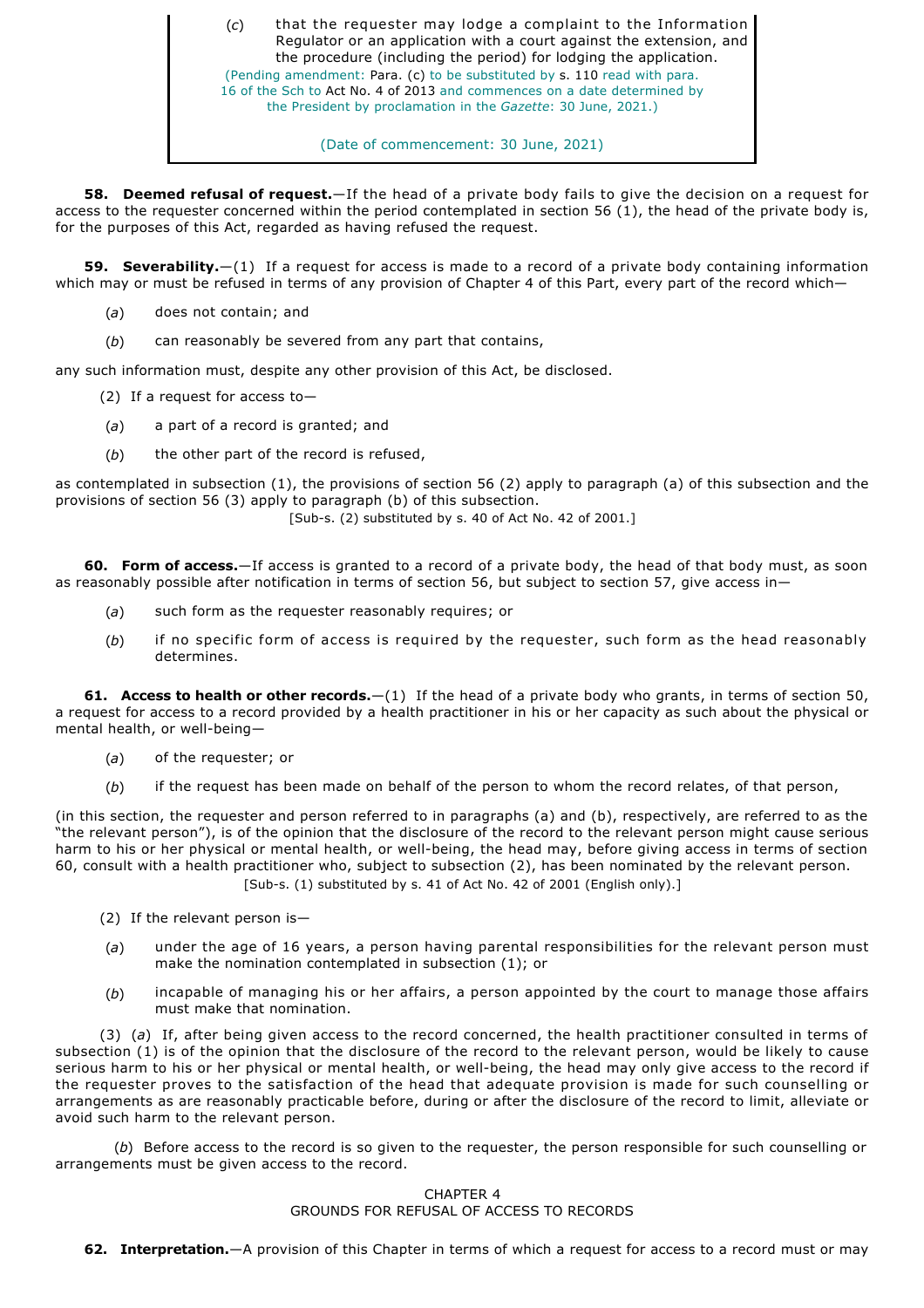or may not be refused, must not be construed as—

- (*a*) limited in its application in any way by any other provision of this Chapter in terms of which a request for access to a record must or may or may not be refused; and
- (*b*) not applying to a particular record by reason that another provision of this Chapter in terms of which a request for access to a record must or may or may not be refused, also applies to that record.

**63. Mandatory protection of privacy of third party who is natural person.**—(1) Subject to subsection (2), the head of a private body must refuse a request for access to a record of the body if its disclosure would involve the unreasonable disclosure of personal information about a third party, including a deceased individual.

- (2) A record may not be refused in terms of subsection (1) insofar as it consists of information—
- (*a*) about an individual who has consented in terms of section 72 or otherwise in writing to its disclosure to the requester concerned;
- (*b*) already publicly available;
- (*c*) that was given to the private body by the individual to whom it relates and the individual was informed by or on behalf of the private body, before it is given, that the information belongs to a class of information that would or might be made available to the public;
- (d) about an individual's physical or mental health, or well-being, who is under the care of the requester and who is—
	- (i) under the age of 18 years; or
	- (ii) incapable of understanding the nature of the request,

and if giving access would be in the individual's best interests;

- (*e*) about an individual who is deceased and the requester is—
	- (i) the individual's next of kin; or
	- (ii) making the request with the written consent of the individual's next of kin; or
- (*f*) about an individual who is or was an official of a private body and which relates to the position or functions of the individual, including, but not limited to—
	- (i) the fact that the individual is or was an official of that private body;
	- (ii) the title, work address, work phone number and other similar particulars of the individual;
	- (iii) the classification, salary scale or remuneration and responsibilities of the position held or services performed by the individual; and
	- (iv) the name of the individual on a record prepared by the individual in the course of employment.

**64. Mandatory protection of commercial information of third party.**—(1) Subject to subsection (2), the head of a private body must refuse a request for access to a record of the body if the record contains—

- (*a*) trade secrets of a third party;
- (*b*) financial, commercial, scientific or technical information, other than trade secrets, of a third party, the disclosure of which would be likely to cause harm to the commercial or financial interests of that third party; or
- (*c*) information supplied in confidence by a third party, the disclosure of which could reasonably be expected—
	- (i) to put that third party at a disadvantage in contractual or other negotiations; or
	- (ii) to prejudice that third party in commercial competition.
- (2) A record may not be refused in terms of subsection (1) insofar as it consists of information about—
- (*a*) a third party who has consented in terms of section 72 or otherwise in writing to its disclosure to the requester concerned;
- (*b*) the results of any product or environmental testing or other investigation supplied by a third party or the results of any such testing or investigation carried out by or on behalf of a third party and its disclosure would reveal a serious public safety or environmental risk.

[Para. (b) substituted by s. 42 of Act No. 42 of 2001.]

(3) For the purposes of subsection (2) (b), the results of any product or environmental testing or other investigation do not include the results of preliminary testing or other investigation conducted for the purpose of developing methods of testing or other investigation.

#### **65. Mandatory protection of certain confidential information of third party.**—The head of a private body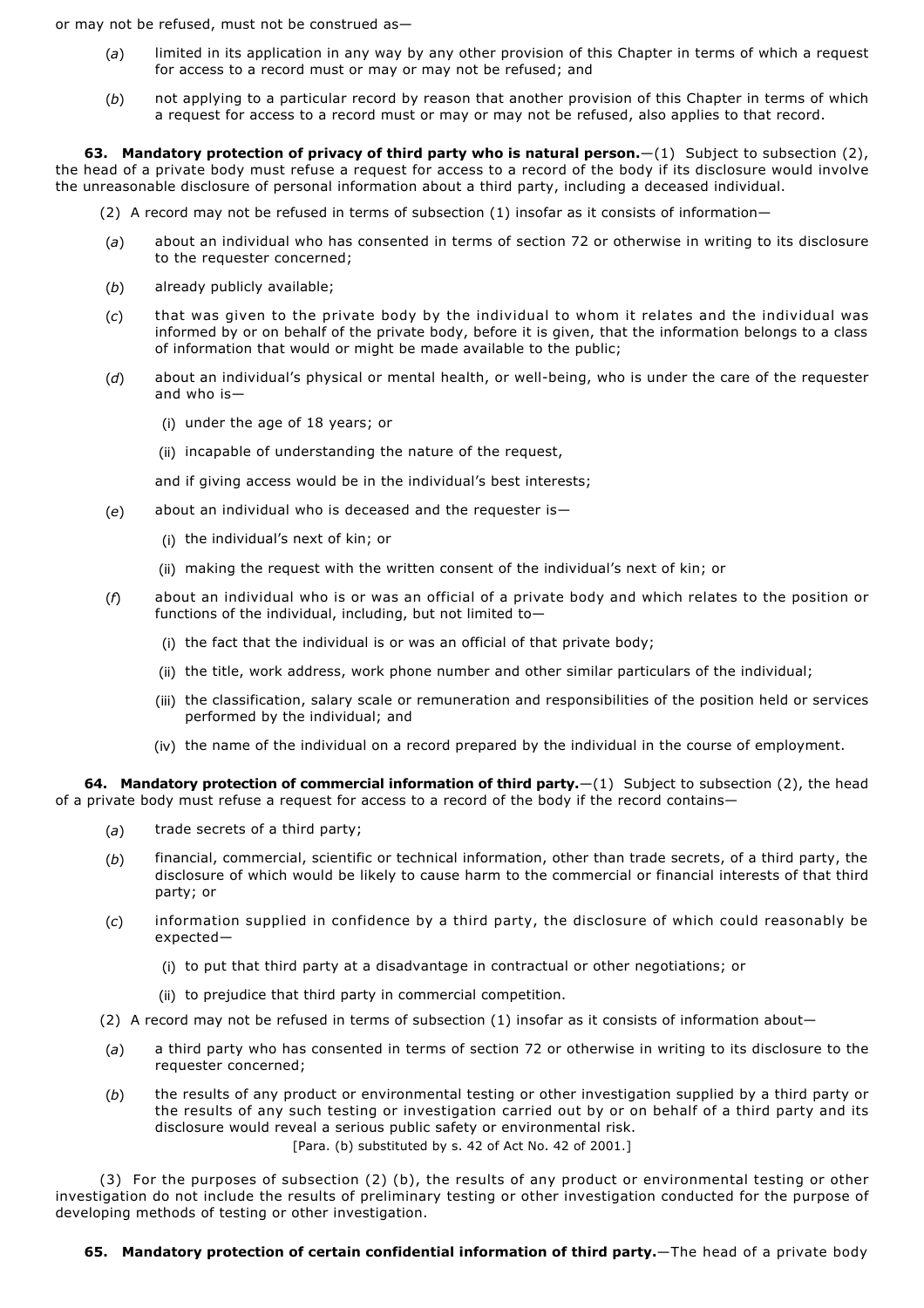must refuse a request for access to a record of the body if its disclosure would constitute an action for breach of a duty of confidence owed to a third party in terms of an agreement.

#### **66. Mandatory protection of safety of individuals, and protection of property.**—The head of a private body—

- (*a*) must refuse a request for access to a record of the body if its disclosure could reasonably be expected to endanger the life or physical safety of an individual; or
- (*b*) may refuse a request for access to a record of the body if its disclosure would be likely to prejudice or impair—
	- (i) the security of—
		- (*aa*) a building, structure or system, including, but not limited to, a computer or communication system;
		- (*bb*) a means of transport; or
		- (*cc*) any other property; or
	- (ii) methods, systems, plans or procedures for the protection of—
		- (*aa*) an individual in accordance with a witness protection scheme;
		- (*bb*) the safety of the public, or any part of the public; or
		- (*cc*) the security of property contemplated in subparagraph (i) (aa), (bb) or (cc).

**67. Mandatory protection of records privileged from production in legal proceedings.**—The head of a private body must refuse a request for access to a record of the body if the record is privileged from production in legal proceedings unless the person entitled to the privilege has waived the privilege.

**68. Commercial information of private body.**  $-(1)$  Subject to subsection (2), the head of a private body may refuse a request for access to a record of the body if the record—

- (*a*) contains trade secrets of the private body;
- (*b*) contains financial, commercial, scientific or technical information, other than trade secrets, of the private body, the disclosure of which would be likely to cause harm to the commercial or financial interests of the body;
- (*c*) contains information, the disclosure of which could reasonably be expected—
	- (i) to put the private body at a disadvantage in contractual or other negotiations; or
	- (ii) to prejudice the body in commercial competition; or
- (*d*) is a computer program, as defined in section 1 (1) of the Copyright Act, 1978 (Act No. 98 of 1978), owned by the private body, except insofar as it is required to give access to a record to which access is granted in terms of this Act.

(2) A record may not be refused in terms of subsection (1) insofar as it consists of information about the results of any product or environmental testing or other investigation supplied by the private body or the results of any such testing or investigation carried out by or on behalf of the private body and its disclosure would reveal a serious public safety or environmental risk.

[Sub-s. (2) substituted by s. 43 of Act No. 42 of 2001.]

(3) For the purposes of subsection (2), the results of any product or environmental testing or other investigation do not include the results of preliminary testing or other investigation conducted for the purpose of developing methods of testing or other investigation.

**69. Mandatory protection of research information of third party, and protection of research information of private body.**—(1) The head of a private body must refuse a request for access to a record of the body if the record contains information about research being or to be carried out by or on behalf of a third party, the disclosure of which would be likely to expose—

- (*a*) the third party;
- (*b*) a person that is or will be carrying out the research on behalf of the third party; or
- (*c*) the subject matter of the research,

to serious disadvantage.

(2) The head of a private body may refuse a request for access to a record of the body if the record contains information about research being or to be carried out by or on behalf of the private body, the disclosure of which would be likely to expose—

(*a*) the private body;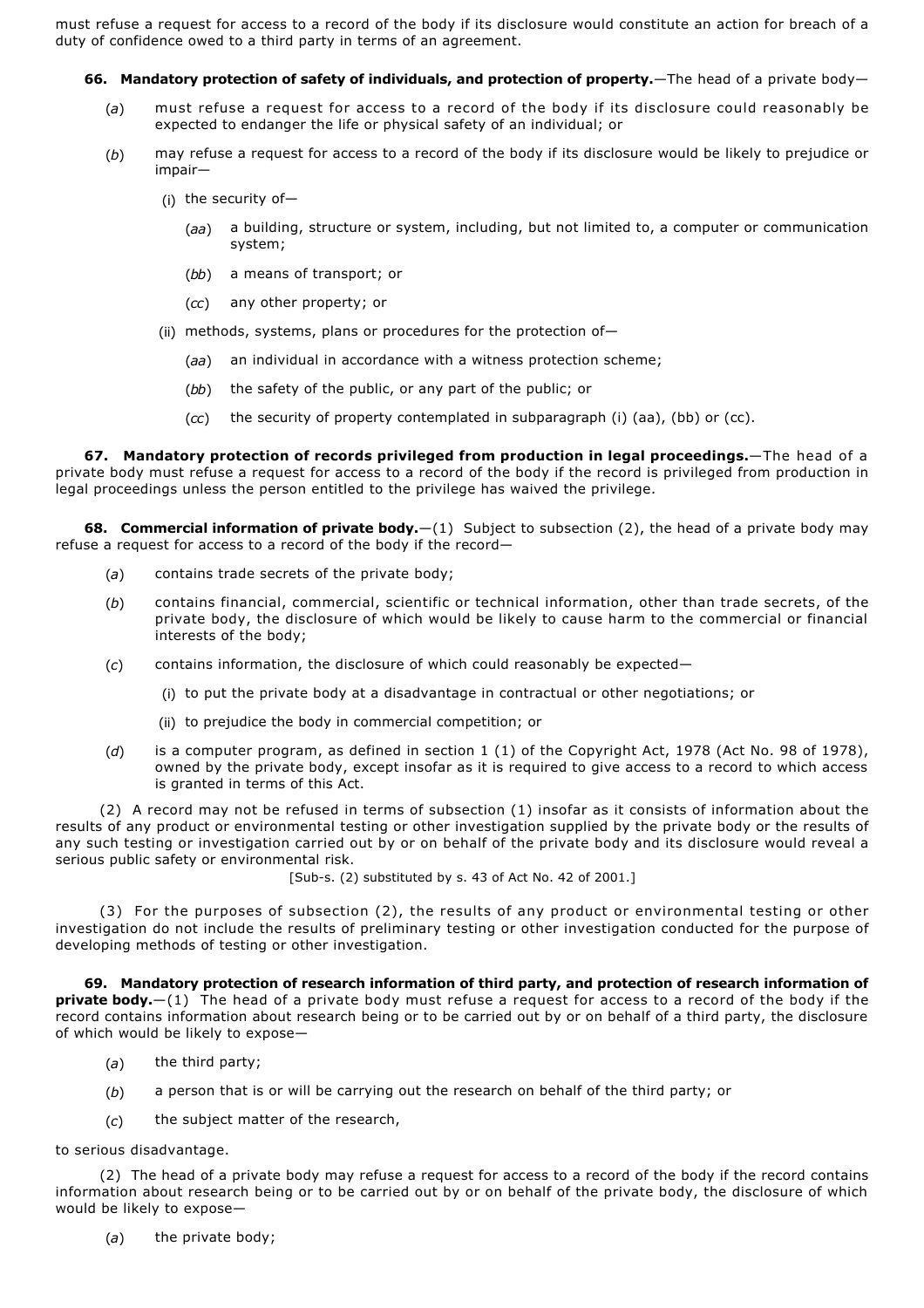- (*b*) a person that is or will be carrying out the research on behalf of the private body; or
- (*c*) the subject matter of the research,

to serious disadvantage.

—

**70. Mandatory disclosure in public interest.**—Despite any other provision of this Chapter, the head of a private body must grant a request for access to a record of the body contemplated in section 63 (1), 64 (1), 65, 66 (a) or (b), 67, 68 (1) or 69 (1) or (2) if—

- (*a*) the disclosure of the record would reveal evidence of—
	- (i) a substantial contravention of, or failure to comply with, the law; or
	- (ii) imminent and serious public safety or environmental risk; and
- (*b*) the public interest in the disclosure of the record clearly outweighs the harm contemplated in the provision in question.

#### CHAPTER 5 THIRD PARTY NOTIFICATION AND INTERVENTION

**71. Notice to third parties.**—(1) The head of a private body considering a request for access to a record that might be a record contemplated in section 63 (1), 64 (1), 65 or 69 (1), must take all reasonable steps to inform a third party to whom or which the record relates of the request.

(2) The head must inform a third party in terms of subsection  $(1)$ -

- (*a*) as soon as reasonably possible, but in any event within 21 days after that request is received; and
- (*b*) by the fastest means reasonably possible.

(3) When informing a third party in terms of subsection (1), the head must—

- (*a*) state that he or she is considering a request for access to a record that might be a record contemplated in section 63 (1), 64 (1), 65 or 69 (1), as the case may be, and describe the content of the record;
- (*b*) furnish the name of the requester;
- (*c*) describe the provisions of section 63 (1), 64 (1), 65 or 69 (1), as the case may be;
- (*d*) in any case where the head believes that the provisions of section 70 might apply, describe those provisions, specify which of the circumstances referred to in section 70 (a) in the opinion of the head might apply and state the reasons why he or she is of the opinion that section 70 might apply; and
- (*e*) state that the third party may, within 21 days after the third party is informed—
	- (i) make written or oral representations to the head why the request for access should be refused; or
	- (ii) give written consent for the disclosure of the record to the requester.

(4) If a third party is informed orally of a request for access in terms of subsection (1), the head must give a written notice stating the matters referred to in subsection (3) to the third party.

**72. Representations and consent by third parties.**—(1) A third party that is informed in terms of section 71 (1) of a request for access, may, within 21 days after being so informed—

- (*a*) make written or oral representations to the head concerned why the request should be refused; or
- (*b*) give written consent for the disclosure of the record to the requester concerned.
- (2) A third party that obtains knowledge about a request for access other than in terms of section 71 (1) may
	- (*a*) make written or oral representations to the head concerned why the request should be refused; or
	- (*b*) give written consent for the disclosure of the record to the requester concerned.

**73. Decision on representations for refusal and notice thereof.**—(1) The head of a private body must, as soon as reasonably possible, but in any event within 30 days after every third party is informed as required by section 71—

- (*a*) decide, after giving due regard to any representations made by a third party in terms of section 72, whether to grant the request for access;
- (*b*) notify the third party so informed and a third party not informed in terms of section 71, but that made representations in terms of section 72 or is located before the decision is taken, of the decision; and
- (*c*) notify the requester of the decision and, if the requester stated, as contemplated in section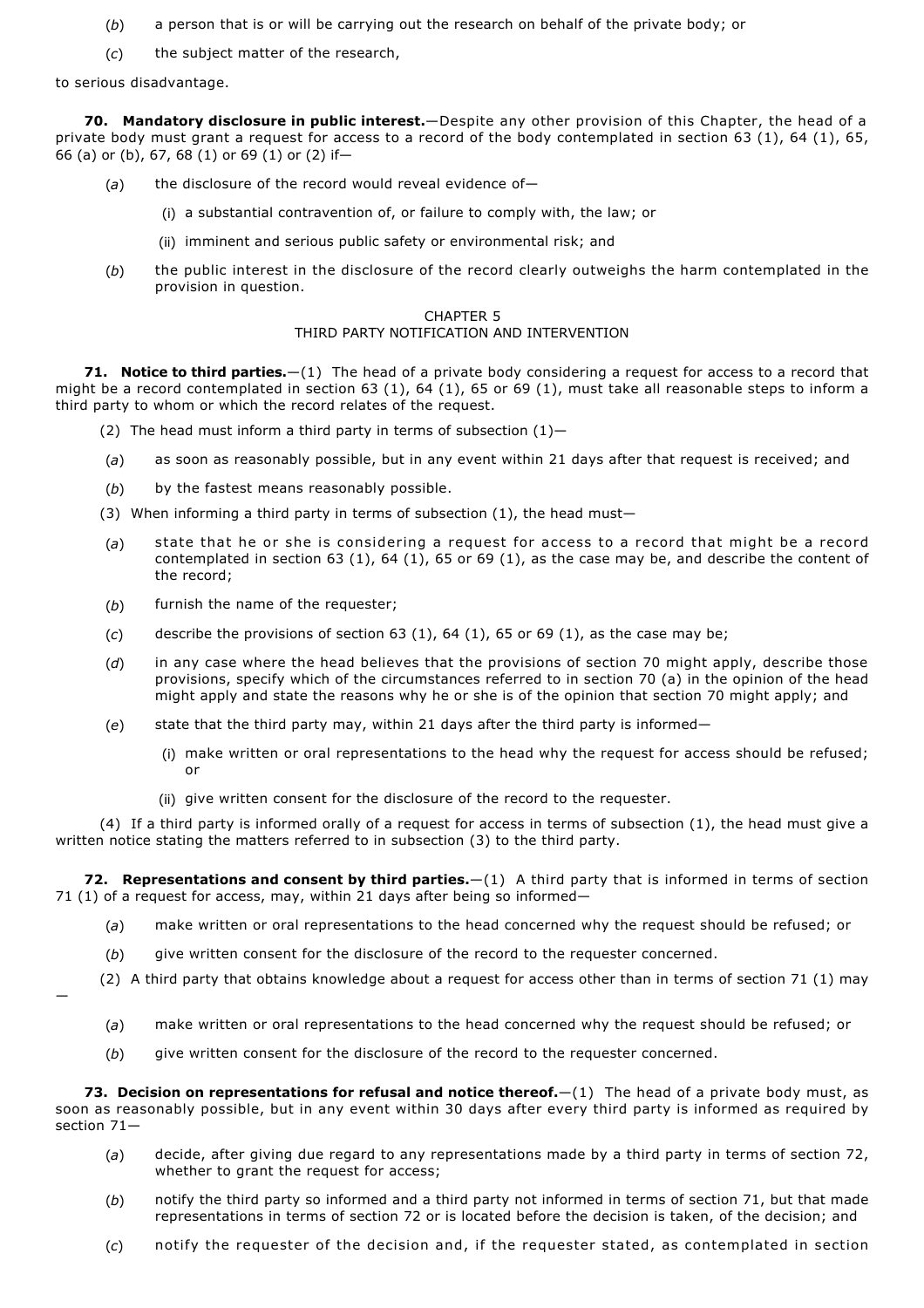53 (2) (e), that he or she wishes to be informed of the decision in any other manner, inform him or her in that manner if it is reasonably possible, and if the request is—

(i) granted, notify the requester in accordance with section 56 (2); or

(ii) refused, notify the requester in accordance with section 56  $(3)$ .

 $[Sub-s. (1)$  substituted by s. 44 of Act No. 42 of 2001.]

(2) If, after all reasonable steps have been taken as required by section 71, a third party is not informed of a request, any decision whether to grant the request for access must be made with due regard to the fact that the third party did not have the opportunity to make representations in terms of section 72 why the request should be refused.

- (3) If the request is granted, the notice in terms of subsection (1) (b) must state—
- (*a*) adequate reasons for granting the request, including the provisions of this Act relied upon to justify the granting;
- (*b*) that the third party may lodge an application with a court against the decision of the head within 30 days after notice is given, and the procedure for lodging the application; and
	- (*b*) that the third party may lodge a complaint to the Information Regulator or an application with a court against the decision of the head within 30 days after notice is given, and the procedure for lodging the complaint to the Information Regulator or the application; and (Pending amendment: Para. (b) to be substituted by s. 110 read with para.

17 (a) of the Sch to Act No. 4 of 2013 and commences on a date determined by the President by proclamation in the *Gazette*: 30 June, 2021.)

(Date of commencement: 30 June, 2021)

(*c*) that the requester will be given access to the record after the expiry of the applicable period contemplated in paragraph (b), unless an application with a court is lodged within that period.

> (*c*) that the requester will be given access to the record after the expiry of the applicable period contemplated in paragraph (b), unless a complaint to the Information Regulator or an application with a court is lodged within that period. (Pending amendment: Para. (c) to be substituted by s. 110 read with para.

17 (a) of the Sch to Act No. 4 of 2013 and commences on a date determined by the President by proclamation in the *Gazette*: 30 June, 2021.)

(Date of commencement: 30 June, 2021)

(4) If the head of the private body decides in terms of subsection (1) to grant the request for access concerned, he or she must give the requester access to the record concerned after the expiry of 30 days after notice is given in terms of subsection (1) (b), unless an application with a court is lodged against the decision within that period.

> (4) If the head of the private body decides in terms of subsection (1) to grant the request for access concerned, he or she must give the requester access to the record concerned after the expiry of 30 days after notice is given in terms of subsection (1) (b), unless a complaint to the Information Regulator or an application with a court is lodged against the decision within that period.

(Pending amendment: Sub-s. (4) to be substituted by s. 110 read with para. 17 (b) of the Sch to Act No. 4 of 2013 and commences on a date determined by the President by proclamation in the *Gazette*: 30 June, 2021.)

(Date of commencement: 30 June, 2021)

PART 4 APPEALS AGAINST DECISIONS

INTERNAL APPEALS AGAINST DECISIONS OF INFORMATION OFFICERS OF CERTAIN PUBLIC BODIES

**74. Right of internal appeal to relevant authority.**—(1) A requester may lodge an internal appeal against a decision of the information officer of a public body referred to in paragraph (a) of the definition of "public body" in section 1—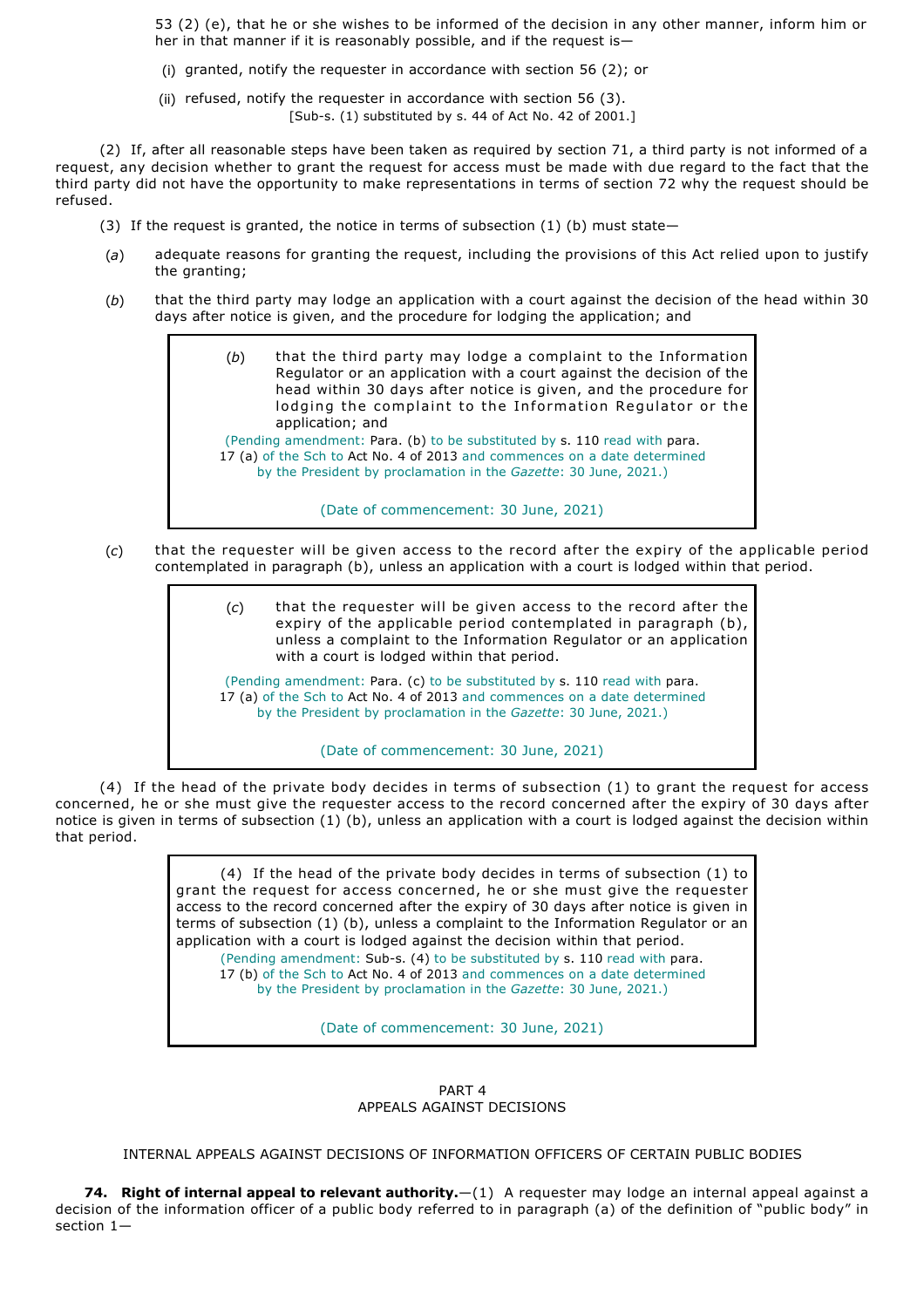- (*a*) to refuse a request for access; or
- (*b*) taken in terms of section 22, 26 (1) or 29 (3),

in relation to that requester with the relevant authority.

(2) A third party may lodge an internal appeal against a decision of the information officer of a public body referred to in paragraph (a) of the definition of "public body" in section 1 to grant a request for access.

#### **75. Manner of internal appeal, and appeal fees.**  $-(1)$  An internal appeal-

- (*a*) must be lodged in the prescribed form—
	- (i) within 60 days;
	- (ii) if notice to a third party is required by section 49 (1) (b), within 30 days after notice is given to the appellant of the decision appealed against or, if notice to the appellant is not required, after the decision was taken;
- (*b*) must be delivered or sent to the information officer of the public body concerned at his or her address, fax number or electronic mail address;
- (*c*) must identify the subject of the internal appeal and state the reasons for the internal appeal and may include any other relevant information known to the appellant;
- (*d*) if, in addition to a written reply, the appellant wishes to be informed of the decision on the internal appeal in any other manner, must state that manner and provide the necessary particulars to be so informed;
- (*e*) if applicable, must be accompanied by the prescribed appeal fee referred to in subsection (3); and
- (*f*) must specify a postal address or fax number.

(2) (*a*) If an internal appeal is lodged after the expiry of the period referred to in subsection (1) (a), the relevant authority must, upon good cause shown, allow the late lodging of the internal appeal.

(*b*) If that relevant authority disallows the late lodging of the internal appeal, he or she must give notice of that decision to the person that lodged the internal appeal.

(3) (*a*) A requester lodging an internal appeal against the refusal of his or her request for access must pay the prescribed appeal fee (if any).

(*b*) If the prescribed appeal fee is payable in respect of an internal appeal, the decision on the internal appeal may be deferred until the fee is paid.

(4) As soon as reasonably possible, but in any event within 10 working days after receipt of an internal appeal in accordance with subsection (1), the information officer of the public body concerned must submit to the relevant authority—

- (*a*) the internal appeal together with his or her reasons for the decision concerned; and
- (*b*) if the internal appeal is against the refusal or granting of a request for access, the name, postal address, phone and fax number and electronic mail address, whichever is available, of any third party that must be notified in terms of section 47 (1) of the request.

**76. Notice to and representations by other interested persons.**—(1) If a relevant authority is considering an internal appeal against the refusal of a request for access to a record contemplated in section 34 (1), 35 (1), 36 (1), 37 (1) or 43 (1), the authority must inform the third party to whom or which the record relates of the internal appeal, unless all necessary steps to locate the third party have been unsuccessful.

- (2) The relevant authority must inform a third party in terms of subsection  $(1)$ -
- (*a*) as soon as reasonably possible, but in any event within 30 days after the receipt of the internal appeal; and
- (*b*) by the fastest means reasonably possible.
- (3) When informing a third party in terms of subsection  $(1)$ , the relevant authority must-
- (*a*) state that he or she is considering an internal appeal against the refusal of a request for access to a record contemplated in section  $34$  (1),  $35$  (1),  $36$  (1),  $37$  (1) or 43 (1), as the case may be, and describe the content of the record and the provisions of section 34 (1), 35 (1), 36 (1), 37 (1) or 43 (1), as the case may be;
- (*b*) furnish the name of the appellant;
- (*c*) in any case where that authority believes that the provisions of section 46 might apply, describe those provisions, specify which of the circumstances referred to in section 46 (a) in the opinion of the head might apply and state the reasons why he or she is of the opinion that section 46 might apply; and
- (*d*) state that the third party may, within 21 days after the third party is informed, make written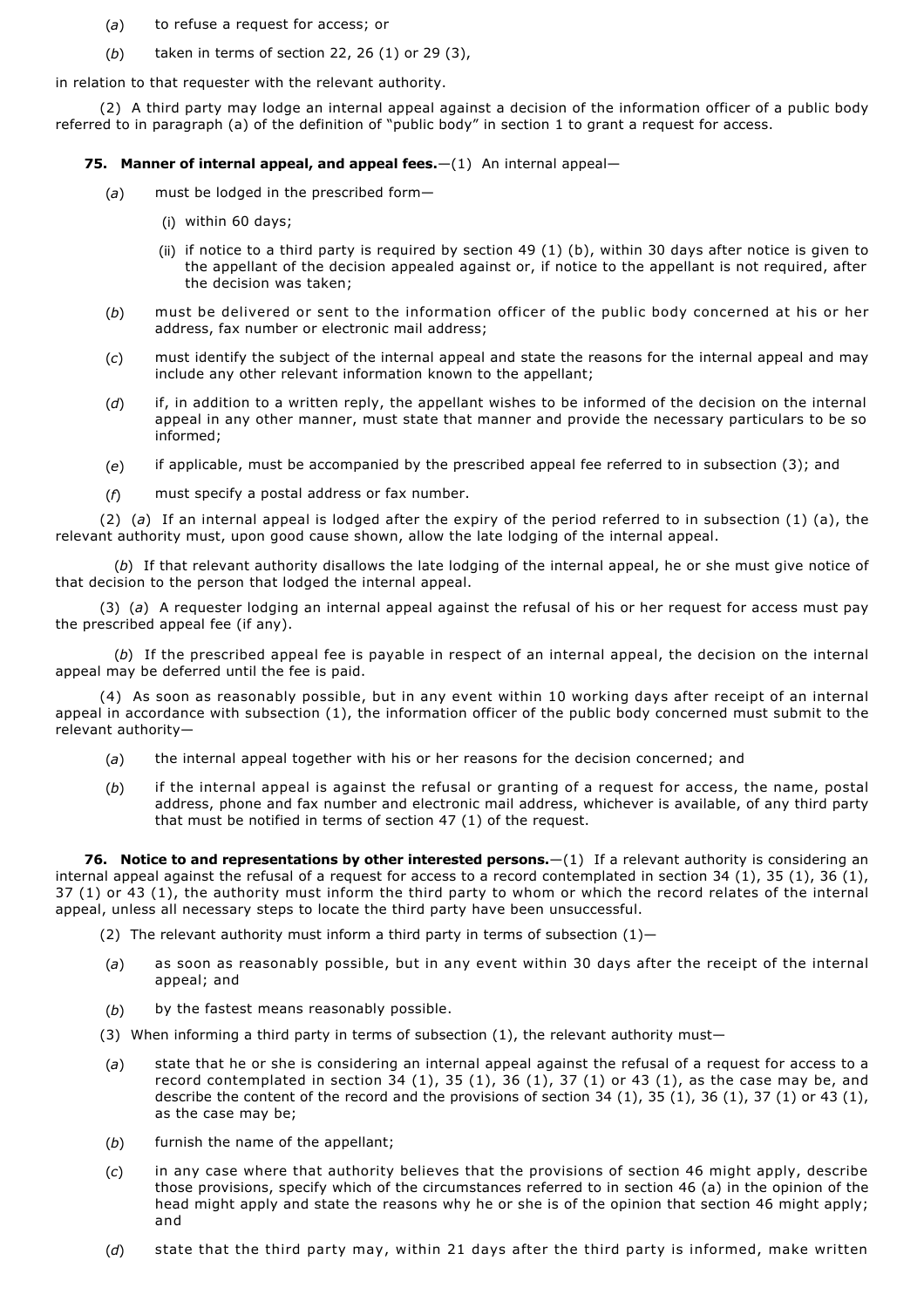representations to that authority why the request for access should not be granted.

(4) If a third party is informed orally of an internal appeal in terms of subsection (1), the relevant authority must, on request, give a written notice stating the matters referred to in subsection (3) to the third party.

(5) A third party that is informed of an internal appeal in terms of subsection (1), may within 21 days after the third party has been informed, make written representations to the relevant authority why the request for access should not be granted.

- —
- (6) A third party that obtains knowledge about an internal appeal other than in terms of subsection (1) may
- (*a*) make written or oral representations to the relevant authority why the request for access should be refused; or
- (*b*) give written consent for the disclosure of the record to the requester concerned.

(7) If the relevant authority is considering an internal appeal against the granting of a request for access, the authority must give notice of the internal appeal to the requester concerned.

- (8) The relevant authority must—
- (*a*) notify the requester concerned in terms of subsection (7) as soon as reasonably possible, but in any event within 30 days after the receipt of the internal appeal; and
- (*b*) state in that notice that the third party may within 21 days after notice is given, make written representations to that authority why that request should be granted.

(9) A requester to whom or which notice is given in terms of subsection (7) may within 21 days after that notice is given, make written representations to the relevant authority why the request for access should be granted.

**77. Decision on internal appeal and notice thereof.**—(1) The decision on an internal appeal must be made with due regard to—

- (*a*) the particulars stated in the internal appeal in terms of section 75 (1) (c);
- (*b*) any reasons submitted by the information officer in terms of section 75 (4) (a);
- (*c*) any representations made in terms of section 76 (5), (6) or (9); and
- (*d*) if a third party cannot be located as contemplated in section 76 (1), the fact that the third party did not have the opportunity to make representations in terms of section 76 (5) why the internal appeal should be dismissed.

(2) When deciding on the internal appeal the relevant authority may confirm the decision appealed against or substitute a new decision for it.

- (3) The relevant authority must decide on the internal appeal—
- (*a*) as soon as reasonably possible, but in any event within 30 days after the internal appeal is received by the information officer of the body;
- (*b*) if a third party is informed in terms of section 76 (1), as soon as reasonably possible, but in any event within 30 days; or
- (*c*) if notice is given in terms of section 76 (7)—
	- (i) within five working days after the requester concerned has made written representations in terms of section 76 (9); or
	- (ii) in any other case within 30 days after notice is so given.
- (4) The relevant authority must, immediately after the decision on an internal appeal—
- (*a*) give notice of the decision to—
	- (i) the appellant;
	- (ii) every third party informed as required by section 76  $(1)$ ; and
	- (iii) the requester notified as required by section 76 (7); and
- (*b*) if reasonably possible, inform the appellant about the decision in any other manner stated in terms of section 75 (1) (d).
- (5) The notice in terms of subsection (4) (a) must—
- (*a*) state adequate reasons for the decision, including the provision of this Act relied upon;
- (*b*) exclude, from such reasons, any reference to the content of the record;
- (*c*) state that the appellant, third party or requester, as the case may be, may lodge an application with a court against the decision on internal appeal—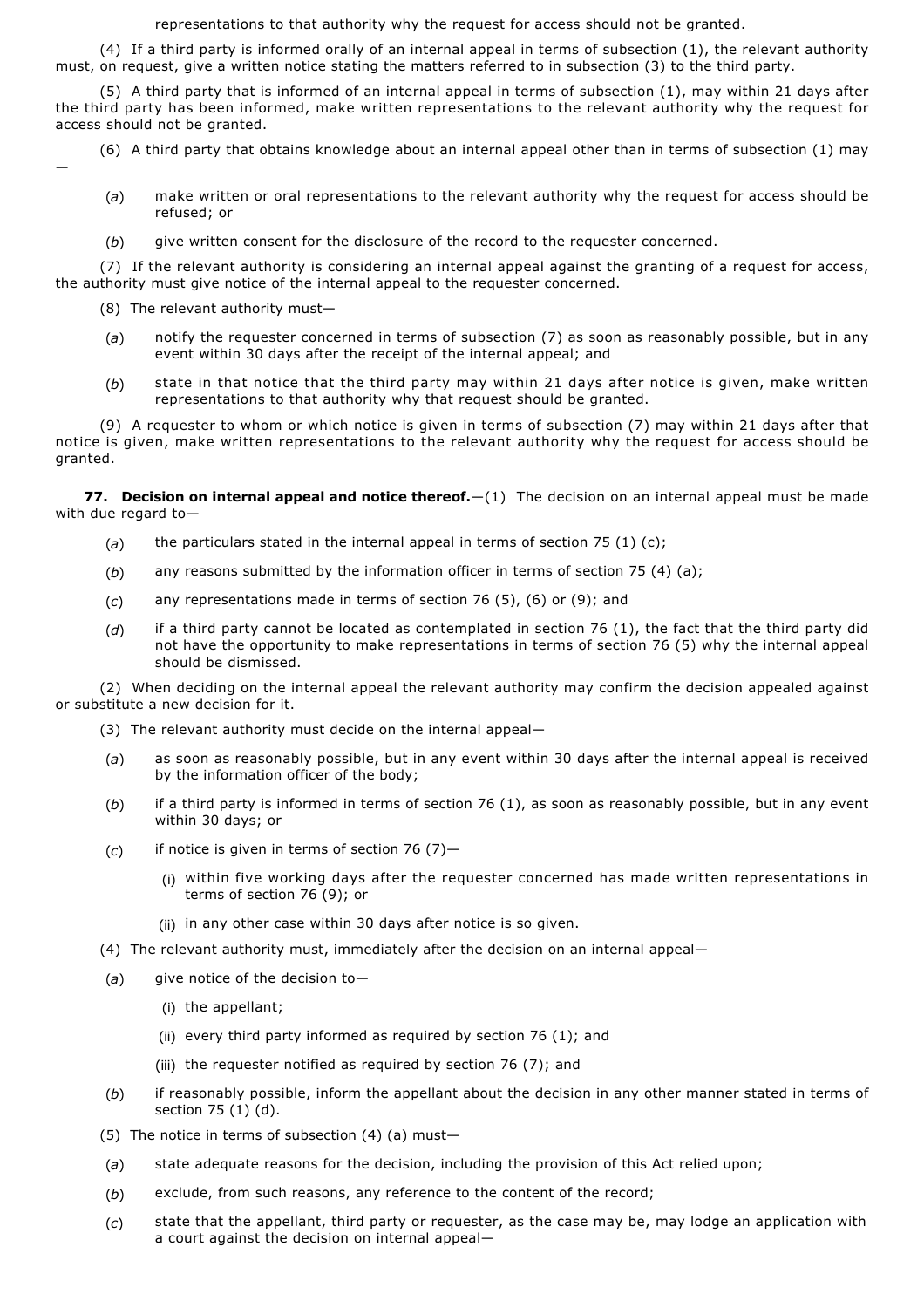(i) within 180 days; or

[Sub-para. (i) substituted by s. 27 of Act No. 42 of 2013.]

(ii) if notice to a third party is required by subsection  $(4)$  (a) (ii), within 180 days, [Sub-para. (ii) substituted by s. 27 of Act No. 42 of 2013.]

after notice is given, and the procedure for lodging the application; and

- (*d*) if the relevant authority decides on internal appeal to grant a request for access and notice to a third party—
	- (i) is not required by subsection (4) (a) (ii), that access to the record will forthwith be given; or
	- (ii) is so required, that access to the record will be given after the expiry of the applicable period for lodging an application with a court against the decision on internal appeal referred to in paragraph (c), unless that application is lodged before the end of that applicable period.

(6) If the relevant authority decides on internal appeal to grant a request for access and notice to a third party—

- (*a*) is not required by subsection (4) (a) (ii), the information officer of the body must forthwith give the requester concerned access to the record concerned; or
- (*b*) is so required, the information officer must, after the expiry of 30 days after the notice is given to every third party concerned, give the requester access to the record concerned, unless an application with a court is lodged against the decision on internal appeal before the end of the period contemplated in subsection (5) (c) (ii) for lodging that application.

(7) If the relevant authority fails to give notice of the decision on an internal appeal to the appellant within the period contemplated in subsection (3), that authority is, for the purposes of this Act, regarded as having dismissed the internal appeal.

#### CHAPTER 1A COMPLAINTS TO REGULATOR

(Pending amendment: Ch. 1 to be inserted by s. 110 read with para. 18 of the Sch to Act No. 4 of 2013 and commences on a date determined by the President by proclamation in the *Gazette*: 30 June, 2021.)

**77A. Complaints** (1) A requester or third party referred to in section 74 may only submit a complaint to the Information Regulator in terms of this section after that requester or third party has exhausted the internal appeal procedure against a decision of the information officer of a public body provided for in section 74.

(2) A requester—

- (*a*) that has been unsuccessful in an internal appeal to the relevant authority of a public body;
- (*b*) aggrieved by a decision of the relevant authority of a public body to disallow the late lodging of an internal appeal in terms of section 75 (2);
- (*c*) aggrieved by a decision of the information officer of a public body referred to in paragraph (b) of the definition of 'public body' in section 1—
	- (i) to refuse a request for access; or
	- (ii) taken in terms of section 22, 26  $(1)$  or 29  $(3)$ ; or
- (*d*) aggrieved by a decision of the head of a private body—
	- (i) to refuse a request for access; or
	- (ii) taken in terms of section 54, 57 (1) or 60,

may within 180 days of the decision, submit a complaint, alleging that the decision was not in compliance with this Act, to the Information Regulator in the prescribed manner and form for appropriate relief.

- (3) A third party—
- (*a*) that has been unsuccessful in an internal appeal to the relevant authority of a public body;
- (*b*) aggrieved by a decision of the information officer of a public body referred to in paragraph (b) of the definition of 'public body' in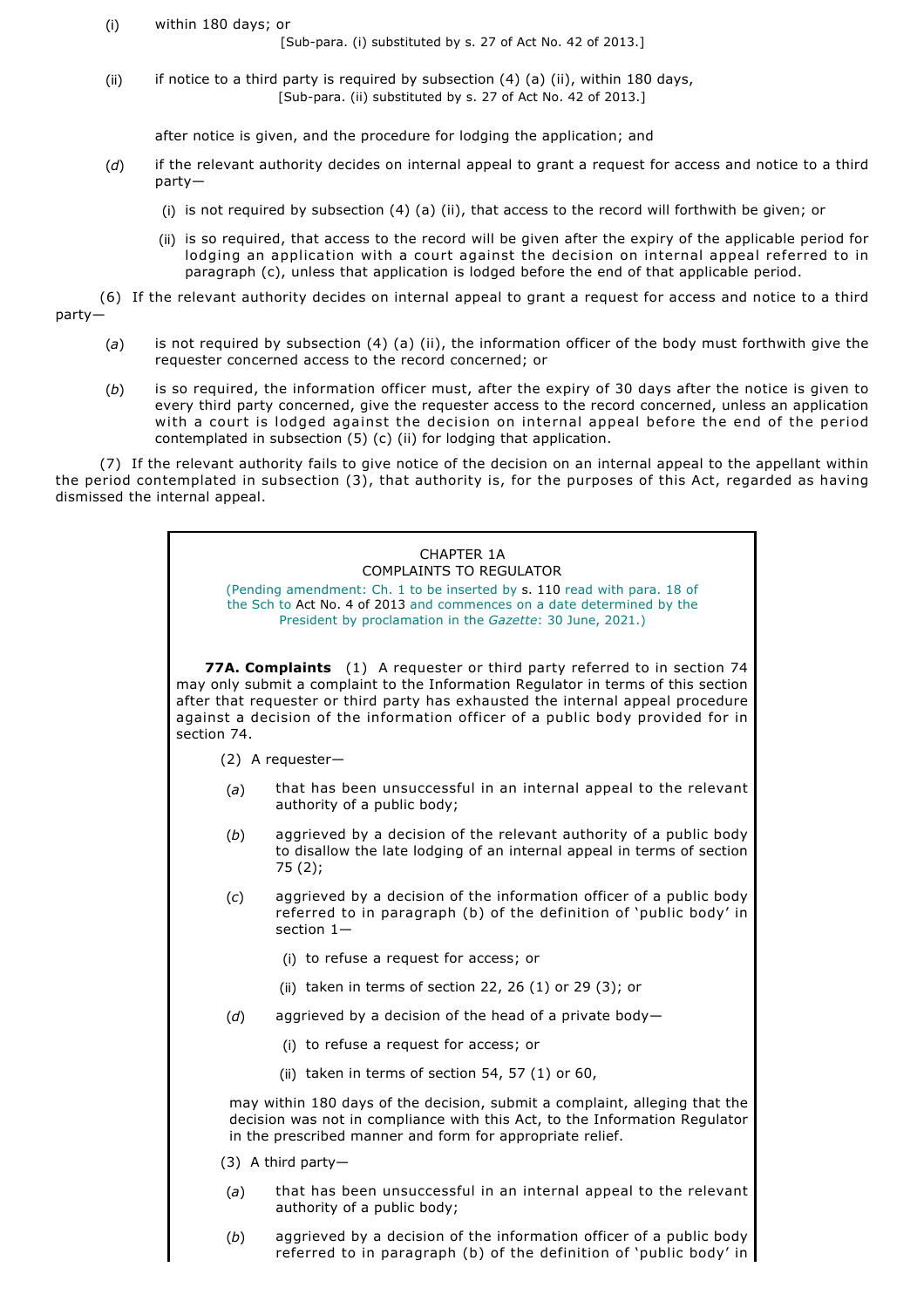section 1 to grant a request for access; or

(*c*) aggrieved by a decision of the head of a private body in relation to a request for access to a record of that body,

may within 180 days of the decision, submit a complaint, alleging that the decision was not in compliance with this Act, to the Information Regulator in the prescribed manner and form for appropriate relief.

(Pending amendment: S. 77A to be inserted by s. 110 read with para. 18 of the Sch to Act No. 4 of 2013 and commences on a date determined by the President by proclamation in the *Gazette*: 30 June, 2021.)

**77B. Modes of complaints to Regulator** (1) A complaint to the Information Regulator must be made in writing. (2) The Information Regulator must give such reasonable assistance as is necessary in the circumstances to enable a person, who wishes to make a complaint to the Information Regulator, to put the complaint in writing. (Pending amendment: S. 77B to be inserted by s. 110 read with para. 18 of the Sch to Act No. 4 of 2013 and commences on a date determined by the President by proclamation in the *Gazette*: 30 June, 2021.) **77C. Action on receipt** of **complaint** (1) The Information Regulator, after receipt of a complaint made in terms of section 77A, must— (*a*) investigate the complaint in the prescribed manner; (*b*) refer the complaint to the Enforcement Committee established in terms of section 50 of the Protection of Personal Information Act, 2013; or (*c*) decide, in accordance with section 77D, to take no action on the complaint or, as the case may be, require no further action in respect of the complaint. (2) During the investigation the Information Regulator may— (*a*) act, where appropriate, as conciliator in relation to such complaint in the prescribed manner; or (*b*) take such further action as is contemplated by this Chapter. (3) The Information Regulator must, as soon as is reasonably practicable, after receipt of a complaint, advise the complainant and the information officer or head of a private body, as the case may be, to whom the complaint relates of the course of action that the Information Regulator proposes to adopt under subsection (1). (Pending amendment: S. 77C to be inserted by s. 110 read with para. 18 of the Sch to Act No. 4 of 2013 and commences on a date determined by the President by proclamation in the *Gazette*: 30 June, 2021.) **77D. Regulator may decide to take no action on complaint** (1) The Information Regulator, after investigating a complaint received in terms of section 77A, may decide to take no action or, as the case may be, require no further action in respect of the complaint if, in the Information Regulator's opinion-(*a*) the complaint has not been submitted within the period referred to in section 77A (2) and there are no reasonable grounds to condone the late submission; (*b*) the complaint is frivolous or vexatious or is not made in good faith;

> (*c*) it appears to the Information Regulator that, having regard to all the circumstances of the case, any further action is unnecessary or inappropriate.

(2) In any case where the Information Regulator decides to take no action, or no further action, on a complaint, the Information Regulator must inform the complainant of that decision and the reasons for it.

or

(Pending amendment: S. 77D to be inserted by s. 110 read with para. 18 of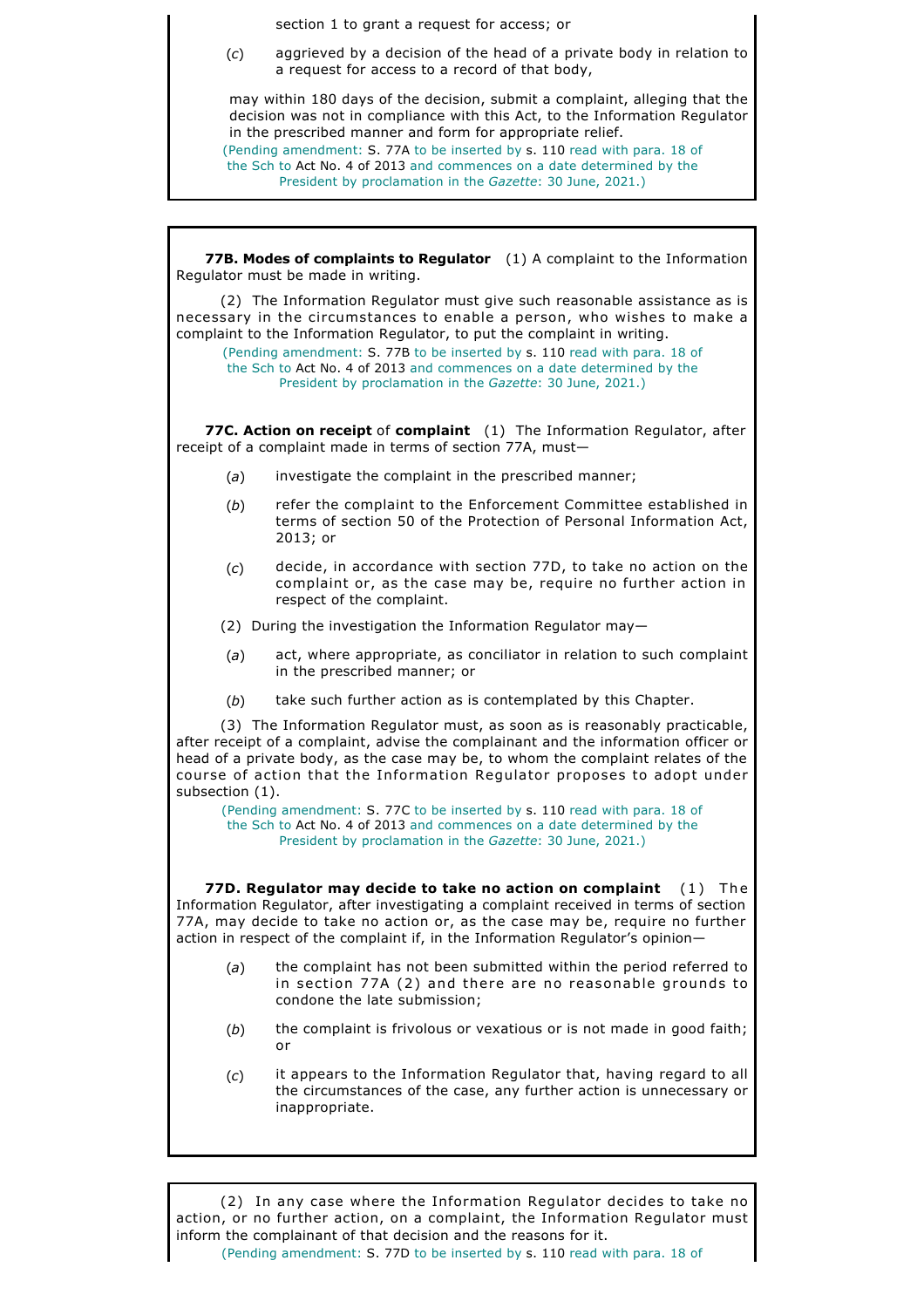the Sch to Act No. 4 of 2013 and commences on a date determined by the President by proclamation in the *Gazette*: 30 June, 2021.)

**77E. Pre-investigation proceedings of Regulator** Before proceeding to investigate any matter in terms of this Chapter, the Information Regulator must, in the prescribed manner, inform

- (*a*) the complainant of the Information Regulator's intention to conduct the investigation; and
- (*b*) the information officer of the public body or the head of the private body, as the case may be, to whom the complaint relates of the—
	- (i) details of the complaint; and
	- (ii) right of the information officer or the head to submit to the Information Regulator, within a reasonable period, a written response in relation to the complaint.

(Pending amendment: S. 77E to be inserted by s. 110 read with para. 18 of the Sch to Act No. 4 of 2013 and commences on a date determined by the President by proclamation in the *Gazette*: 30 June, 2021.)

**77F. Settlement of complaints** If it appears from a complaint, or any written response made in relation to a complaint under section 77E (b) (ii), that it may be possible to secure a settlement between the parties concerned, the Information Regulator may, without investigating the complaint or, as the case may be, investigating the complaint further, in the prescribed manner, use its best endeavours to secure such a settlement.

(Pending amendment: S. 77F to be inserted by s. 110 read with para. 18 of the Sch to Act No. 4 of 2013 and commences on a date determined by the President by proclamation in the *Gazette*: 30 June, 2021.)

**77G. Investigation proceedings of Regulator** (1) For the purposes of the investigation of a complaint the Information Regulator has powers similar to those of the High Court in terms of section 80 relating to the disclosure of records to it and non-disclosure of records by it.

(2) Section 81 of the Protection of Personal Information Act, 2013, applies to the investigation of complaints in terms of this Chapter.

(Pending amendment: S. 77G to be inserted by s. 110 read with para. 18 of the Sch to Act No. 4 of 2013 and commences on a date determined by the President by proclamation in the *Gazette*: 30 June, 2021.)

**77H. Assessment** (1) The Information Regulator, on its own initiative, or at the request by or on behalf of an information officer or head of a private body or any other person may make an assessment in the manner prescribed of whether a public or private body generally complies with the provisions of this Act insofar as its policies and implementation procedures are concerned.

(2) The Information Regulator must make the assessment if it appears to be appropriate, unless, where the assessment is made on request, the Information Regulator has not been supplied with such information as it may reasonably require in order to—

- (*a*) satisfy itself as to the identity of the person making the request; and
- (*b*) enable it to identify the private or public body concerned.

(3) The matters to which the Information Regulator may have regard in determining whether it is appropriate to make an assessment include—

- (*a*) the extent to which the request appears to it to raise a matter of substance;
- (*b*) determining that the request is not frivolous or vexatious; and
- (*c*) whether or not the person making the request is entitled to make an application in terms of this Act in respect of the information in question.

(4) If the Information Regulator has received a request under this section it must notify the person referred to in subsection  $(1)$ -

(*a*) whether it has made an assessment as a result of the request; and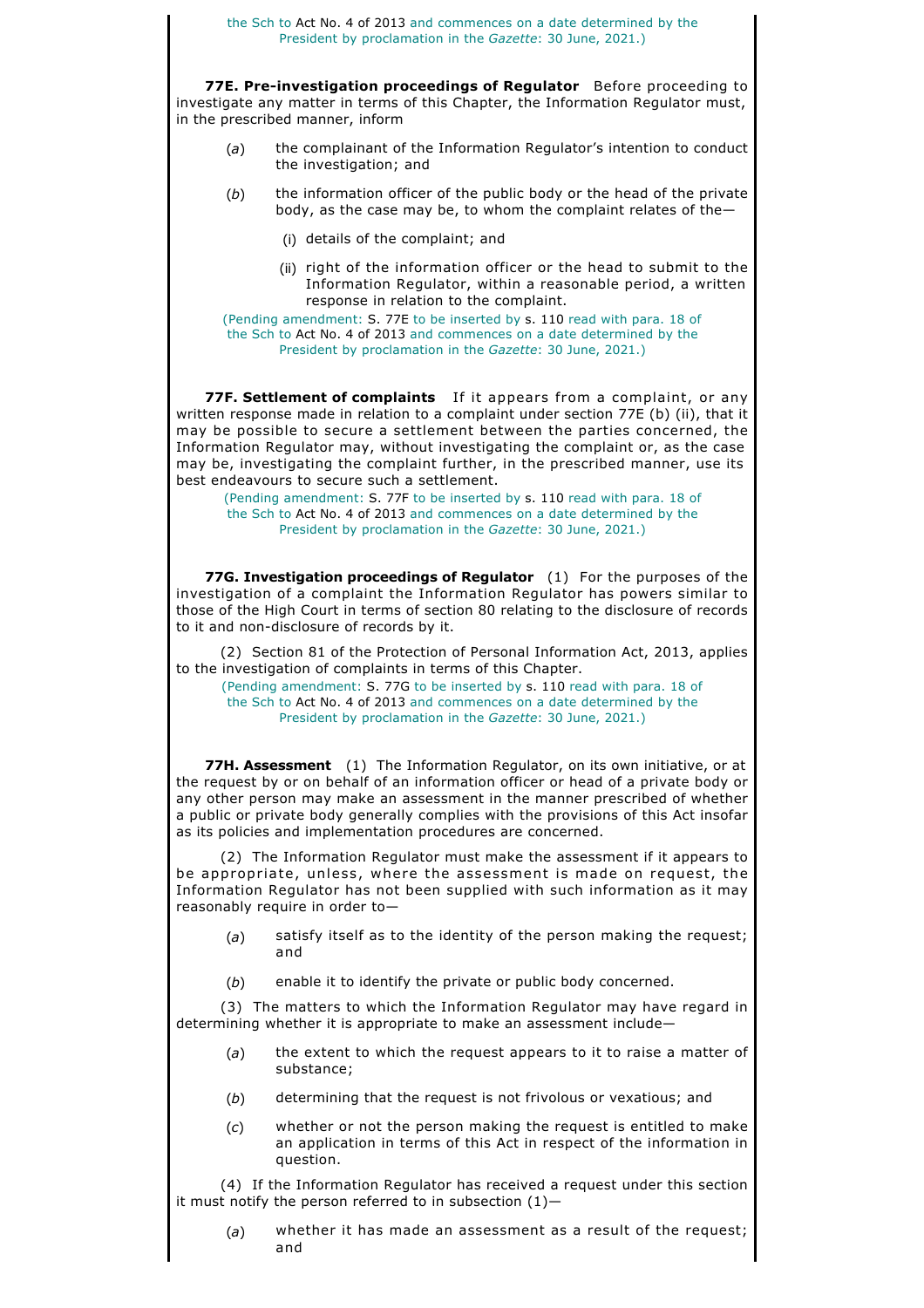(*b*) of any view formed or action taken as a result of the request. (Pending amendment: S. 77H to be inserted by s. 110 read with para. 18 of the Sch to Act No. 4 of 2013 and commences on a date determined by the President by proclamation in the *Gazette*: 30 June, 2021.)

**77I. Information Notice** (1) For the purposes of the investigation of a complaint the Information Regulator may serve the information officer or head of a private body with an information notice requiring said party to furnish the Information Regulator, within a specified period, in a form specified in the notice, with the information specified in the notice.

(2) An information notice in terms of sub-section (1) must be accompanied  $bv -$ 

- (*a*) reasons for the issuing of the notice; and
- (*b*) particulars of the right to appeal conferred by section 78 (4).

(3) Section 90 (3) to (9) of the Protection of Personal Information Act,

2013, applies to the serving of an information notice in terms of this Chapter. (Pending amendment: S. 77I to be inserted by s. 110 read with para. 18 of the Sch to Act No. 4 of 2013 and commences on a date determined by the President by proclamation in the *Gazette*: 30 June, 2021.)

**77J. Enforcement Notice** (1) The Information Regulator, after having considered the recommendation of the Enforcement Committee, may serve the information officer of a public body or the head of a private body with an enforcement notice—

- (*a*) confirming, amending or setting aside the decision which is the subject of the complaint; or
- (*b*) requiring the said officer or head to take such action or to refrain from taking such action as the Information Regulator has specified in the notice.
- (2) A notice in terms of subsection  $(1)$  must be accompanied by-
- (*a*) reasons for the notice; and
- (*b*) particulars of the right to make an application to court conferred by Chapter 2 of this Part.

(3) Section 95 (3) to (5) of the Protection of Personal Information Act, 2013, applies, with the necessary changes, to the serving of an enforcement notice in terms of this Chapter.

(4) A copy of the notice referred to in subsection (1) that has been certified by the Information Regulator is, for purposes of the application referred to in section 78, conclusive proof of the contents of the enforcement notice that has been served by the Regulator.

(Pending amendment: S. 77J to be inserted by s. 110 read with para. 18 of the Sch to Act No. 4 of 2013 and commences on a date determined by the President by proclamation in the *Gazette*: 30 June, 2021.)

**77K. Non-compliance with Enforcement Notice** An information officer of a public body or head of a private body who refuses to comply with an enforcement notice referred to in section 77J, is guilty of an offence and liable upon conviction to fine or to imprisonment for a period not exceeding three years or to both such a fine and such imprisonment.

(Pending amendment: S. 77K to be inserted by s. 110 read with para. 18 of the Sch to Act No. 4 of 2013 and commences on a date determined by the President by proclamation in the *Gazette*: 30 June, 2021.)

(Date of commencement: 30 June, 2021)

#### CHAPTER 2 APPLICATIONS TO COURT

**78. Applications regarding decisions of information officers or relevant authorities of public bodies or heads of private bodies.**—(1) A requester or third party referred to in section 74 may only apply to a court for appropriate relief in terms of section 82 after that requester or third party has exhausted the internal appeal procedure against a decision of the information officer of a public body provided for in section 74.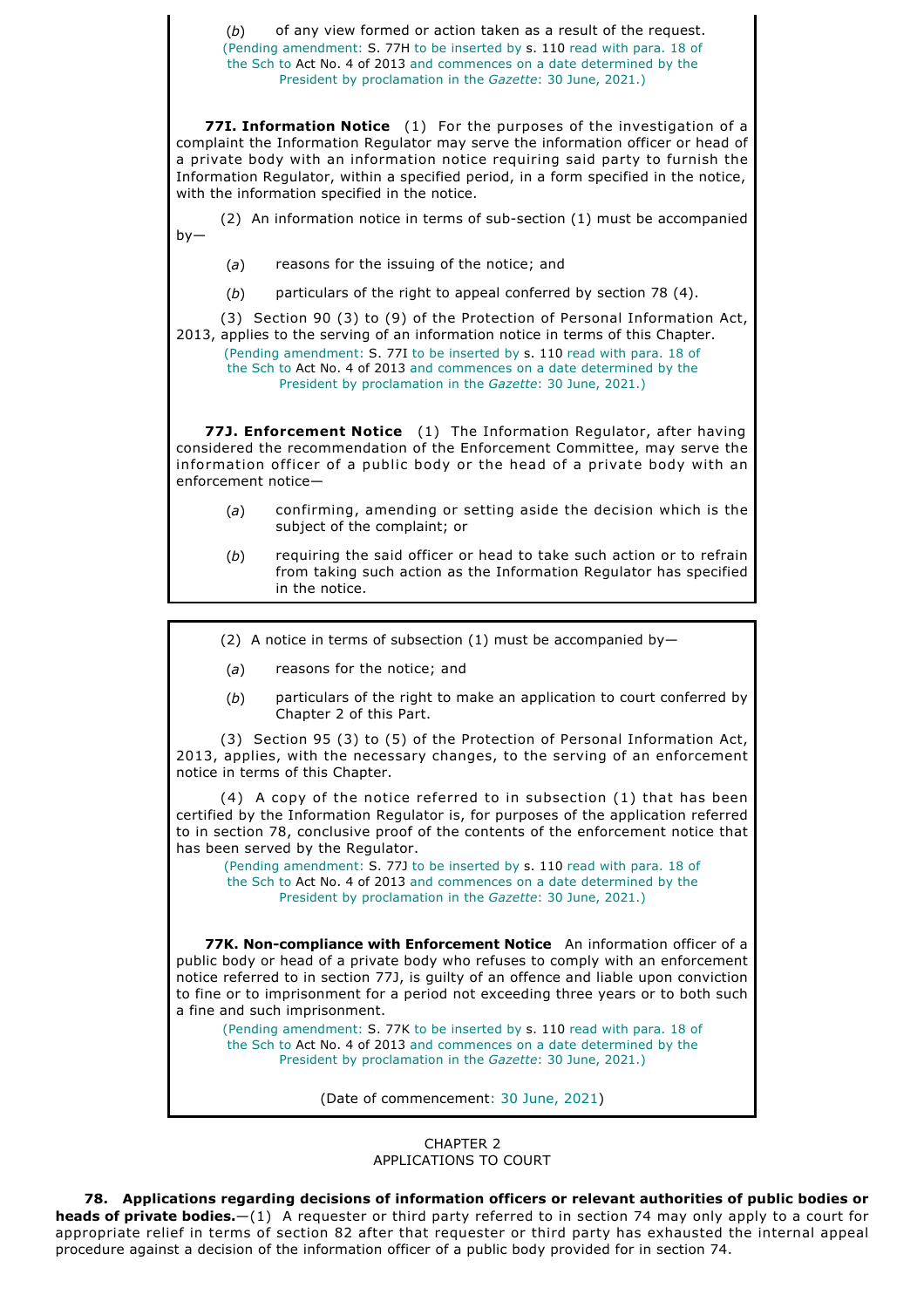- (2) A requester—
- (*a*) that has been unsuccessful in an internal appeal to the relevant authority of a public body;
- (*b*) aggrieved by a decision of the relevant authority of a public body to disallow the late lodging of an internal appeal in terms of section 75 (2);
- (*c*) aggrieved by a decision of the information officer of a public body referred to in paragraph (b) of the definition of "public body" in section 1—
	- (i) to refuse a request for access; or
	- (ii) taken in terms of section 22, 26 (1) or 29 (3); or
- (*d*) aggrieved by a decision of the head of a private body—
	- (i) to refuse a request for access; or
	- (ii) taken in terms of section  $54$ ,  $57$  (1) or 60,
- may, by way of an application, within 180 days apply to a court for appropriate relief in terms of section 82. [Sub-s. (2) amended by s. 28 (a) of Act No. 42 of 2013.]
	- (3) A third party—
	- (*a*) that has been unsuccessful in an internal appeal to the relevant authority of a public body;
	- (*b*) aggrieved by a decision of the information officer of a public body referred to in paragraph (b) of the definition of "public body" in section 1 to grant a request for access; or
	- (*c*) aggrieved by a decision of the head of a private body in relation to a request for access to a record of that body,

may, by way of an application, within 180 days apply to a court for appropriate relief in terms of section 82. [Sub-s. (3) amended by s. 28 (b) of Act No. 42 of 2013.]



(*a*) that has been unsuccessful in an internal appeal to the relevant authority of a public body;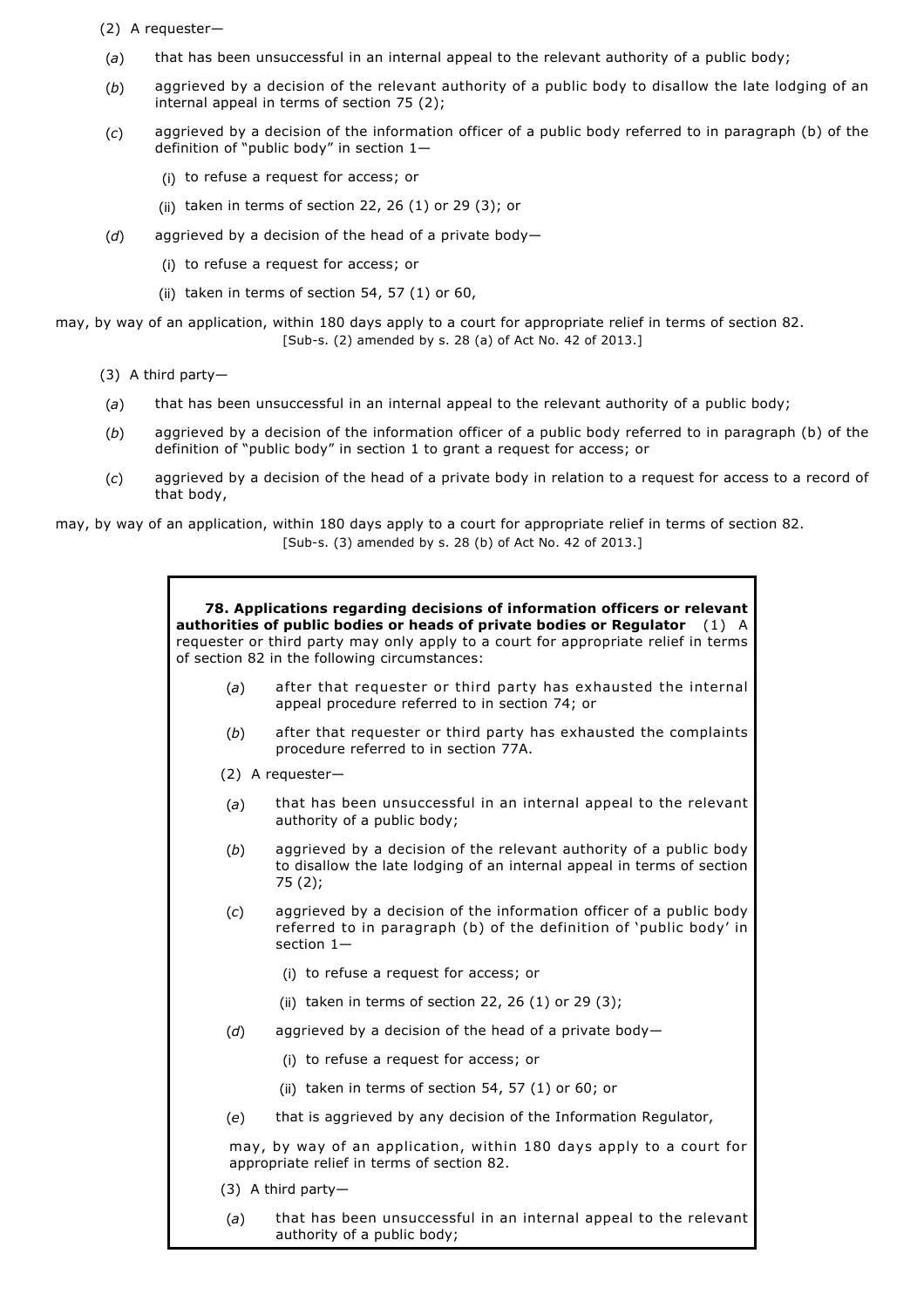(*b*) aggrieved by a decision of the information officer of a public body referred to in paragraph (b) of the definition of 'public body' in section 1 to grant a request for access; (*c*) aggrieved by a decision of the head of a private body in relation to a request for access to a record of that body; or (*d*) that is aggrieved by any decision of the Information Regulator, may, by way of an application, within 180 days apply to a court for appropriate relief in terms of section 82 (4) An information officer or relevant authority of a public body or the head of a private body, as the case may be, aggrieved by a decision of the Information Regulator in terms of section 77E (2) (b) or (c) may, by way of an application, within 180 days apply to a court for appropriate relief in terms of section 82. (Pending amendment: S. 78 to be substituted by s. 110 read with para. 19 of the Sch to Act No. 4 of 2013 and commences on a date determined by the President by proclamation in the *Gazette*: 30 June, 2021.) (Date of commencement: 30 June, 2021)

**79. Procedure.**—(1) The Rules Board for Courts of Law, established by section 2 of the Rules Board for Courts of Law Act, 1985 (Act 107 of 1985), must, before 28 February 2009, subject to the approval of the minister, make rules of procedure for—

- (*a*) a court in respect of applications in terms of section 78; and
- (*b*) a court to receive representations *ex parte* referred to in section 80 (3) (a). [Sub-s. (1) amended by s. 23 (a) of Act No. 55 of 2003 and by s. 27 of Act No. 66 of 2008.]

(2) Until the rules of procedure in terms of subsection (1) (a) come into operation, an application in terms of section 78 must be lodged with a High Court or another court having jurisdiction.

[Sub-s. (2) substituted by s. 23 (b) of Act No. 55 of 2003.]

(3) Any rule made in terms of subsection (1) must, before publication in the *Gazette*, be approved by Parliament.

**80. Disclosure of records to, and non-disclosure by, court.**—(1) Despite this Act and any other law, any court hearing an application, or an appeal against a decision on that application, may examine any record of a public or private body to which this Act applies, and no such record may be withheld from the court on any grounds.

(2) Any court contemplated in subsection (1) may not disclose to any person, including the parties to the proceedings concerned, other than the public or private body referred to in subsection  $(1)$ -

- (*a*) any record of a public or private body which, on a request for access, may or must be refused in terms of this Act; or
- (*b*) if the information officer of a public body, or the relevant authority of that body on internal appeal, in refusing to grant access to a record in terms of section 39 (3) or 41 (4), refuses to confirm or deny the existence or non-existence of the record, any information as to whether the record exists.
- (3) Any court contemplated in subsection (1) may—
- (*a*) receive representations *ex parte*;
- (*b*) conduct hearings in camera; and
- (*c*) prohibit the publication of such information in relation to the proceedings as the court determines, including information in relation to the parties to the proceedings and the contents of orders made by the court in the proceedings.

**81. Proceedings are civil.**—(1) For the purposes of this Chapter proceedings on application in terms of section 78 are civil proceedings.

(2) The rules of evidence applicable in civil proceedings apply to proceedings on application in terms of section 78.

- (3) The burden of establishing that—
- (*a*) the refusal of a request for access; or
- (*b*) any decision taken in terms of section 22, 26 (1), 29 (3), 54, 57 (1) or 60,

complies with the provisions of this Act rests on the party claiming that it so complies.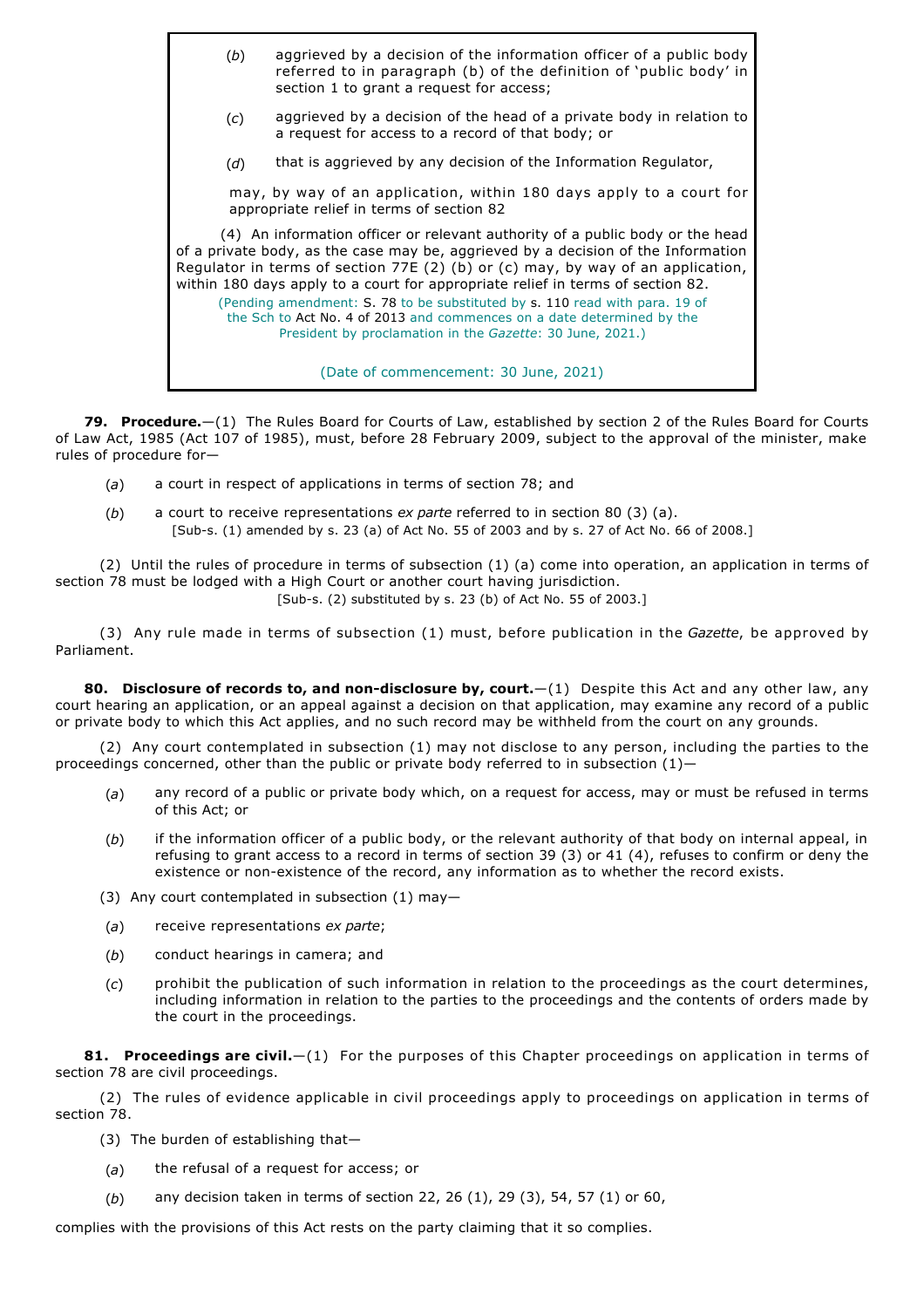**82. Decision on application.**—The court hearing an application may grant any order that is just and equitable, including orders—

- (*a*) confirming, amending or setting aside the decision which is the subject of the application concerned;
- (*b*) requiring from the information officer or relevant authority of a public body or the head of a private body to take such action or to refrain from taking such action as the court considers necessary within a period mentioned in the order;
- (*c*) granting an interdict, interim or specific relief, a declaratory order or compensation; [Para. (c) amended by s. 29 of Act No. 42 of 2013.]
- (*d*) as to costs; or

[Para. (d) amended by s. 29 of Act No. 42 of 2013.]

(*e*) condoning noncompliance with the 180 day period within which to bring an application, where the interests of justice so require.

[Para. (e) added by s. 29 of Act No. 42 of 2013.]

PART 5 HUMAN RIGHTS COMMISSION

PART 5 INFORMATION REGULATOR

(Pending amendment: Part 5, heading to be substituted by s. 110 read with para. 20 of the Sch to Act No. 4 of 2013 and commences on a date determined by the President by proclamation in the *Gazette*: 30 June, 2021.)

(Date of commencement: 30 June, 2021)

#### **83. Additional functions of Human Rights Commission.**—(1) The Human Rights Commission must—

#### **83. Additional functions of Information Regulator**

(Pending amendment: A. 83, heading to be amended by s. 110 read with para. 21 of the Sch to Act No. 4 of 2013 and commences on a date determined by the President by proclamation in the *Gazette*: 30 June, 2021.)

(Date of commencement: 30 June, 2021)

(1) The Information Regulator must— (Pending amendment: Sub-s. (1) to be amended by s. 110 read with para. 21 of the Sch to Act No. 4 of 2013 and commences on a date determined by the President by proclamation in the *Gazette*: 30 June, 2021.)

(Date of commencement: 30 June, 2021)

(*a*) compile and make available a guide on how to use this Act as

contemplated in section 10; and

- (*b*) submit reports to the National Assembly as contemplated in section 84.
- (2) The Human Rights Commission must, to the extent that financial and other resources are available—

(2) The Information Regulator must, to the extent that financial and other resources are available—

(Pending amendment: Sub-s.  $(2)$  to be amended by s. 110 read with para. 21 of the Sch to Act No. 4 of 2013 and commences on a date determined by the President by proclamation in the *Gazette*: 30 June, 2021.)

(Date of commencement: 30 June, 2021)

- (*a*) develop and conduct educational programmes to advance the understanding of the public, in particular of disadvantaged communities, of this Act and of how to exercise the rights contemplated in this Act;
- (*b*) encourage public and private bodies to participate in the development and conduct of programmes referred to in paragraph (a) and to undertake such programmes themselves; and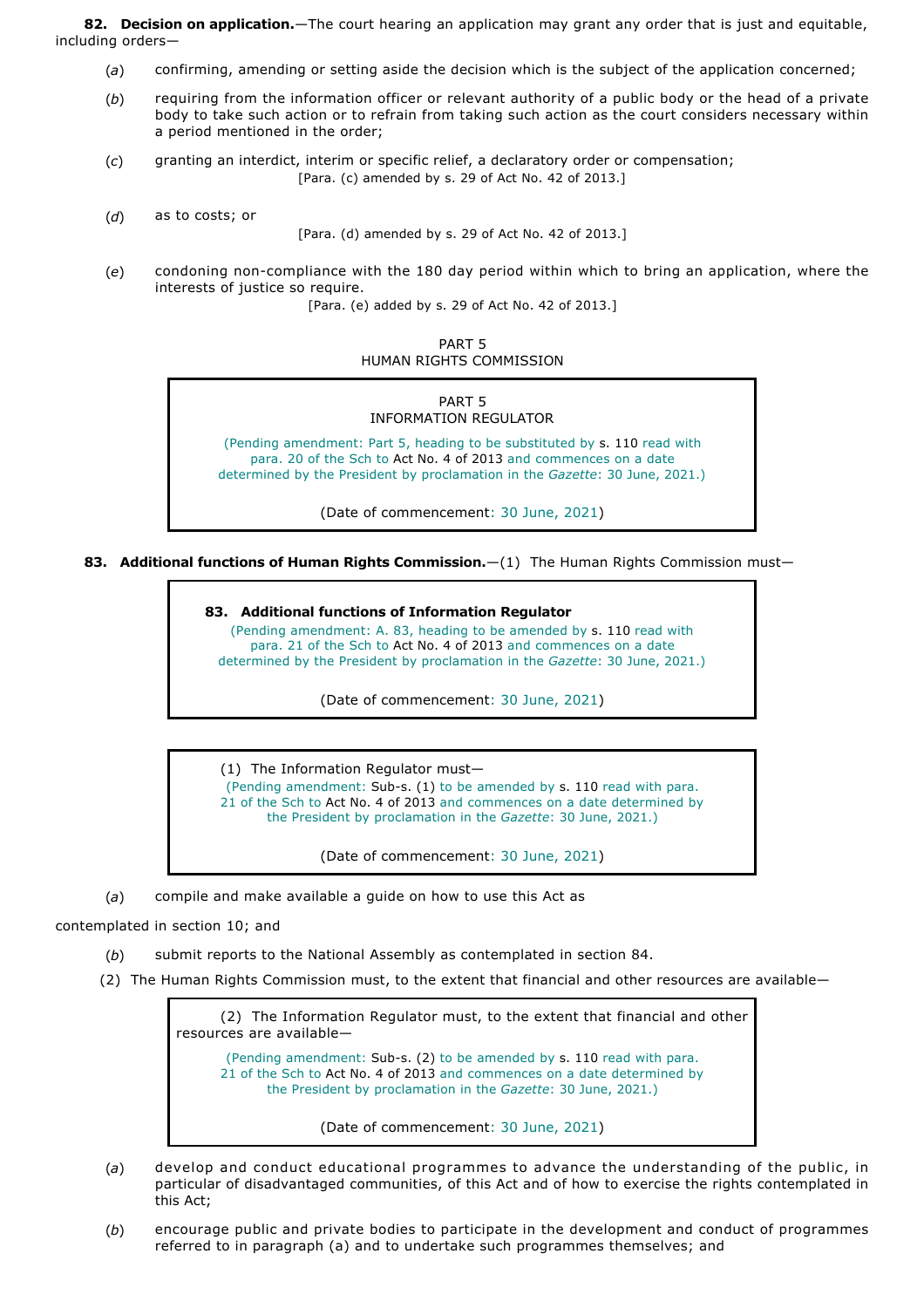- (*c*) promote timely and effective dissemination of accurate information by public bodies about their activities.
- (3) The Human Rights Commission may—

(3) The Information Regulator may—

(Pending amendment: Sub-s. (3) to be amended by s. 110 read with para. 21 of the Sch to Act No. 4 of 2013 and commences on a date determined by the President by proclamation in the *Gazette*: 30 June, 2021.)

(Date of commencement: 30 June, 2021)

- (*a*) make recommendations for—
	- (i) the development, improvement, modernisation, reform or amendment of this Act or other legislation or common law having a bearing on access to information held by public and private bodies, respectively; and
	- (ii) procedures in terms of which public and private bodies make information electronically available;
- (*b*) monitor the implementation of this Act;
- (*c*) if reasonably possible, on request, assist any person wishing to exercise a right contemplated in this Act;
- (*d*) recommend to a public or private body that the body make such changes in the manner in which it administers this Act as the Commission considers advisable;
- (*e*) train information officers and deputy information officers of public bodies; [Para. (e) substituted by s. 45 of Act No. 42 of 2001.]
- (*f*) consult with and receive reports from public and private bodies on the problems encountered in complying with this Act;
- (*g*) obtain advice from, consult with, or receive and consider proposals or recommendations from, any public or private body, official of such a body or member of the public in connection with the Commission's functions in terms of this Act;
- (*h*) for the purposes of section 84 (b) (x), request the Public Protector to submit to the Commission information with respect to—
	- (i) the number of complaints lodged with the Public Protector in respect of a right conferred or duty imposed by this Act;
	- (ii) the nature and outcome of those complaints; and
- (*i*) generally, inquire into any matter, including any legislation, the common law and any practice and procedure, connected with the objects of this Act.

(4) For the purpose of the annual report referred to in section 84 and if so requested by the Human Rights Commission, the head of a private body may furnish to that Commission information about requests for access to records of the body.

> (4) For the purpose of the annual report referred to in section 84 and if so requested by the Information Regulator, the head of a private body may furnish to that Commission information about requests for access to records of the body.

(Pending amendment: Sub-s.  $(4)$  to be amended by s. 110 read with para. 21 of the Sch to Act No. 4 of 2013 and commences on a date determined by the President by proclamation in the *Gazette*: 30 June, 2021.)

(Date of commencement: 30 June, 2021)

(5) If appropriate, and if financial and other resources are available, an official of a public body must afford the Human Rights Commission reasonable assistance for the effective performance of its functions in terms of this Act.

> (5) If appropriate, and if financial and other resources are available, an official of a public body must afford the Information Regulator reasonable assistance for the effective performance of its functions in terms of this Act.

(Pending amendment: Sub-s. (5) to be amended by s. 110 read with para. 21 of the Sch to Act No. 4 of 2013 and commences on a date determined by the President by proclamation in the *Gazette*: 30 June, 2021.)

(Date of commencement: 30 June, 2021)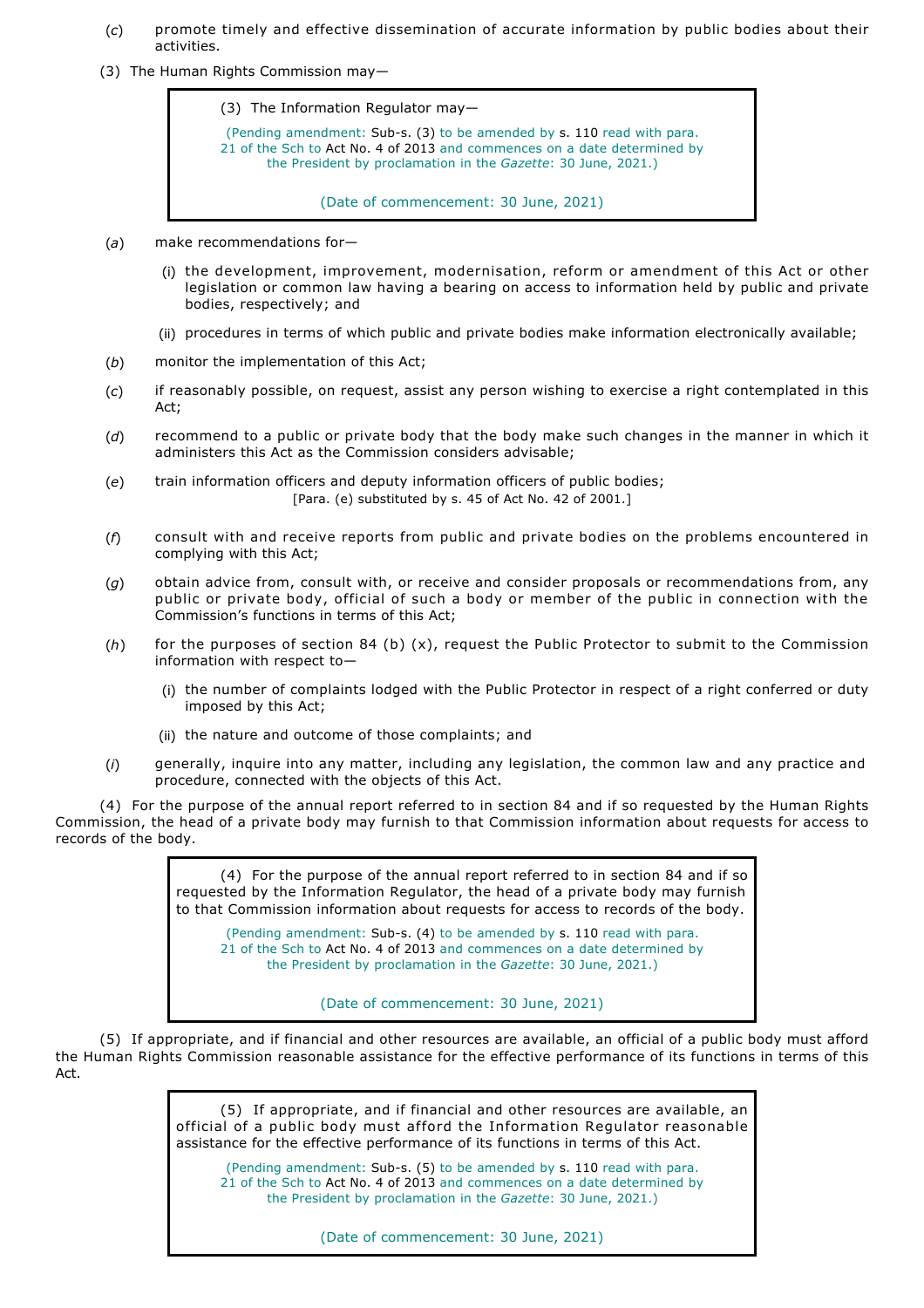**84. Report to National Assembly by Human Rights Commission.**—The Human Rights Commission must include in its annual report to the National Assembly referred to in section 181 (5) of the Constitution—



- (*a*) any recommendation in terms of section 83 (3) (a); and
- (*b*) in relation to each public body, particulars of—
	- (i) the number of requests for access received;
	- (ii) the number of requests for access granted in full;
	- (iii) the number of requests for access granted in terms of section 46;
	- (iv) the number of requests for access refused in full and refused partially and the number of times each provision of this Act was relied on to refuse access in full or partially;
	- (v) the number of cases in which the periods stipulated in section 25 (1) were extended in terms of section 26 (1);
	- (vi) the number of internal appeals lodged with the relevant authority and the number of cases in which, as a result of an internal appeal, access was given to a record or a part thereof;
	- (vii) the number of internal appeals which were lodged on the ground that a request for access was regarded as having been refused in terms of section 27;
	- (viii) the number of applications made to every court and the outcome thereof and the number of decisions of every court appealed against and the outcome thereof;
	- (ix) the number of applications to every court which were lodged on the ground that an internal appeal was regarded as having been dismissed in terms of section 77 (7);
	- (x) the number of complaints lodged with the Public Protector in respect of a right conferred or duty imposed by this Act and the nature and outcome thereof; and
	- (xi) such other matters as may be prescribed.

**85. Expenditure of Human Rights Commission in terms of Act.**—Any expenditure in connection with the performance of the Human Rights Commission's functions in terms of this Act must be defrayed from moneys appropriated by Parliament to that Commission for that purpose.

> **85. Expenditure of Information Regulator in terms of Act.**—Any expenditure in connection with the performance of the Information Regulator's functions in terms of this Act must be defrayed from moneys appropriated by Parliament to that Commission for that purpose. (Pending amendment: A. 85 to be amended by s. 110 read with para. 21 of the Sch to Act No. 4 of 2013 and commences on a date determined by the President by proclamation in the *Gazette*: 30 June, 2021.)

> > (Date of commencement: 30 June, 2021)

PART 6 TRANSITIONAL PROVISIONS

**86. Application of other legislation providing for access.**—(1) The Minister must, within 12 months after the commencement of section 6, introduce a Bill in Parliament proposing the amendment of—

- (*a*) Part 1 of the Schedule to include the provisions of legislation which provide for or promote access to a record of a public body; and
- (*b*) Part 2 of the Schedule to include the provisions of legislation which provide for or promote access to a record of a private body.
- (2) Until the amendment of this Act contemplated in subsection (1) takes effect, any other legislation not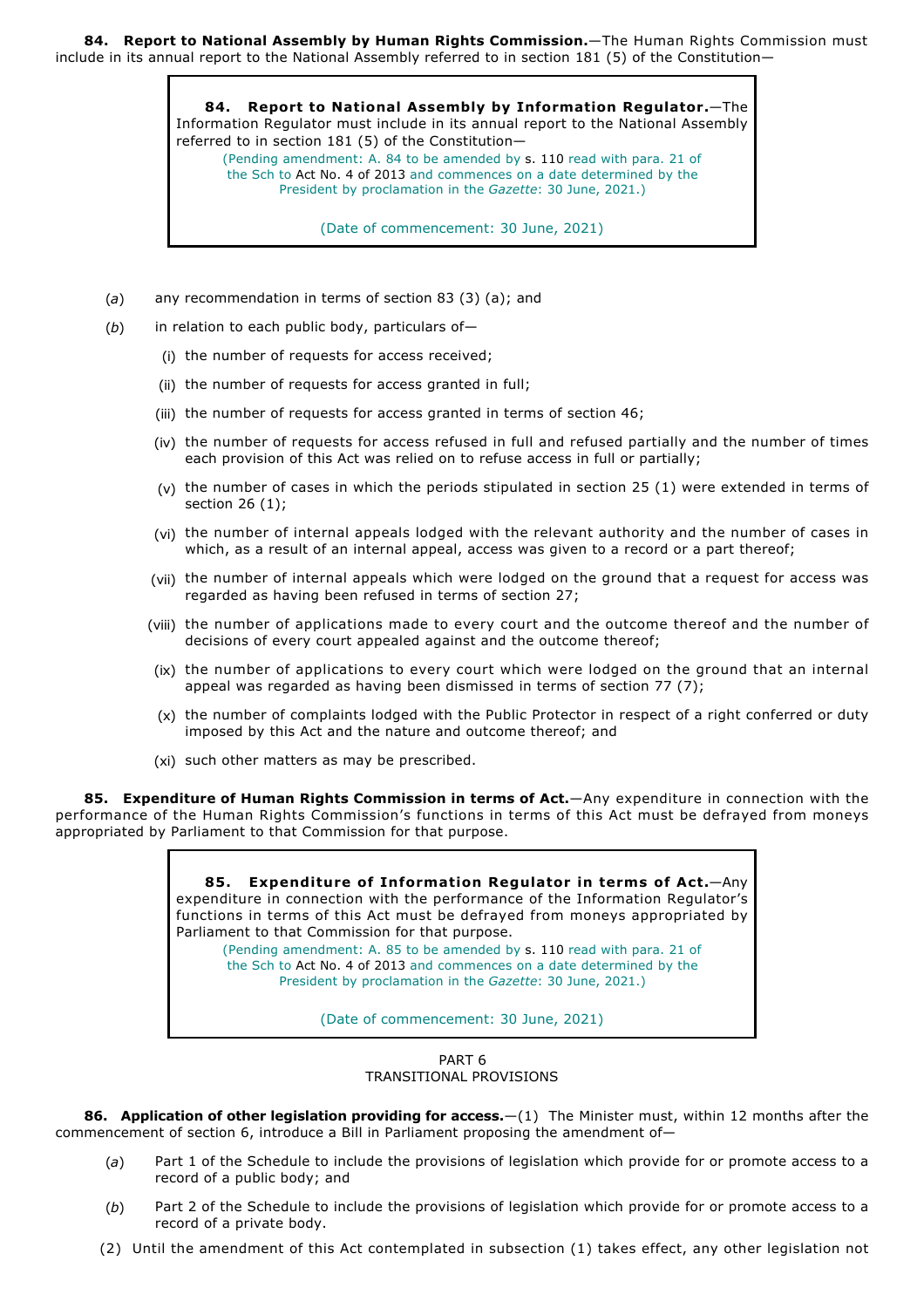referred to in the Schedule which provides for access to a record of a public body or a private body in a manner which, including, but not limited to, the payment of fees, is not materially more onerous than the manner in which access may be obtained in terms of Part 2 or 3 of this Act, respectively, access may be given in terms of that legislation.

#### **87. Extended periods for dealing with requests during first two years.**—(1) For—

- (*a*) 12 months from the date that Part 2 takes effect in respect of a public body, the reference to—
	- (i) 30 days in section 25 (1) and any other reference to that period in other provisions of this Act;
	- (ii) 30 days in section 49 (1) and any other reference to that period in other provisions of this Act,

must be construed as a reference to 90 days in respect of that public body; and

- (*b*) 12 months following the 12 months referred to in paragraph (a), the reference to—
	- (i) 30 days in section 25 (1) and any other reference to that period in other provisions of this Act;
	- (ii) 30 days in section 49 (1) and any other reference to that period in other provisions of this Act,

must be construed as a reference to 60 days in respect of the public body concerned.

(2) The periods of 90 days and 60 days referred to in subsection (1) (a) and (b), respectively, may not be extended in terms of section 26.

(3) Parliament must, after a period of 12 months, but within a period of 18 months, after the commencement of this section, review the operation of this section.

**88. Correction of personal information.**—If no provision for the correction of personal information in a record of a public or private body exists, that public or private body must take reasonable steps to establish adequate and appropriate internal measures providing for such correction until legislation providing for such correction takes effect.

> **88**. . . . . . . (Pending amendment: S. 88 to be repealed by s. 110 read with para. 22 of the Sch to Act No. 4 of 2013 and commences on a date determined by the President by proclamation in the *Gazette*: 30 June, 2021.)

> > (Date of commencement: 30 June, 2021)

## PART 7 GENERAL PROVISIONS

**89. Liability.**—No person is criminally or civilly liable for anything done in good faith in the exercise or performance or purported exercise or performance of any power or duty in terms of this Act or the rules made under section 79.

[S. 89 substituted by s. 28 of Act No. 66 of 2008.]

**90. Offences.**—(1) A person who with intent to deny a right of access in terms of this Act—

- (*a*) destroys, damages or alters a record;
- (*b*) conceals a record; or
- (*c*) falsifies a record or makes a false record,

commits an offence and is liable on conviction to a fine or to imprisonment for a period not exceeding two years.

(2) An information officer who wilfully or in a grossly negligent manner fails to comply with the provisions of section 14 commits an offence and is liable on conviction to a fine, or to imprisonment for a period not exceeding two years.

(3) A head of a private body who wilfully or in a grossly negligent manner fails to comply with the provisions of section 51 commits an offence and is liable on conviction to a fine, or to imprisonment for a period not exceeding two years.

[S. 90 substituted by s. 24 of Act No. 55 of 2003.]

**91.** *Amends* section 6 (4) *of the Public Protector Act,* No. 23 of 1994*, as follows:—*paragraph (a) *substitutes the expression "authority" with the expression "authority; and" in paragraph (c); and paragraph (b) adds paragraph (d).* 

**91A. Designation and training of presiding officers.**—(1) (a) The head of an administrative region defined in section 1 of the Magistrates' Courts Act, 1944 (Act No. 32 of 1944), or the magistrate at the head of a regional division established for the purposes of adjudicating civil disputes in terms of section 2 of the Magistrates' Courts Act, 1944, must designate in writing any magistrate, additional magistrate or magistrate of a regional division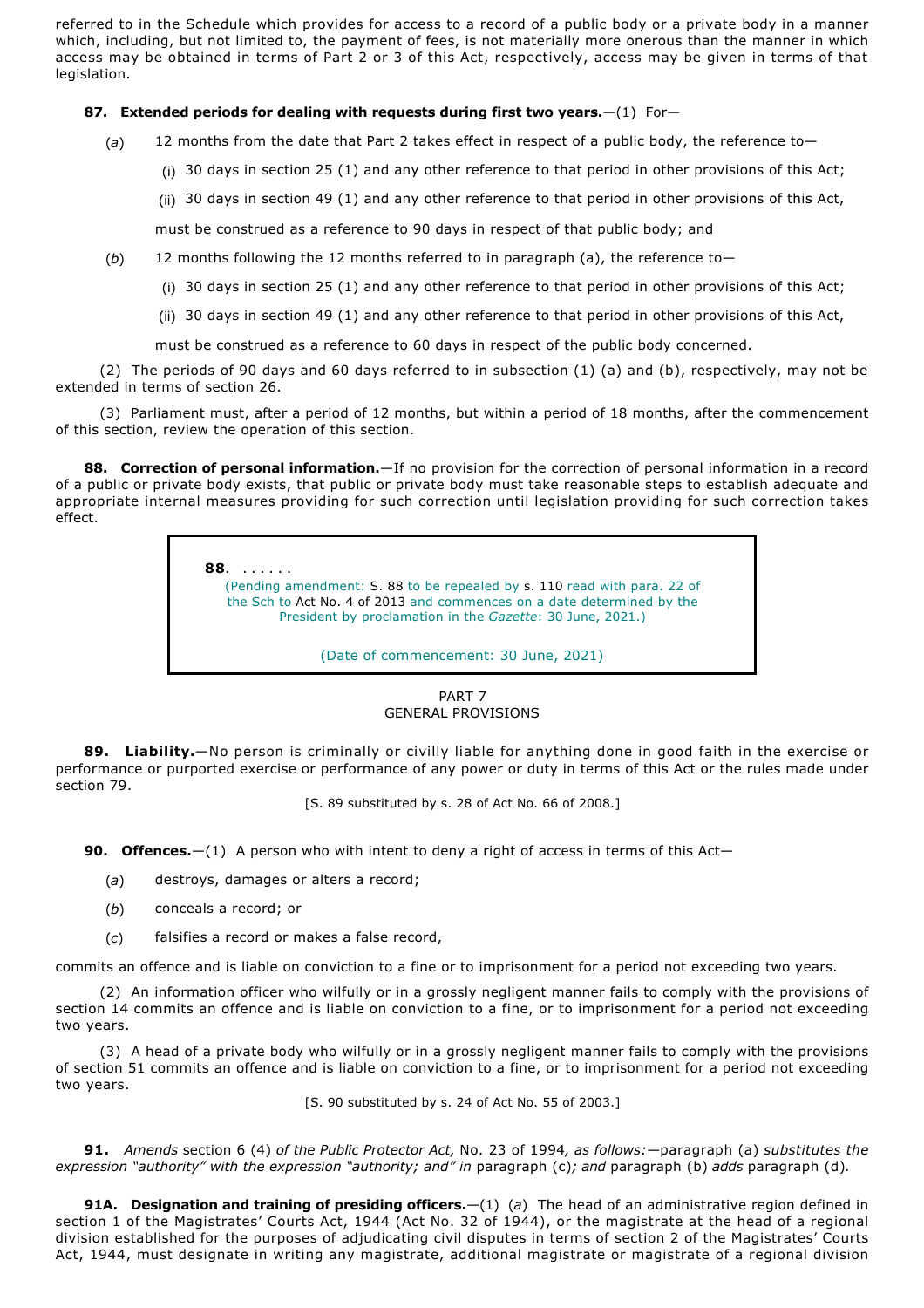established for the purposes of adjudicating civil disputes, as the case may be, as a presiding officer of a Magistrate's Court designated by the Minister in terms of section 1 of this Act.

[Para. (a) substituted by s. 28 (a) of Act No. 8 of 2017.]

(*b*) A presiding officer must perform all the functions and duties and exercise the powers assigned to or conferred on him or her under this Act or any other law.

 $(2)$  . . . . . .

[Sub-s. (2) deleted by s. 28 (b) of Act No. 8 of 2017.]

(3) The heads of administrative regions or magistrates at the head of regional divisions established for the purposes of adjudicating civil disputes must take all reasonable steps within available resources to designate at least one presiding officer for each magistrate's court within his or her area of jurisdiction which has been designated by the Minister in terms of section 1.

[Sub-s. (3) substituted by s. 28 (c) of Act No. 8 of 2017.]

 $(4)$   $\ldots$  .

[Sub-s. (4) deleted by s. 28 (d) of Act No. 8 of 2017.]

(5) The South African Judicial Education Institute established in terms of section 3 of the South African Judicial Education Institute Act, 2008 (Act No. 14 of 2008), must develop and implement training courses for presiding officers with the view to building a dedicated and experienced pool of trained and specialised presiding officers for purposes of presiding in court proceedings as contemplated in this Act.

 $(6)$  . . . . . .

 $(7)$  . . . . . .

(8) The provisions of section 12 (6) and (8) of the Magistrates' Courts Act, 1944 (Act No. 32 of 1944), are applicable with the necessary changes required by the context.

[S. 91A inserted by s. 2 of Act No. 54 of 2002 and substituted by s. 7 of Act No. 24 of 2015. Sub-s. (8) substituted by s. 28 (e) of Act No. 8 of 2017.]

**92. Regulations.**—(1) The Minister may, by notice in the *Gazette*, make regulations regarding—

- (*a*) any matter which is required or permitted by this Act to be prescribed;
- (*b*) any matter relating to the fees contemplated in sections 22 and 54;
- (*c*) any notice required by this Act;
- (*d*) uniform criteria to be applied by the information officer of a public body when deciding which categories of records are to be made available in terms of section 15; and
- (*e*) any administrative or procedural matter necessary to give effect to the provisions of this Act.

(2) Any regulation in terms of subsection (1) must, before publication in the *Gazette*, be submitted to Parliament.

- (3) Any regulation in terms of subsection (1) which—
- (*a*) relates to fees; or
- (*b*) may result in financial expenditure for the State,

must be made by the Minister acting in consultation with the Minister of Finance.

(4) Any regulation in terms of subsection (1) may provide that any person who contravenes a provision thereof or fails to comply therewith is guilty of an offence and on conviction liable to a fine or to imprisonment for a period not exceeding two years.

[Sub-s. (4) added by s. 25 of Act No. 55 of 2003.]

**93. Short title and commencement.**—(1) This Act is the Promotion of Access to Information Act, 2000, and takes effect on a date determined by the President by proclamation in the *Gazette*.

(2) Different dates may be so determined in respect of—

- (*a*) different provisions of this Act;
- (*b*) different categories of public bodies, including, but not limited to, different public bodies contemplated in—
	- (i) paragraph (a);
	- (ii) paragraph (b) (i); and
	- (iii) paragraph (b) (ii),

of the definition of "public body" in section 1; and